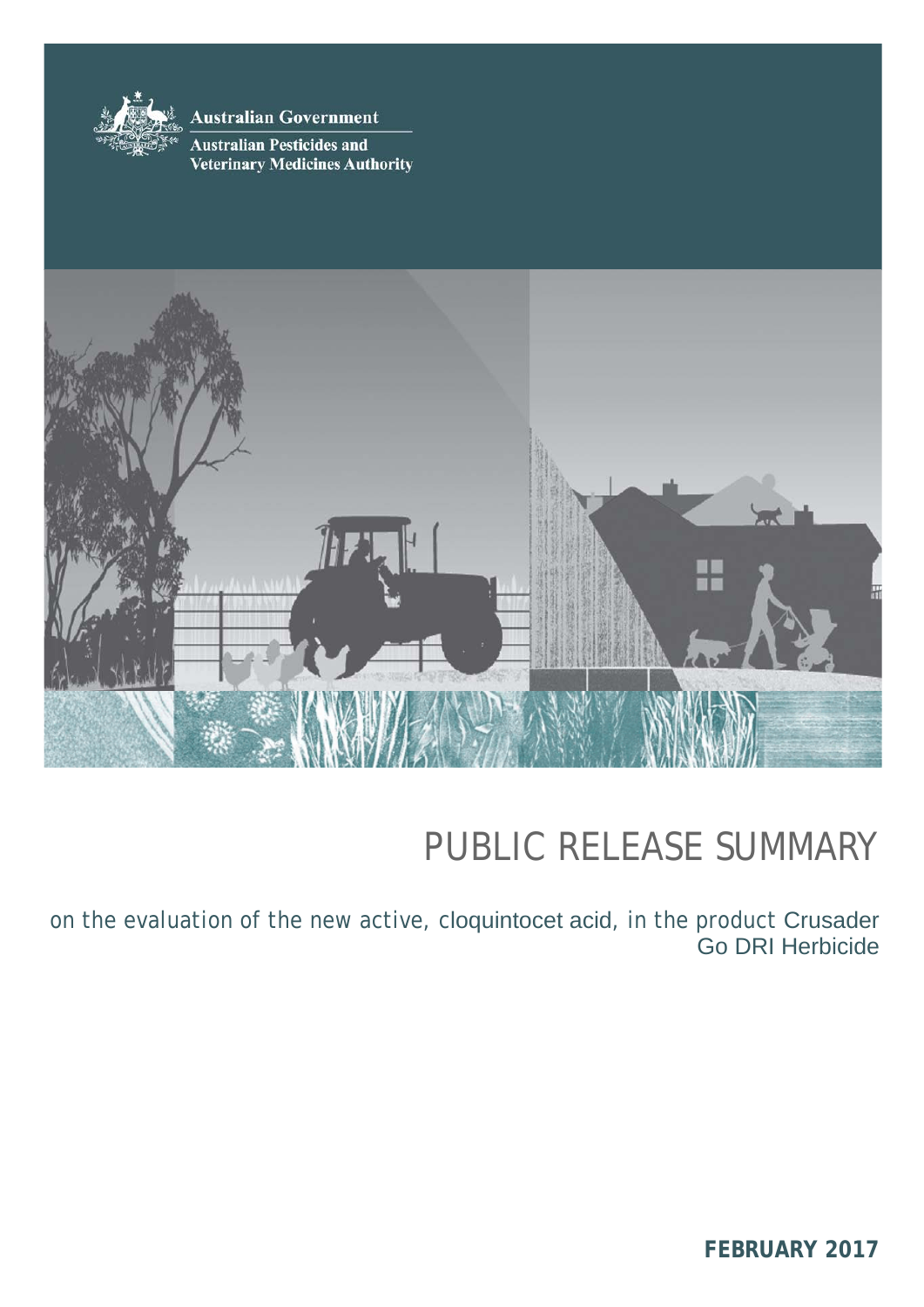© Australian Pesticides and Veterinary Medicines Authority 2016

ISSN: 1443–1335 (electronic) ISBN: 978-1-925390-65-0 (electronic)

#### **Ownership of intellectual property rights in this publication**

Unless otherwise noted, copyright (and any other intellectual property rights, if any) in this publication is owned by the Australian Pesticides and Veterinary Medicines Authority (APVMA).

#### **Creative Commons licence**

With the exception of the Coat of Arms and other elements specifically identified, this publication is licensed under a Creative Commons Attribution 3.0 Australia Licence. This is a standard form agreement that allows you to copy, distribute, transmit and adapt this publication provided that you attribute the work.



A summary of the licence terms is available from [www.creativecommons.org/licenses/by/3.0/au/deed.en.](http://www.creativecommons.org/licenses/by/3.0/au/deed.en) The full licence terms are available fro[m www.creativecommons.org/licenses/by/3.0/au/legalcode.](http://www.creativecommons.org/licenses/by/3.0/au/legalcode)

The APVMA's preference is that you attribute this publication (and any approved material sourced from it) using the following wording:

*Source: Licensed from the Australian Pesticides and Veterinary Medicines Authority (APVMA) under a Creative Commons Attribution 3.0 Australia Licence.* 

In referencing this document the Australian Pesticides and Veterinary Medicines Authority should be cited as the author, publisher and copyright owner.

#### **Use of the Coat of Arms**

The terms under which the Coat of Arms can be used are set out on the Department of the Prime Minister and Cabinet website (see [www.dpmc.gov.au/pmc/publication/commonwealth-coat-arms-information-and-guidelines\)](http://www.dpmc.gov.au/pmc/publication/commonwealth-coat-arms-information-and-guidelines).

#### **Disclaimer**

The material in or linking from this report may contain the views or recommendations of third parties. Third party material does not necessarily reflect the views of the APVMA, or indicate a commitment to a particular course of action. There may be links in this document that will transfer you to external websites. The APVMA does not have responsibility for these websites, nor does linking to or from this document constitute any form of endorsement. The APVMA is not responsible for any errors, omissions or matters of interpretation in any third-party information contained within this document.

#### **Comments and enquiries regarding copyright:**

Director Public Affairs and Communication Australian Pesticides and Veterinary Medicines Authority PO Box 6182 KINGSTON ACT 2604 Australia

Telephone: +61 2 6210 4988

Email: [communications@apvma.gov.au](mailto:communications@apvma.gov.au)

This publication is available from the APVMA website[: www.apvma.gov.au.](http://www.apvma.gov.au/)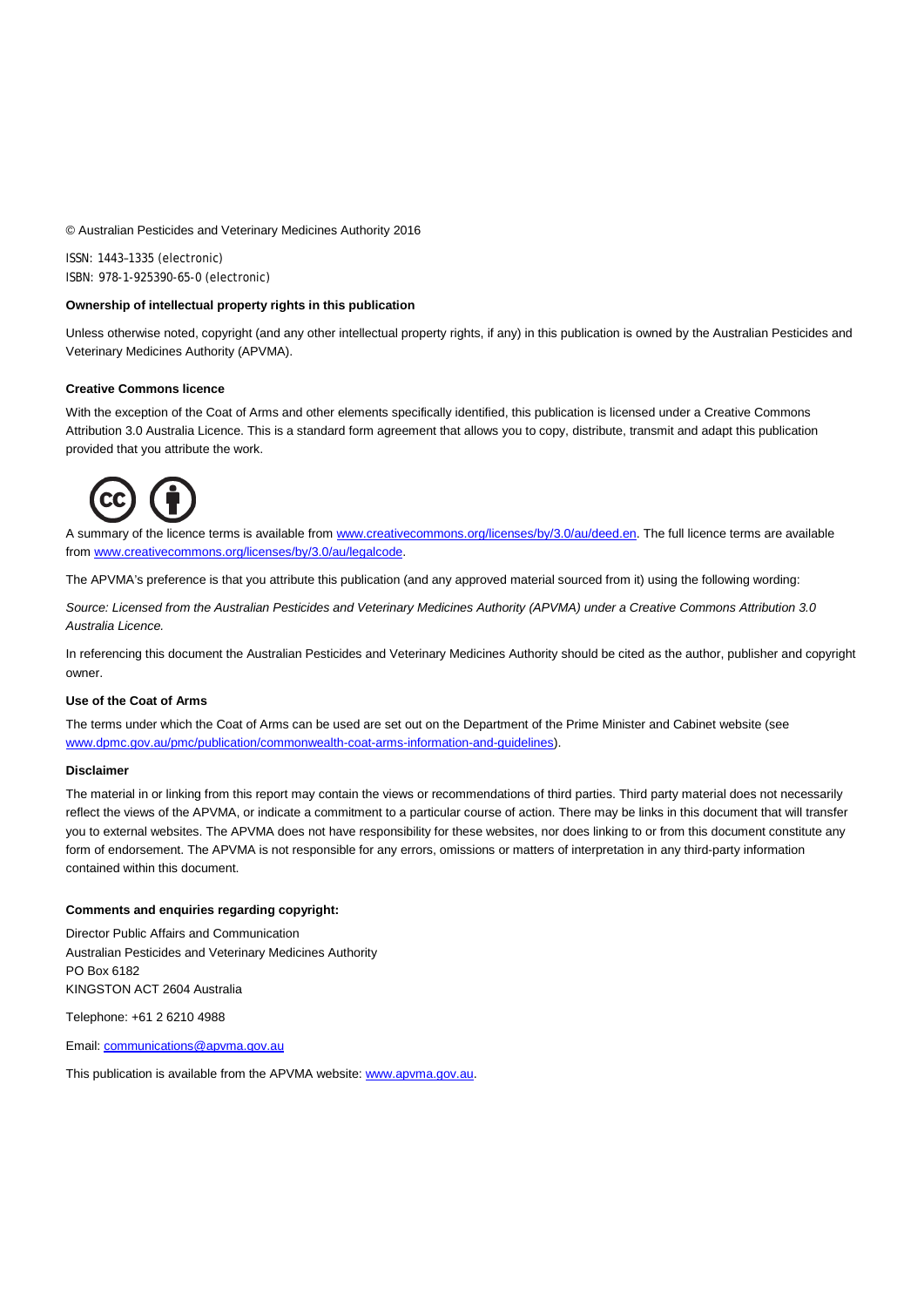# **CONTENTS**

|                  | <b>PREFACE</b>                                           | $\mathsf{V}$   |
|------------------|----------------------------------------------------------|----------------|
|                  | <b>About this document</b>                               | v              |
|                  | <b>Making a submission</b>                               | vi             |
|                  | <b>Further information</b>                               | vii            |
| 1                | <b>INTRODUCTION</b>                                      | 1              |
| 1.1              | Applicant                                                | 1              |
| 1.2              | <b>Purpose of application</b>                            | 1              |
| 1.3              | Product claims and use pattern                           | 1              |
| 1.4              | <b>Mode of action</b>                                    | 1              |
| 1.5              | <b>Overseas registrations</b>                            | $\mathbf 2$    |
| $\overline{2}$   | <b>CHEMISTRY AND MANUFACTURE</b>                         | 3              |
| 2.1              | <b>Active constituent</b>                                | 3              |
| $2.2\phantom{0}$ | <b>Formulated product</b>                                | 5              |
| 2.3              | <b>Recommendations</b>                                   | 6              |
| 3                | <b>TOXICOLOGICAL ASSESSMENT</b>                          | $\overline{7}$ |
| 3.1              | <b>Evaluation of toxicology</b>                          | 7              |
| 3.2              | <b>Public health standards</b>                           | 9              |
| 4                | <b>RESIDUES ASSESSMENT</b>                               | 11             |
| 4.1              | Introduction                                             | 11             |
| 4.2              | <b>Metabolism</b>                                        | 11             |
| 4.3              | <b>Analytical methods</b>                                | 12             |
| 4.4              | Stability of the pesticides in stored analytical samples | 12             |
| 4.5              | <b>Residue definition</b>                                | 12             |
| 4.6              | <b>Residue trials</b>                                    | 12             |
|                  | 4.7 Rotational crops                                     | 13             |
| 4.8              | <b>Animal commodity MRLs</b>                             | 13             |
| 4.9              | <b>Estimated dietary intake</b>                          | 14             |
|                  | 4.10 Bioaccumulation potential                           | 14             |
|                  | 4.11 Spray drift                                         | 14             |
|                  | 4.12 Recommendations                                     | 15             |
| 5                | ASSESSMENT OF OVERSEAS TRADE ASPECTS OF RESIDUES IN FOOD | 16             |
| 5.1              | <b>Commodities exported</b>                              | 16             |
| 5.2              | <b>Destination of exports</b>                            | 16             |
| 5.3              | Proposed Australian use-pattern                          | 16             |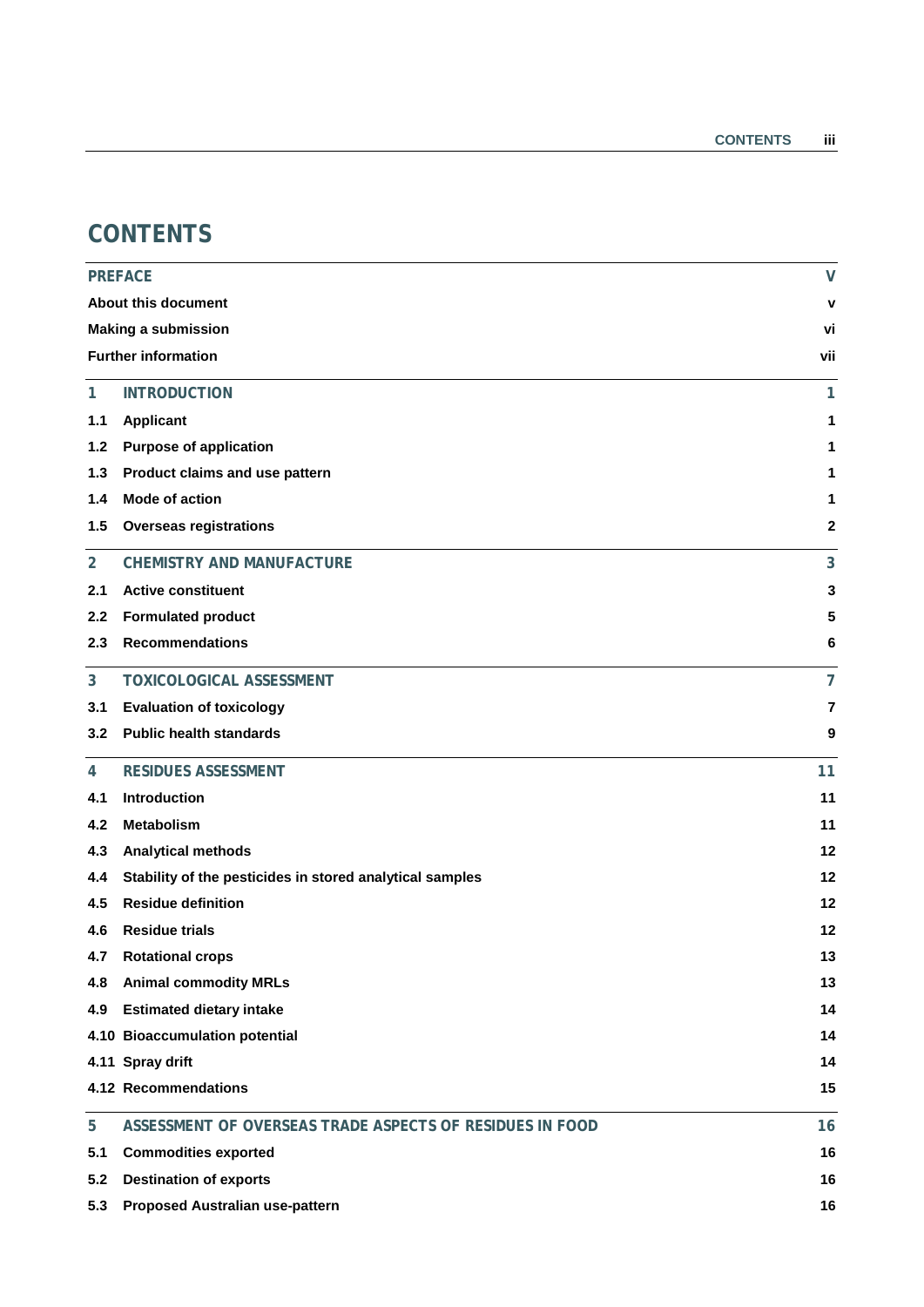### **iv PUBLIC RELEASE SUMMARY—CRUSADER GO DRI HERBICIDE**

| 5.4               | Overseas registration and approved label instructions                  | 16 |
|-------------------|------------------------------------------------------------------------|----|
| 5.5               | <b>Comparison of Australian MRLs with Codex and International MRLs</b> | 17 |
| 5.6               | <b>Potential risk to trade</b>                                         | 18 |
| 6                 | WORK HEALTH AND SAFETY ASSESSMENT                                      | 19 |
| 6.1               | Formulation, packaging, transport, storage and retailing               | 19 |
| 6.2               | Use pattern                                                            | 19 |
| 6.3               | <b>Exposure during use</b>                                             | 19 |
| 6.4               | <b>Exposure during re-entry</b>                                        | 20 |
| 6.5               | <b>Recommendations for safe use</b>                                    | 20 |
| 6.6               | <b>Conclusion</b>                                                      | 20 |
| $\overline{7}$    | <b>ENVIRONMENTAL ASSESSMENT</b>                                        | 21 |
| 7.1               | Introduction                                                           | 21 |
| 7.2               | <b>Environmental fate and behaviour</b>                                | 21 |
| 7.3               | <b>Environmental effects</b>                                           | 22 |
| 7.4               | <b>Risk assessment</b>                                                 | 23 |
| 7.5               | <b>Conclusions</b>                                                     | 24 |
| 8                 | EFFICACY AND SAFETY ASSESSMENT                                         | 25 |
| 8.1               | Proposed product use pattern                                           | 25 |
| 8.2               | Assessment of study/trial data                                         | 25 |
| 8.3               | <b>Conclusions</b>                                                     | 26 |
| 9                 | <b>LABELLING REQUIREMENTS</b>                                          | 27 |
|                   | <b>ABBREVIATIONS</b>                                                   | 35 |
|                   | <b>GLOSSARY</b>                                                        | 41 |
| <b>REFERENCES</b> | 42                                                                     |    |
|                   |                                                                        |    |

# **LIST OF TABLES**

[Table 1: Toxicity of active constituent cloquintocet acid and the product Crusader GoDRI Herbicide for various](#page-29-1)  [organisms](#page-29-1) 22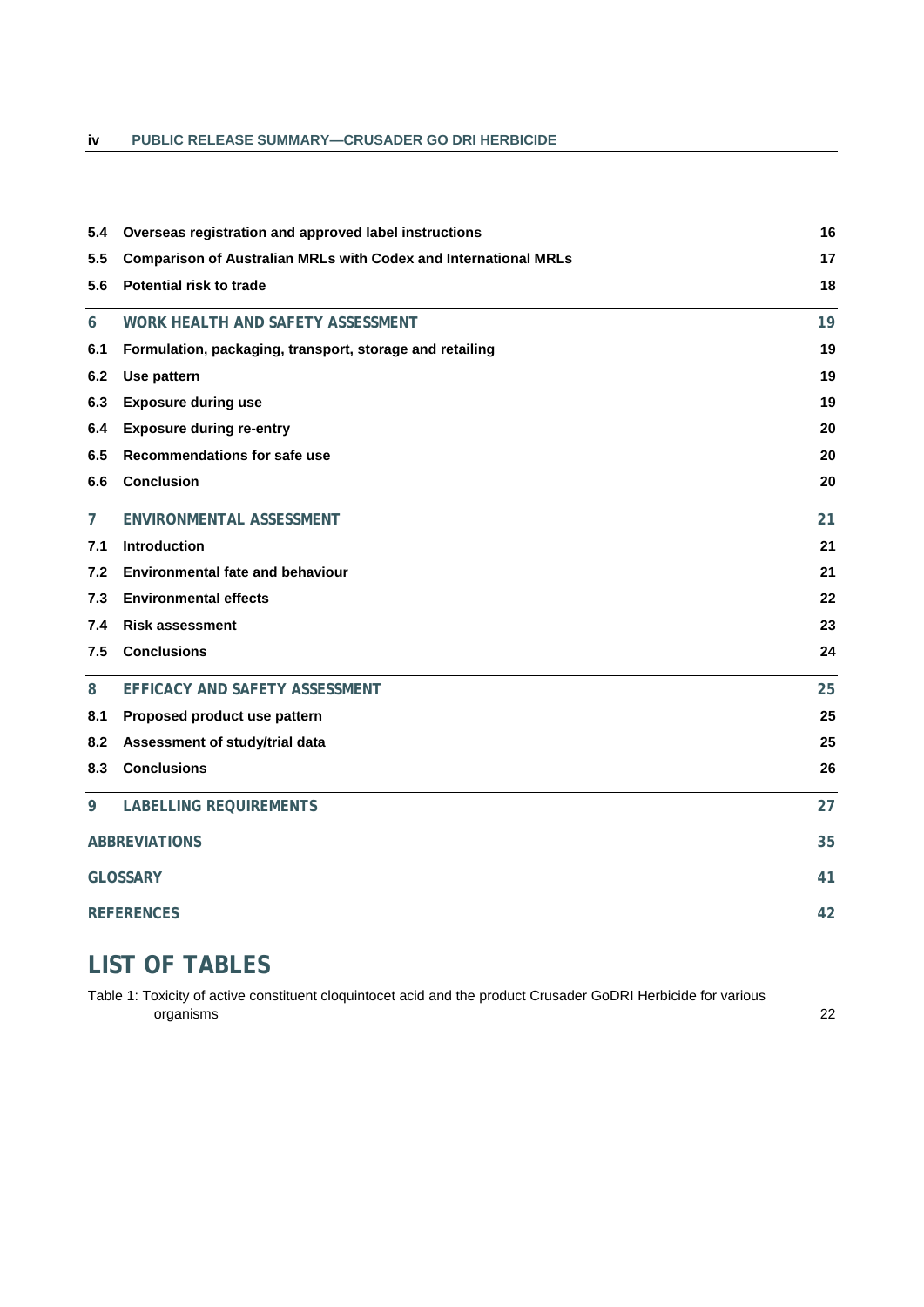# <span id="page-4-0"></span>**PREFACE**

The Australian Pesticides and Veterinary Medicines Authority (APVMA) is the Australian Government regulator with responsibility for assessing and approving agricultural and veterinary chemical products prior to their sale and use in Australia.

In undertaking this task, the APVMA works in close cooperation with advisory agencies, including the Department of Health and Ageing, Department of Environment and Energy, Department of Agriculture and Water Resources, and State Departments of Primary Industries.

The APVMA has a policy of encouraging openness and transparency in its activities and of seeking community involvement in decision making. Part of that process is the publication of Public Release Summaries for products containing new active constituents.

The information and technical data required by the APVMA to assess the safety of new chemical products, and the methods of assessment, must be consistent with accepted scientific principles and processes. Details are outlined on the APVMA website at [www.apvma.gov.au](http://www.apvma.gov.au/)*.*

This Public Release Summary is intended as a brief overview of the assessment that has been conducted by the APVMA and of the specialist advice received from its advisory agencies. It has been deliberately presented in a manner that is likely to be informative to the widest possible audience thereby encouraging public comment.

# <span id="page-4-1"></span>**About this document**

This is a Public Release Summary.

It indicates that the APVMA is considering an application for registration of an agricultural or veterinary chemical. It provides a summary of the APVMA's assessment, which may include details of:

- the toxicology of both the active constituent and product
- the residues and trade assessment
- occupational exposure aspects
- environmental fate, toxicity, potential exposure and hazard
- efficacy and target crop or animal safety.

Comment is sought from interested stakeholders on the information contained within this document.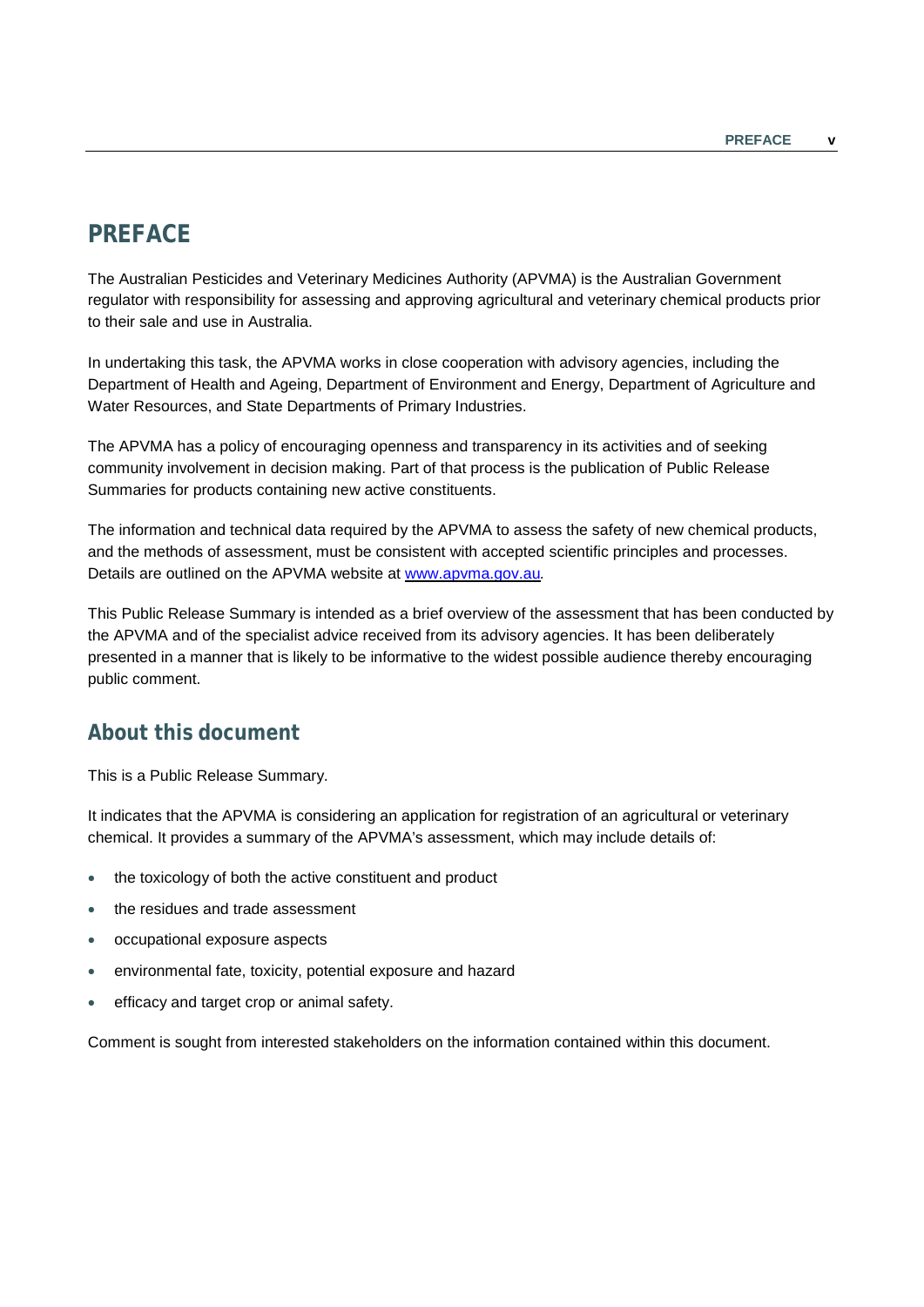# <span id="page-5-0"></span>**Making a submission**

In accordance with section 13 of the Agvet Code, the APVMA invites any person to submit a relevant written submission as to whether the application for registration of Crusader GoDRI Herbicide should be granted. Submissions should relate only to matters that the APVMA is required, by legislation, to take into account in deciding whether to grant the application. These matters include aspects of public health, occupational health and safety, chemistry and manufacture, residues in food, environmental safety, trade, and efficacy and target crop or animal safety. Submissions should state the grounds on which they are based. Comments received that address issues outside the relevant matters cannot be considered by the APVMA.

Submissions must be received by the APVMA by close of business on Tuesday 21 March 2017 and be directed to the contact listed below. All submissions to the APVMA will be acknowledged in writing via email or by post.

Relevant comments will be taken into account by the APVMA in deciding whether the product should be registered and in determining appropriate conditions of registration and product labelling.

When making a submission please include:

• contact name

-

- company or group name (if relevant)
- email or postal address (if available)
- the date you made the submission.

All personal information, and confidential information judged by the APVMA to be confidential commercial information (CCI)<sup>[1](#page-5-1)</sup> contained in submissions will be treated confidentially.

Written submissions on the APVMA's proposal to grant the application for registration that relate to the grounds for registration should be addressed in writing to:

Case Management and Administration Unit Australian Pesticides and Veterinary Medicines Authority PO Box 6182 Kingston ACT 2604 **Phone:** +61 2 6210 4701 **Fax:** +61 2 6210 4721 **Email:** [enquiries@apvma.gov.au](mailto:enquiries@apvma.gov.au)

<span id="page-5-1"></span><sup>1</sup> A full definition of 'confidential commercial information' is contained in the Agvet Code.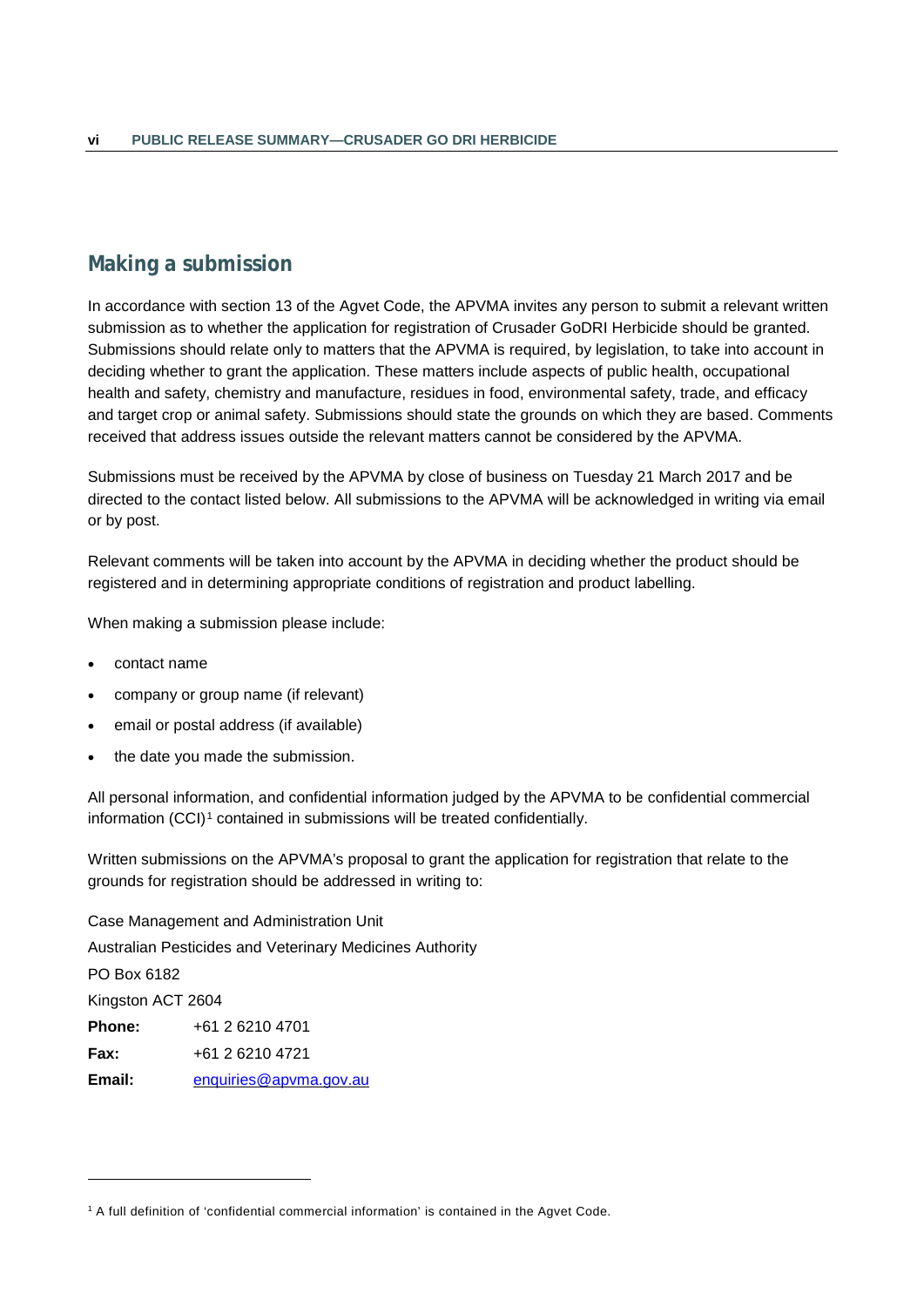# <span id="page-6-0"></span>**Further information**

Further information can be obtained via the contact details provided above.

Copies of full technical evaluation reports covering toxicology, occupational health and safety aspects, residues in food and environmental aspects are available from the APVMA on request.

Further information on public release summaries can be found on the APVMA website at [www.apvma.gov.au.](http://www.apvma.gov.au/)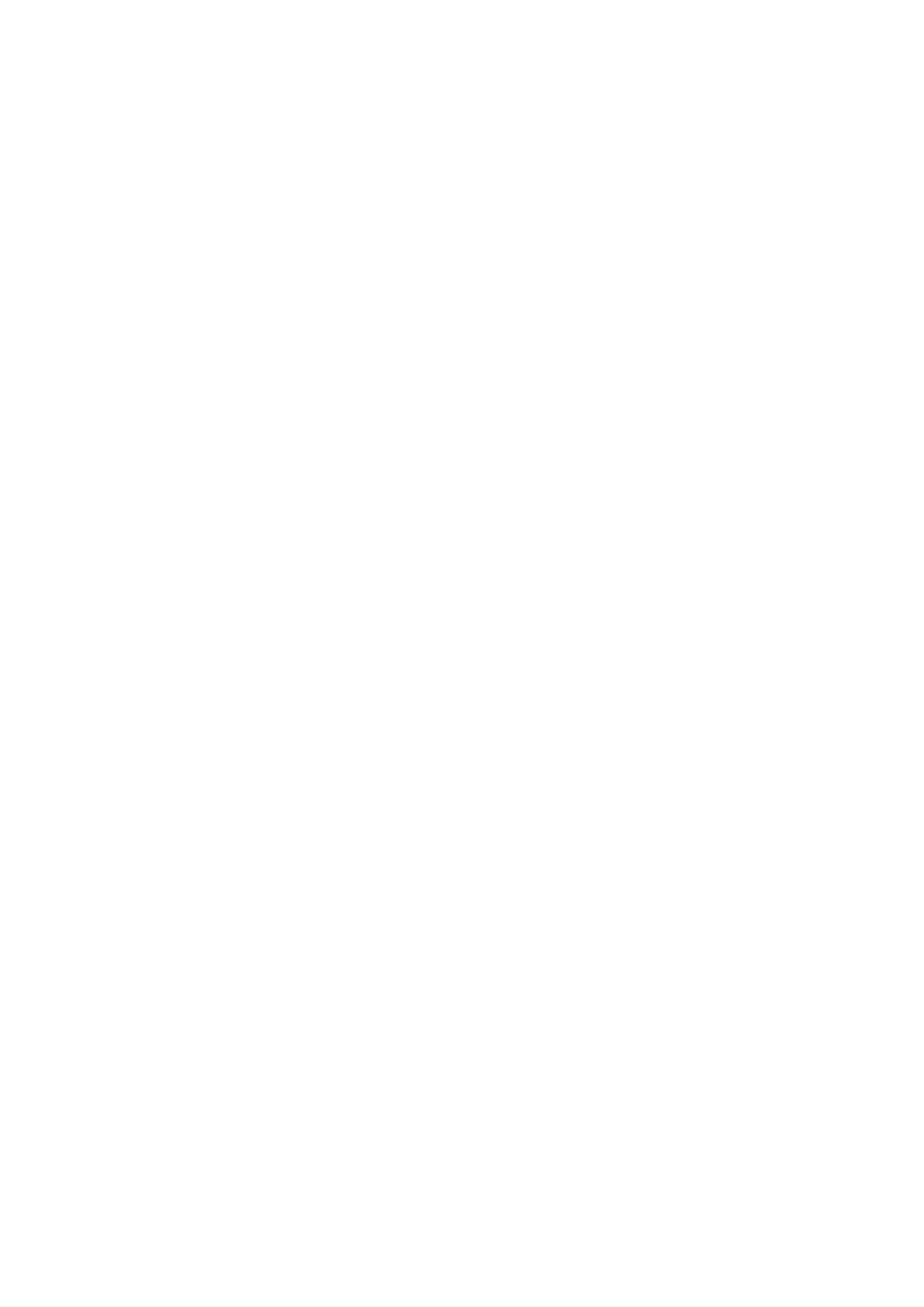# <span id="page-8-0"></span>**1 INTRODUCTION**

# <span id="page-8-1"></span>**1.1 Applicant**

Dow Agrosciences Australia Ltd.

# <span id="page-8-2"></span>**1.2 Purpose of application**

Dow Agrosciences Australia Limited has applied to the APVMA for registration of the new product Crusader GoDRI Herbicide containing 451.5 g/kg cloquintocet (as the acid) 215 g/kg pyroxsulam and in a water dispersible granule (WG) formulation.

This publication provides a summary of the information reviewed and an outline of the regulatory considerations for the proposed registration of Crusader GoDRI Herbicide, containing the active constituent cloquintocet acid.

Cloquintocet acid is a crop safener which modifies the physiology of the target crop to make it more resilient to the impact of selective herbicides. Pyroxsulam has previously been considered by the APVMA. Pyroxsulam is an APVMA approved active constituent and is present in the APVMA registered product Crusader Herbicide.

The APVMA has previously considered a similar crop safener, cloquintocet-mexyl. cloquintocet-mexyl is an approved active constituent which is present in a range of currently registered selective herbicides.

The active constituent, cloquintocet acid, is an active constituent approved by the APVMA. Crusader GoDRI Herbicide is the first product containing the active cloquintocet acid proposed for the Australian market.

# <span id="page-8-3"></span>**1.3 Product claims and use pattern**

Crusader GoDRI Herbicide is a selective herbicide. The proposed use pattern is as a foliar spray to postemergent wheat (excluding durum varieties) and triticale, at the 3 leaf up to 1st node stage, to control various grass and broadleaf weeds. The product is to be applied by ground boom, only once per annum at a rate of 70 g product per hectare which equates to 15 g a.i. pyroxsulam per ha and 32 g a.i. cloquintocet acid per ha.

# <span id="page-8-4"></span>**1.4 Mode of action**

Cloquintocet acid is a crop safener, which accelerates the detoxification of herbicides in cereals and is not subject to a resistance management strategy.

The active constituent pyroxsulam is a sulfonamine herbicide (Group B) that provides broad spectrum postemergent annual grass and broadleaf weeds control in cereals. Crusader GoDRI Herbicide is designated as a Group B herbicide for resistance management purposes.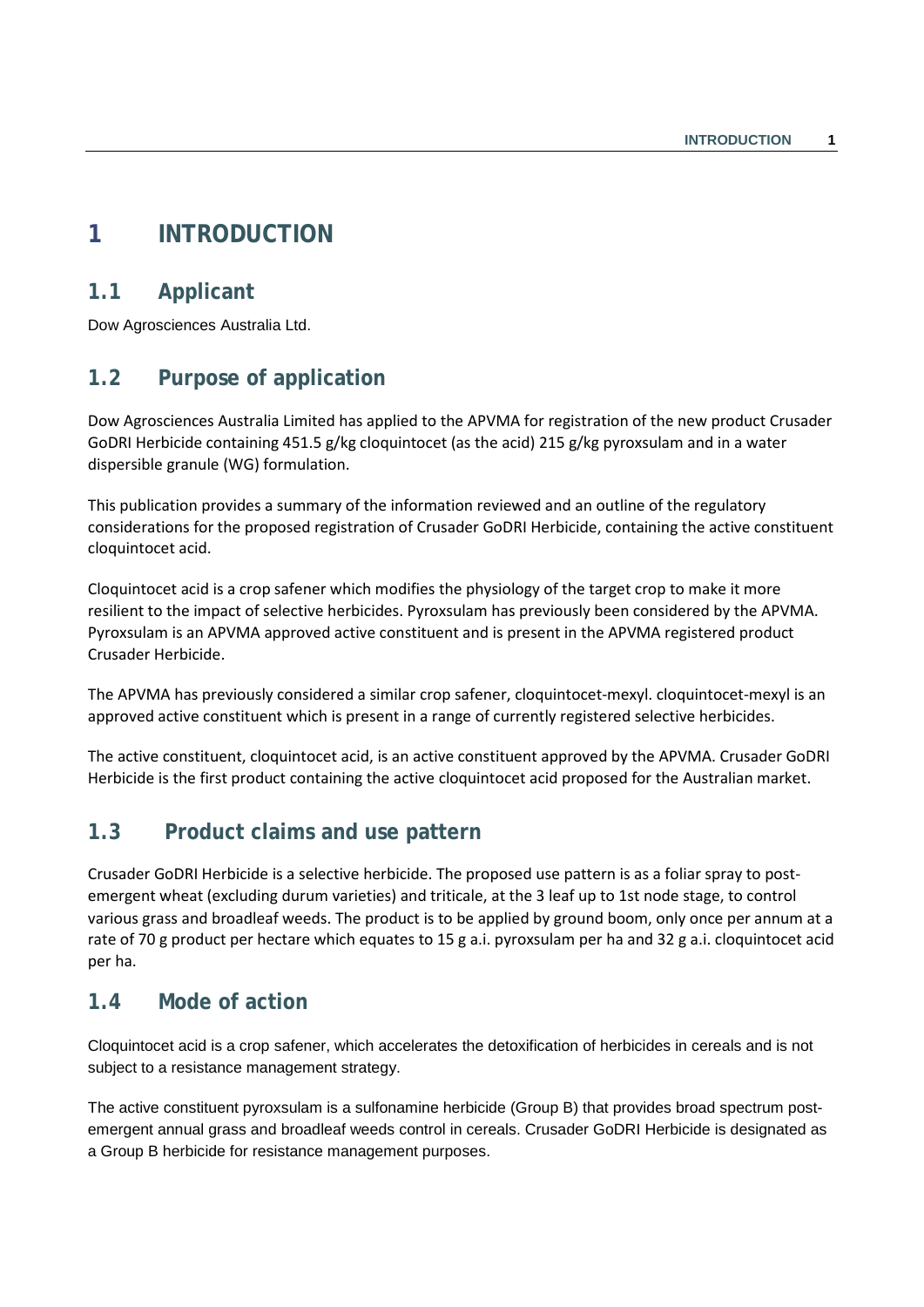# <span id="page-9-0"></span>**1.5 Overseas registrations**

This product is currently registered in Canada as Simplicity Go DRI Herbicide for control of grass and broadleaf weeds in spring wheat, durum wheat and winter wheat.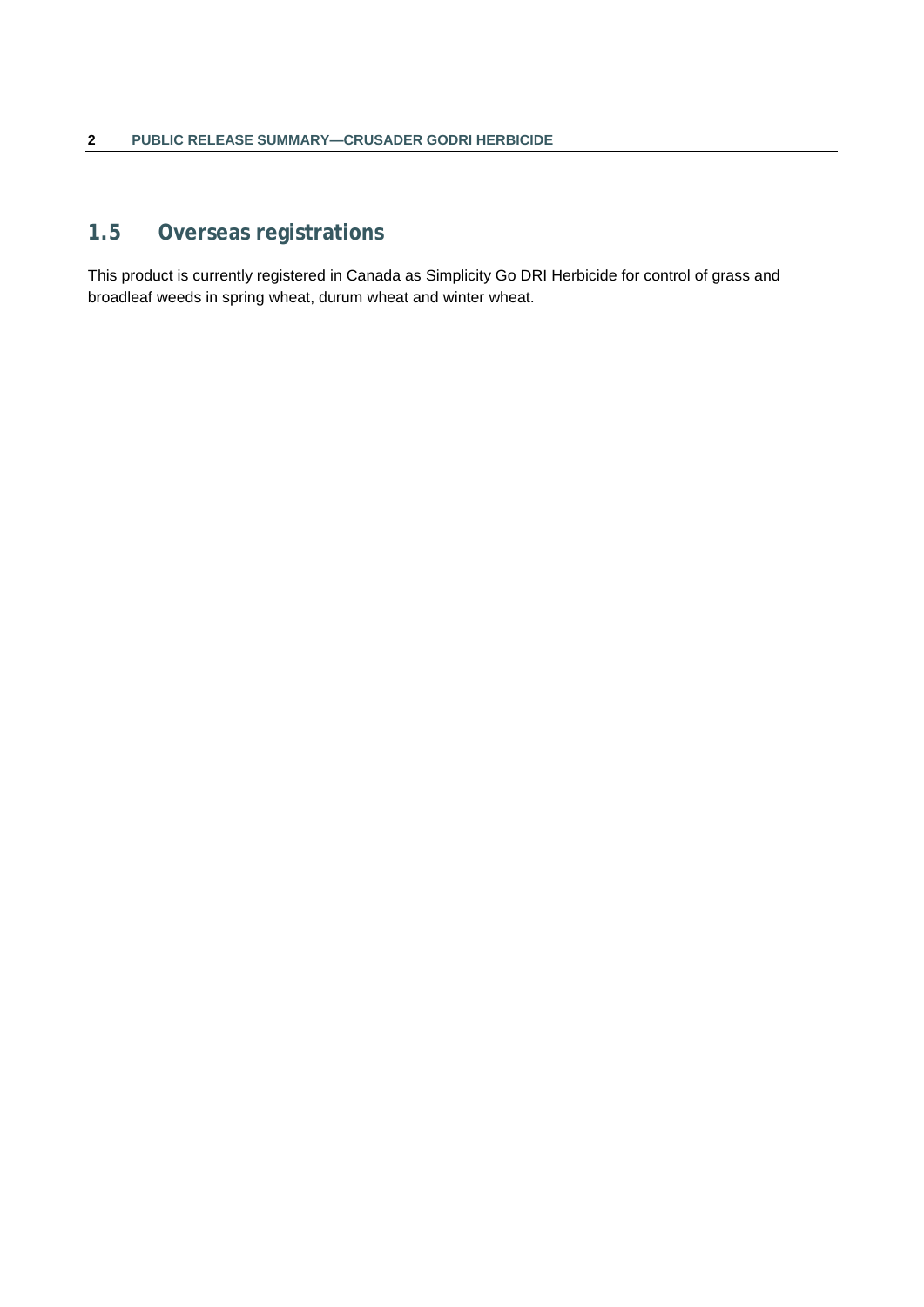# <span id="page-10-0"></span>**2 CHEMISTRY AND MANUFACTURE**

# <span id="page-10-1"></span>**2.1 Active constituent**

The active constituent cloquintocet acid is manufactured overseas, and has the following nomenclature and physico-chemical properties:

| <b>COMMON NAME (ISO):</b>   | Cloquintocet                           |
|-----------------------------|----------------------------------------|
| <b>SYNONYM:</b>             | Cloquintocet acid                      |
| <b>IUPAC NAME:</b>          | (5-Chloroquinolin-8-yloxy) acetic acid |
| <b>CAS REGISTRY NUMBER:</b> | 88349-88-6                             |
| <b>EMPIRICAL FORMULA:</b>   | $C_{11}H_8CINO_3$                      |
| <b>MOLECULAR WEIGHT:</b>    | 237.6                                  |
| <b>STRUCTURAL FORMULA:</b>  | O<br>CI<br>HQ                          |
| <b>CHEMICAL FAMILY:</b>     | Herbicide safener                      |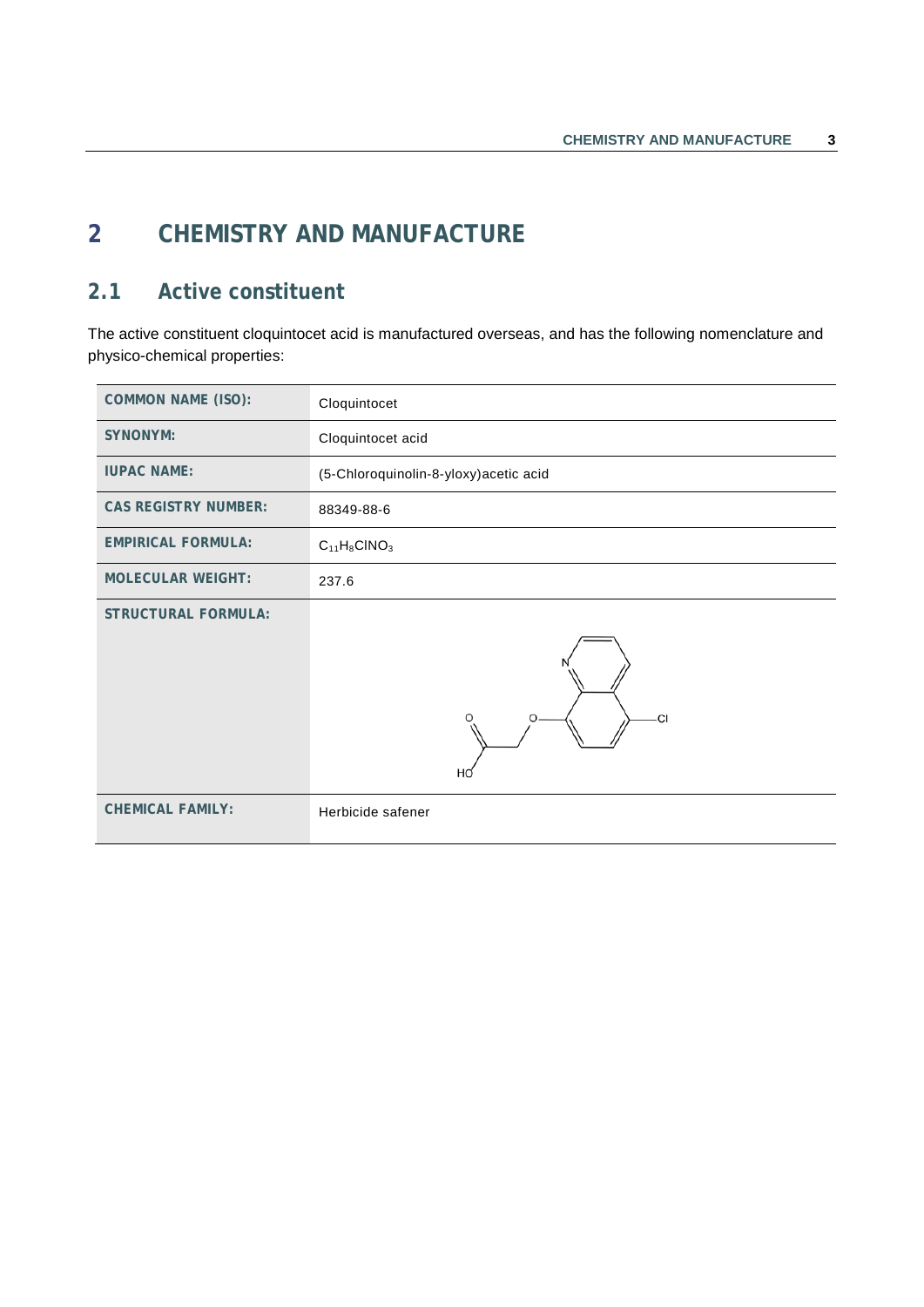| <b>PHYSICAL FORM:</b>                      | Yellow to tan powder                                                                                                                                                                    |     |  |  |
|--------------------------------------------|-----------------------------------------------------------------------------------------------------------------------------------------------------------------------------------------|-----|--|--|
| ODOUR:                                     | Mild to odourless                                                                                                                                                                       |     |  |  |
| <b>MELTING POINT:</b>                      | 223.7°C                                                                                                                                                                                 |     |  |  |
| RELATIVE DENSITY AT 20°C:                  | 1.52                                                                                                                                                                                    |     |  |  |
| <b>DISSOCIATION CONSTANT</b><br>$(PK_A)$ : | 4.8                                                                                                                                                                                     |     |  |  |
| SOLUBILITY AT 20°C:                        | In water:                                                                                                                                                                               |     |  |  |
|                                            | pH 5: 3.12 g/L                                                                                                                                                                          |     |  |  |
|                                            | pH 7: >50 g/L                                                                                                                                                                           |     |  |  |
|                                            | pH 9: >50 g/L                                                                                                                                                                           |     |  |  |
|                                            | Inorganic solvents:                                                                                                                                                                     |     |  |  |
|                                            | Solvent<br>Solubility (mg/L)                                                                                                                                                            |     |  |  |
|                                            | Methanol:<br>2400                                                                                                                                                                       |     |  |  |
|                                            | 680<br>Acetone:                                                                                                                                                                         |     |  |  |
|                                            | <i>n</i> -Octanol:                                                                                                                                                                      | 540 |  |  |
|                                            | 1,2-Dichloroethane:                                                                                                                                                                     | 370 |  |  |
|                                            | Ethyl acetate:                                                                                                                                                                          | 190 |  |  |
|                                            | Xylene:                                                                                                                                                                                 | 39  |  |  |
|                                            | 0.03<br>n-Heptane:                                                                                                                                                                      |     |  |  |
| <b>STABILITY:</b>                          | Stable to accelerated storage conditions (54°C for 2 weeks).                                                                                                                            |     |  |  |
|                                            | Stable in the presence of metals and metal ions (copper, brass, aluminium, 304<br>stainless steel, 316 stainless steel, cuprous chloride, nickel (II) chloride and<br>ferric chloride). |     |  |  |
| <b>SAFETY PROPERTIES:</b>                  | Not explosive, oxidising or flammable.                                                                                                                                                  |     |  |  |

# **Physico-chemical properties of cloquintocet acid**

The APVMA has evaluated the chemistry aspects of cloquintocet acid (manufacturing process, quality control procedures, batch analysis results and analytical methods) and found them to be acceptable. The active constituent cloquintocet acid was recently approved by the APVMA on 26 August 2016, with the approval number 70324.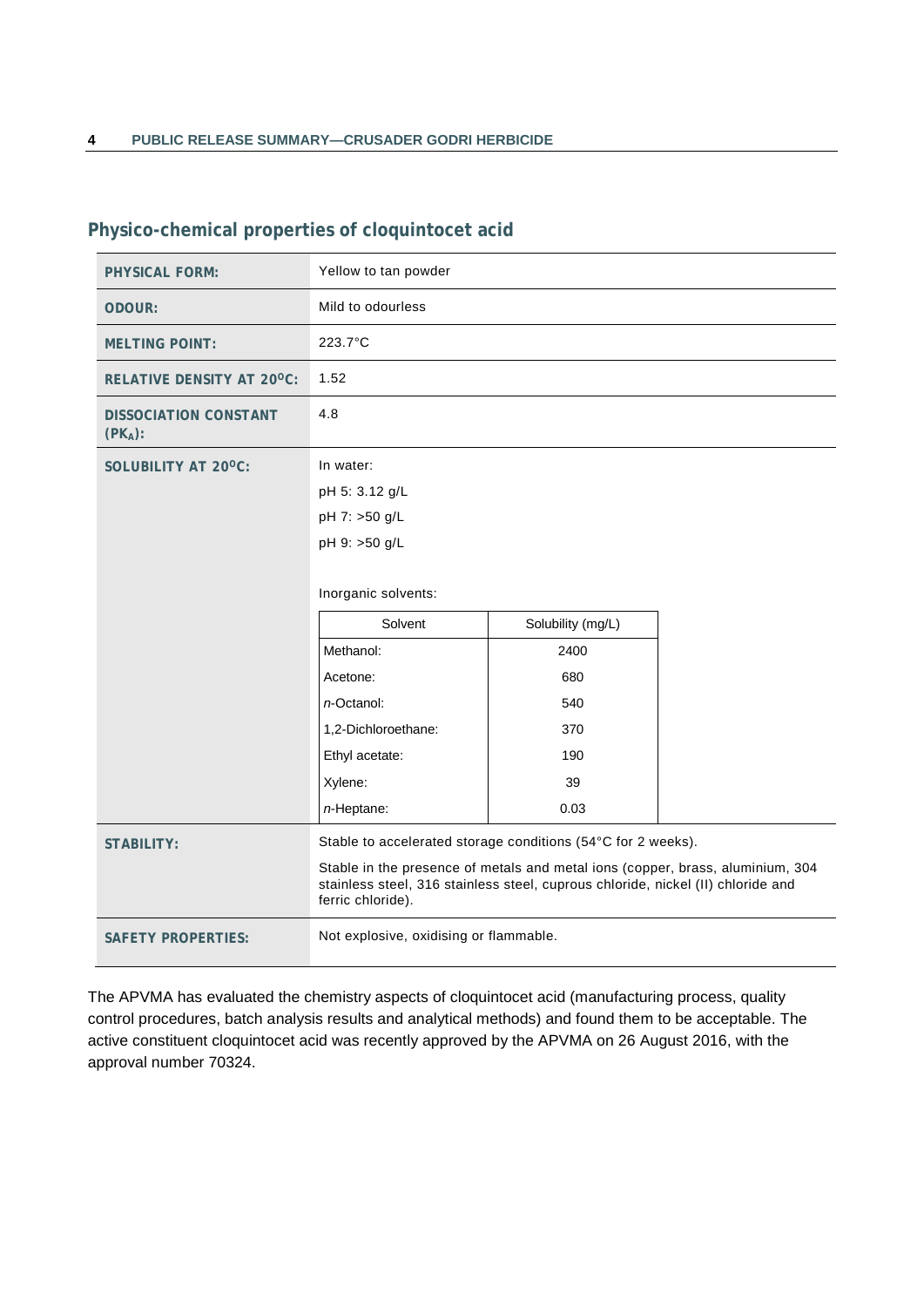On the basis of the data provided, and the toxicological assessment, it is proposed that the following APVMA Active Constituent Standard be established for cloquintocet acid:

**APVMA Active Constituent Standard for cloquintocet**

| <b>CONSTITUENT</b> | <b>SPECIFICATION</b>           |
|--------------------|--------------------------------|
| Cloquintocet       | Cloquintocet: 956 g/kg minimum |

# <span id="page-12-0"></span>**2.2 Formulated product**

The active constituent cloquintocet acid and the product Crusader GoDRI Herbicide will both be manufactured overseas.

Crusader GoDRI Herbicide is a water dispersible granule containing 215 g/kg of the herbicide pyroxsulam, and 451.5 g/kg of the new active, cloquintocet acid, and it will be available in 1.4 kg and 2.8 kg HDPE containers with self-adhesive labels. Key physicochemical properties of the product are tabulated below.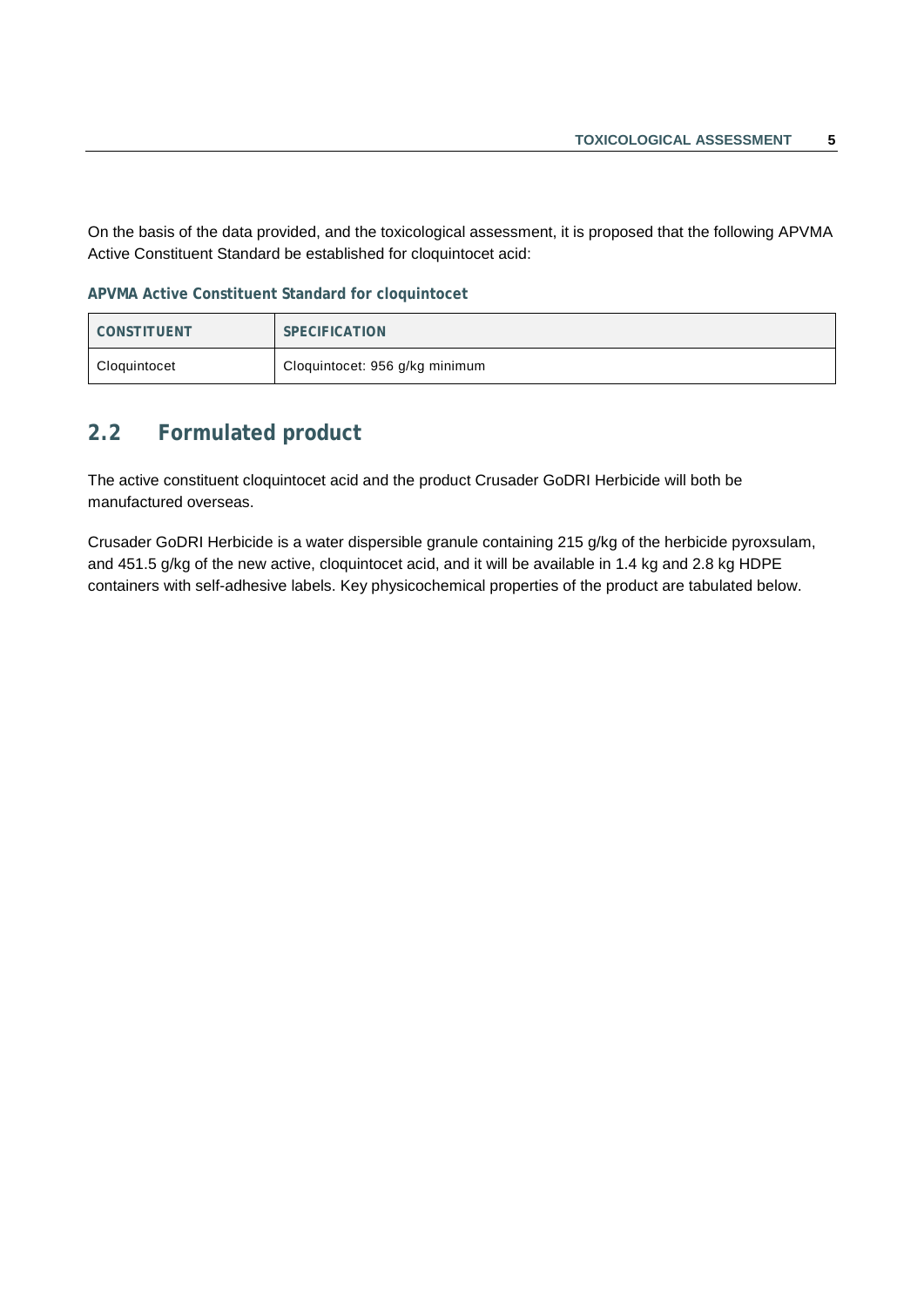| DISTINGUISHING NAME:                         | Crusader GoDRI Herbicide                            |
|----------------------------------------------|-----------------------------------------------------|
| <b>FORMULATION TYPE:</b>                     | Water Dispersible Granule (WG)                      |
| <b>ACTIVE CONSTITUENT</b><br>CONCENTRATIONS: | 215 g/kg pyroxsulam<br>451.5 g/kg cloquintocet acid |

# **Physical and chemical properties of product**

| <b>PHYSICAL FORM:</b>        | Tan granule                                                                                          |  |
|------------------------------|------------------------------------------------------------------------------------------------------|--|
| ODOUR:                       | Mild odour                                                                                           |  |
| PH VALUE (1% DILUTION):      | 4.1 @ 24.4 °C                                                                                        |  |
| <b>BULK DENSITY:</b>         | 0.591 g/mL @24.0°C                                                                                   |  |
| <b>FLASH POINT:</b>          | Not applicable                                                                                       |  |
| <b>OXIDISING PROPERTIES:</b> | No significant increase ( $> 5^{\circ}$ C) in temperatures were observed                             |  |
| <b>EXPLOSIVE PROPERTIES:</b> | No potential explosive properties                                                                    |  |
| <b>FLAMMABILITY:</b>         | Not applicable                                                                                       |  |
| <b>PACK SIZES:</b>           | 1.4 kg or 2.8 kg                                                                                     |  |
| <b>PACKAGING MATERIAL:</b>   | <b>HDPE</b>                                                                                          |  |
| <b>PRODUCT STABILITY:</b>    | Stable to accelerated storage conditions (54 °C for 2 weeks) in the commercial<br>packaging material |  |

# <span id="page-13-0"></span>**2.3 Recommendations**

Based on a review of the chemistry and manufacturing details provided by the applicant, the registration of Crusader GoDRI Herbicide is supported from a chemistry perspective.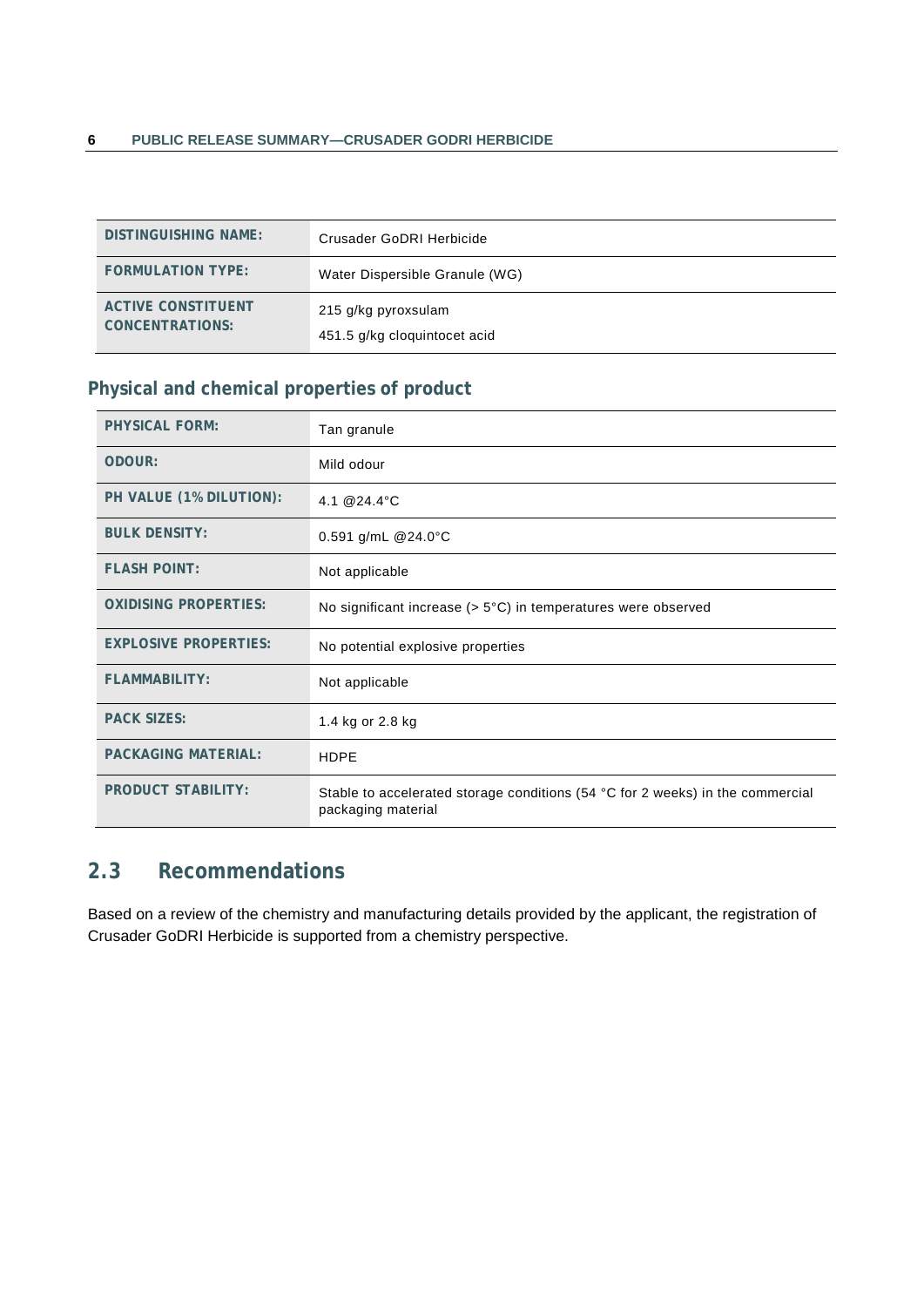# <span id="page-14-0"></span>**3 TOXICOLOGICAL ASSESSMENT**

# <span id="page-14-1"></span>**3.1 Evaluation of toxicology**

The product Crusader GoDRI Herbicide, contains a new active constituent cloquintocet acid (451.5 g/kg) and the existing active constituent pyroxsulam (215 g/kg) in a water-dispersible granule (WG) formulation. The following summary discusses the toxicity of cloquintocet acid with additional information on the toxicity of Crusader GoDRI Herbicide.

Cloquintocet acid is the primary *in vivo* mammalian metabolite of cloquintocet-mexyl, and hydrolysis of the mexyl form of cloquintocet occurs rapidly *in vivo* so that systemic exposure is primarily to the acid form of cloquintocet (cloquintocet acid). The toxicological assessment of cloquintocet acid was limited to the conduct of key studies to confirm toxicological equivalence of cloquintocet acid to the mexyl form, thereby verifying that the toxicological database already available for cloquintocet-mexyl for human health risk assessment is relevant to cloquintocet acid.

The data submitted for cloquintocet acid consisted of a study on toxicokinetics/metabolism (rat), acute toxicity studies and short-term/subchronic studies (rat), a reproduction/ developmental screening study (rat) and *in vitro* genotoxicity studies. The toxicological studies were conducted in accordance with contemporary test guidelines. Neurotoxicity endpoints as per OECD Test Guidelines were also specifically evaluated in a subchronic, repeat dose toxicity study.

In interpreting the data, it should be noted that toxicity tests generally use doses that are high compared with likely human exposures. The use of high doses increases the likelihood that potentially significant toxic effects will be identified.

Findings of adverse effects in any one species do not necessarily indicate such effects might be generated in humans. However, from a conservative risk assessment perspective, adverse findings in animal species are assumed to represent potential effects in humans, unless convincing evidence of species specificity is available.

Where possible, considerations of the species specific mechanisms of adverse reactions weigh heavily in the extrapolation of animal data to likely human hazard. Equally, consideration of the risks to human health must take into account the likely human exposure levels compared with those, usually many times higher, which produce effects in animal studies. Toxicity tests should also indicate dose levels at which the specific toxic effects are unlikely to occur.

### **Chemical class**

Cloquintocet acid acts as a safener to prevent the phytotoxic action of the accompanying herbicide with which it is mixed.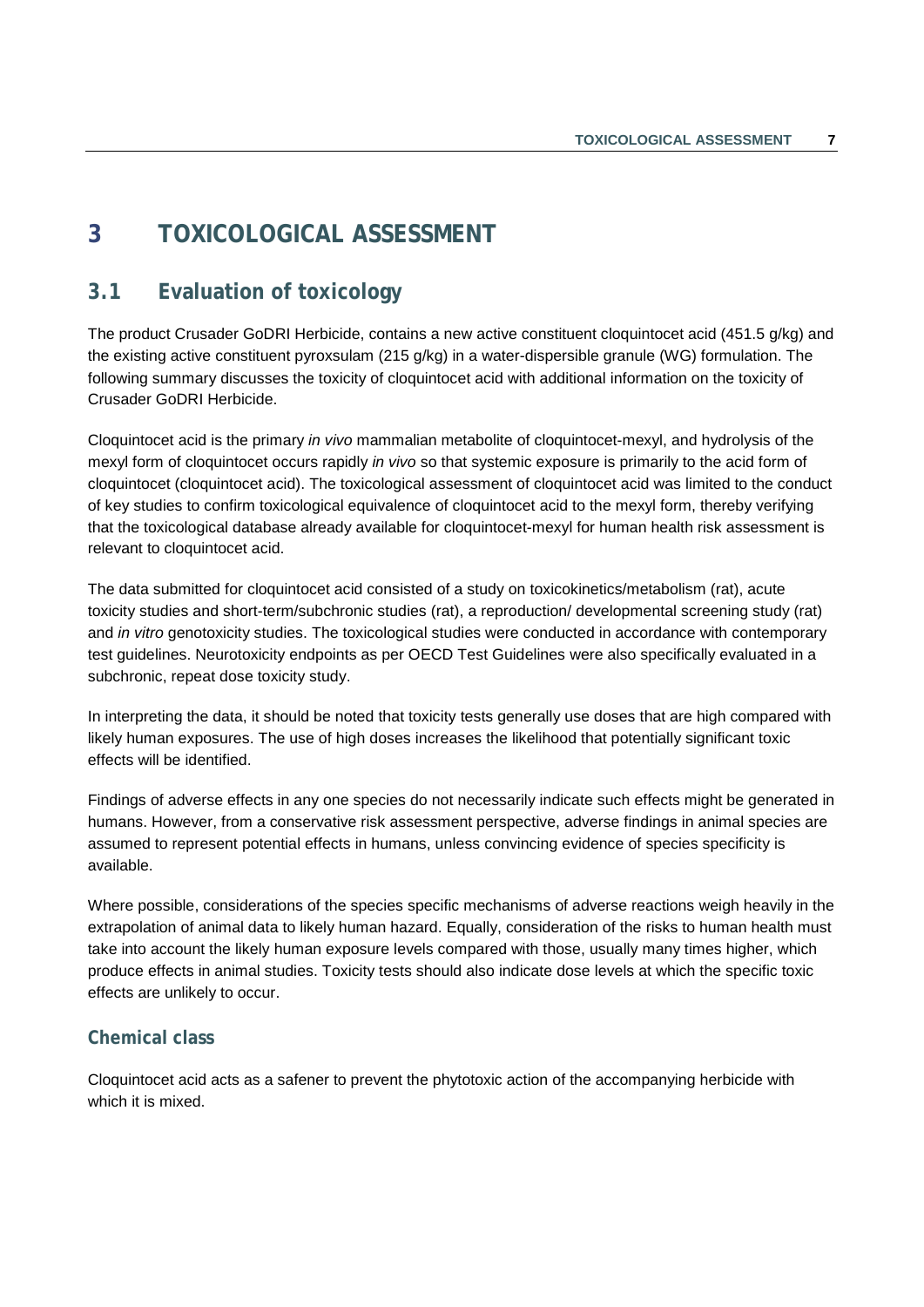# **Toxicokinetics and metabolism**

Toxicokinetic data from a guideline-compliant study submitted in rats suggests cloquintocet-mexyl is metabolised to cloquintocet acid *in vivo* following oral gavage. The similarity in absorption, tissue distribution, elimination kinetics and excretion and metabolite profiles between cloquintocet acid and cloquintocet-mexyl, in particular the similar blood radioactivity levels (Area Under the Curve (AUC)) following dosing at similar low doses and the similarity of the metabolite profiles between cloquintocet acid and cloquintocet-mexyl, indicates that cloquintocet-mexyl is likely to be extensively hydrolysed *in vivo* to cloquintocet acid, resulting in bioequivalence between these two test compounds.

# **Acute toxicity**

Based on the findings from the acute toxicological studies evaluated, cloquintocet acid is of low acute oral, dermal and inhalational toxicity, is a slight eye irritant but is not considered to be a potential skin irritant or skin sensitiser in mice up to 50% w/v in the Local Lymph Node Assay (LLNA).

# **Systemic toxicity**

A subchronic 13 week repeat dose dietary study indicated that cloquintocet acid has relatively minor effects on rodents. At the highest dose of cloquintocet acid tested (2100 ppm; equivalent to 116 and 127 mg/kg bw/day in males and females, respectively), there were a number of treatment related but not toxicologically significant findings in haematology, clinical chemistry, urinalysis and spleen weight.

No evidence of genotoxic potential for cloquintocet acid was seen in the submitted *in vitro* assays. Genotoxic or carcinogenic potential *in vivo* was not investigated.

In a one-generation reproductive/developmental toxicity study, cloquintocet acid did not show any reproductive toxicity in rats and was not a developmental toxicant based on limited observations of offspring up to lactation day 4.

No standard neurotoxicity studies in experimental animals were available. However, cloquintocet acid did not show any signs of neurotoxicity in rats in the acute toxicity studies or in a functional observation battery (FOB) conducted in the subchronic 13 week toxicity study.

A comparison of the No Observable Effect Level (NOEL)/ No Observable Adverse Effect Lebel (NOAEL) and clinical signs in comparable studies indicated that cloquintocet acid had a remarkably similar toxicity profile to the cloquintocet-mexyl form. On this basis, the APVMA considers that the bridging toxicology data package provided by the applicant demonstrates toxicological equivalence between cloquintocet acid and cloquintocet mexyl. In addition, there were no new toxicologically significant findings identified in animals following exposure to cloquintocet acid.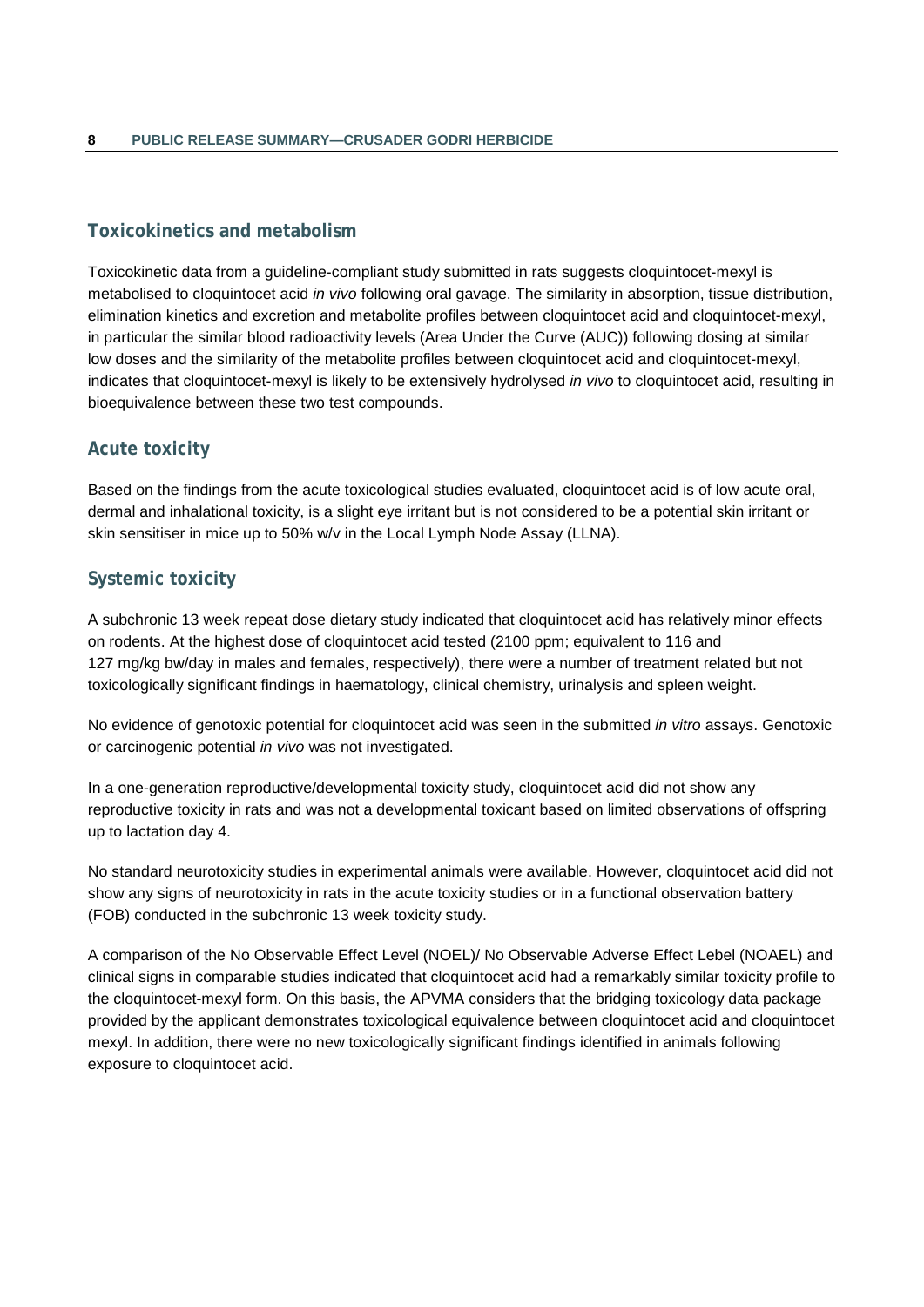Overall, cloquintocet acid has a low acute toxicity profile with the exception of slight eye irritation. Based on bridging to the toxicological profile of cloquintocet-mexyl endpoints, the likely potential systemic short-term repeat dose, subchronic and chronic toxicity of cloquintocet acid are consistent with a chemical of low toxicity. Similarly, based on submitted bridging studies to the toxicological database of cloquintocet-mexyl, cloquintocet acid was unlikely to be an *in vivo* genotoxicant, a reproductive toxicant in rats, a developmental toxicant in rats and rabbits or carcinogenic in mice and rats.

### **Product toxicity**

The Crusader GoDRI Herbicide formulation was demonstrated to be of low acute oral (LD50 between 2000 and 5000 mg/kg bw), dermal (LD50 >5000 mg/kg bw), and inhalational toxicity (LC50 >5.72 mg/L air) in rats. The formulation was also non-irritating to the skin of rabbits, and was not a skin sensitiser (mouse LLNA), but was a mild irritant to eyes (rabbits).

# <span id="page-16-0"></span>**3.2 Public health standards**

### **Poisons scheduling**

On 17 March 2016, the Delegate of the Secretary of the Department of Health published a final scheduling decision to amend the current Schedule 5 entry for cloquintocet mexyl, removing reference to the mexyl ester so that cloquintocet and all its salts and esters are captured by the entry. An implementation date of 1 June 2016 was notified for this decision.

### **No Observable Effect Level (NOEL)/Acceptable Daily Intake (ADI)**

The Acceptable Daily Intake (ADI) for humans is the level of intake of an agricultural or veterinary chemical which can be ingested daily over an entire lifetime without appreciable risk to health. It is calculated by dividing the overall NOEL / NOAEL for the most sensitive toxicological endpoint from a suitable study (typically an animal study) by an appropriate safety factor. The magnitude of the safety factor is selected to account for uncertainties in extrapolation of animal data to humans, intra-species variation, and the completeness of the toxicological database and the nature of the potential toxicologically significant effects.

Based on the demonstration of bioequivalence and toxicological equivalence of cloquintocet acid to cloquintocet mexyl, the APVMA considers that the ADI can be the same. Consequently, an ADI was established for the sum of cloquintocet, its acid and esters, expressed as cloquintocet-mexyl. An ADI of 0.04 mg/kg bw/day was established on the basis of the NOEL / NOAEL of 4.3 mg/kg bw/day for thyroid follicular epithelium hyperplasia in females at 41.3 mg/kg bw/day and above in a 2–year dietary rat study and using a 100–fold safety factor.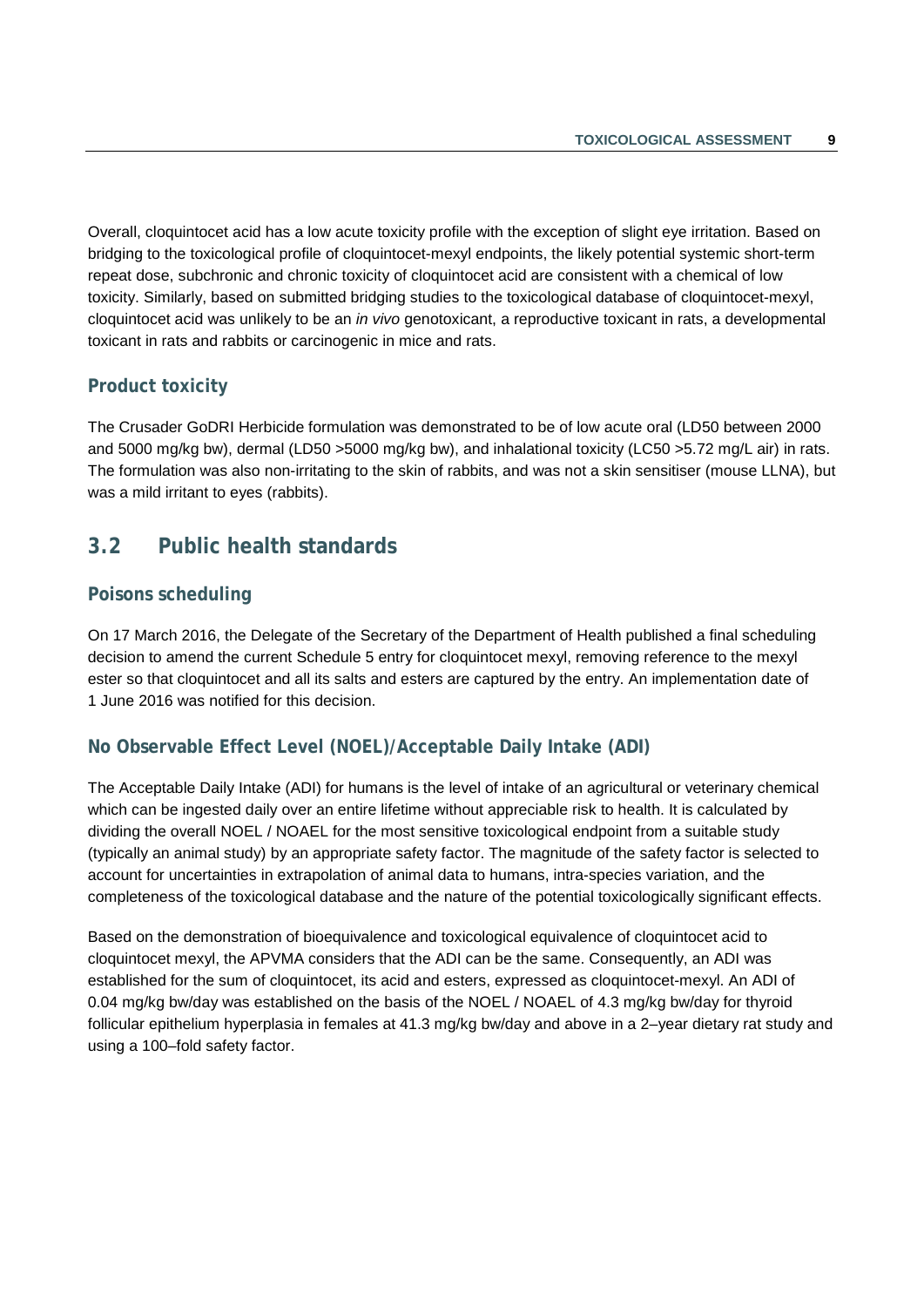# **Acute Reference Dose (ARfD)**

The Acute Reference Dose (ARfD) is the estimate of the amount of a substance in food or drinking water, expressed on a milligram per kilogram body weight basis, that can be ingested over a short period of time, usually in one meal or during one day, without appreciable health risk to the consumer on the basis of all known facts at the time of the evaluation. Based on the demonstration of bioequivalence and toxicological and bridging to the cloquintocet-mexyl database, the ARfD for cloquintocet acid would be set based on the ARfD value for cloquintocet-mexyl.

Since there was no toxicity observed following acute exposure an ARfD was not considered to be necessary.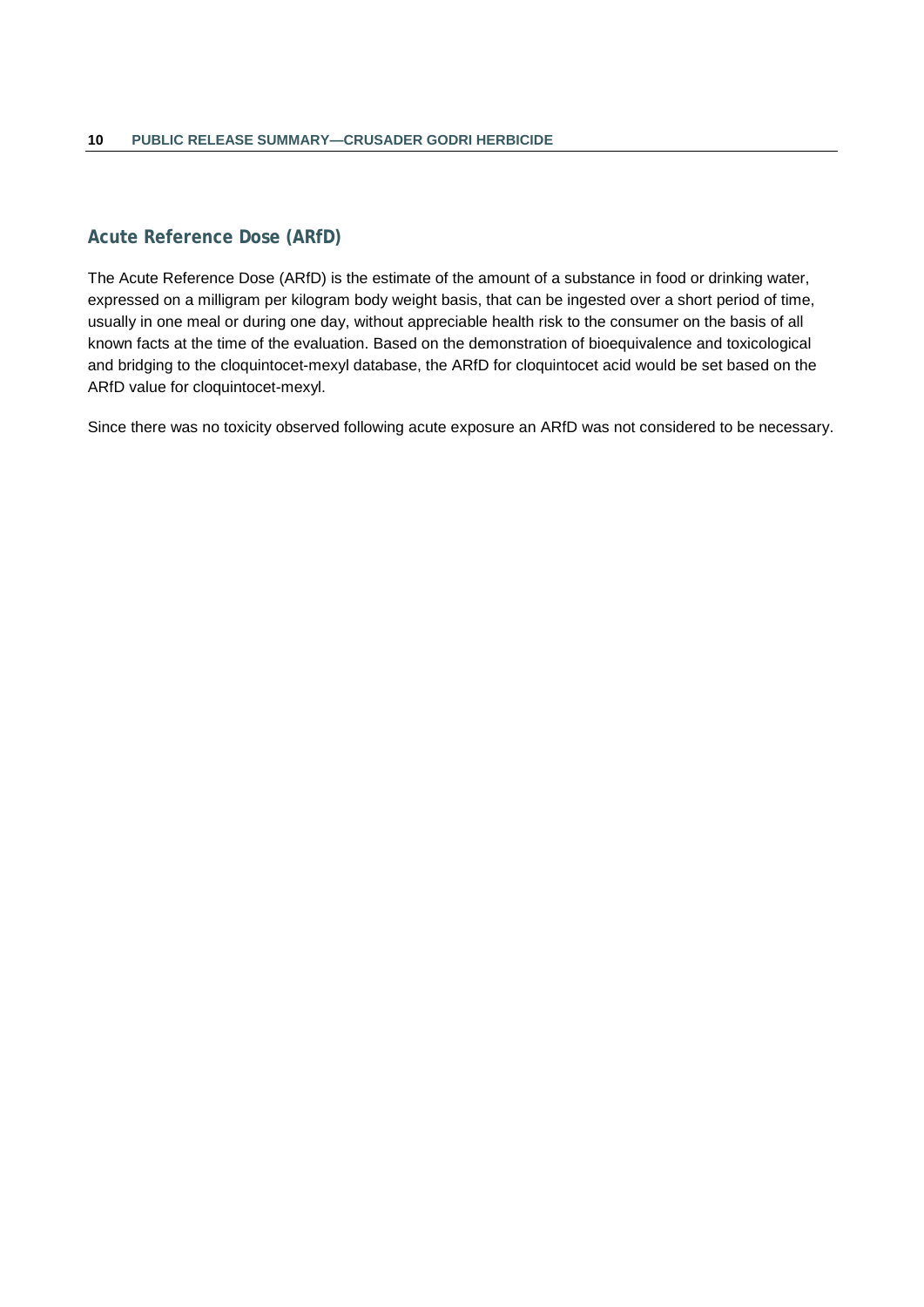# <span id="page-18-0"></span>**4 RESIDUES ASSESSMENT**

# <span id="page-18-1"></span>**4.1 Introduction**

Crusader GoDRI Herbicide contains the active constituents cloquintocet acid and pyroxsulam. As part of the residues assessment of cloquintocet acid, plant metabolism studies, supervised residue trials, analytical methodology, fate in storage and processing data and residues in trade information were considered. Supervised residue trials and trade aspects were also considered for pyroxsulam.

# <span id="page-18-2"></span>**4.2 Metabolism**

Cloquintocet acid is covered by the residue definition for cloquintocet-mexyl. The metabolism of cloquintocetmexyl in plants and animals has been previously evaluated.

A study was submitted with the current application showing the uptake, transport and metabolism of cloquintocet acid and cloquintocet-mexyl ester using 14C cloquintocet acid or 14C cloquintocet-mexyl ester in wheat plants (treated with either cloquintocet-mexyl or acid at 25 g/ha). Cloquintocet acid was exclusively found in the ethanol washes (plant surface) indicating a lack of penetration into the cuticle. For cloquintocetmexyl ester the percentage of the radioactivity recovered in the ethanol wash decreased with time, thus showing that the ester penetrates into the plant tissue more readily compared with the acid. Furthermore the ester was converted rapidly to the acid in the treated leaf. At 24 hours and later after treatment there was no ester detected in the treated leaf. Also, all of the radioactivity present out of the treated leaf in the rest of the plant samples, was acid or metabolites. This data is consistent with the previously evaluated metabolism pathway of cloquintocet-mexyl which involves rapid conversion to the acid and slow formation of bound material.

The metabolism pathway of cloquintocet-mexyl in plants is shown below:



Cloquintocet mexyl Cloquintocet acid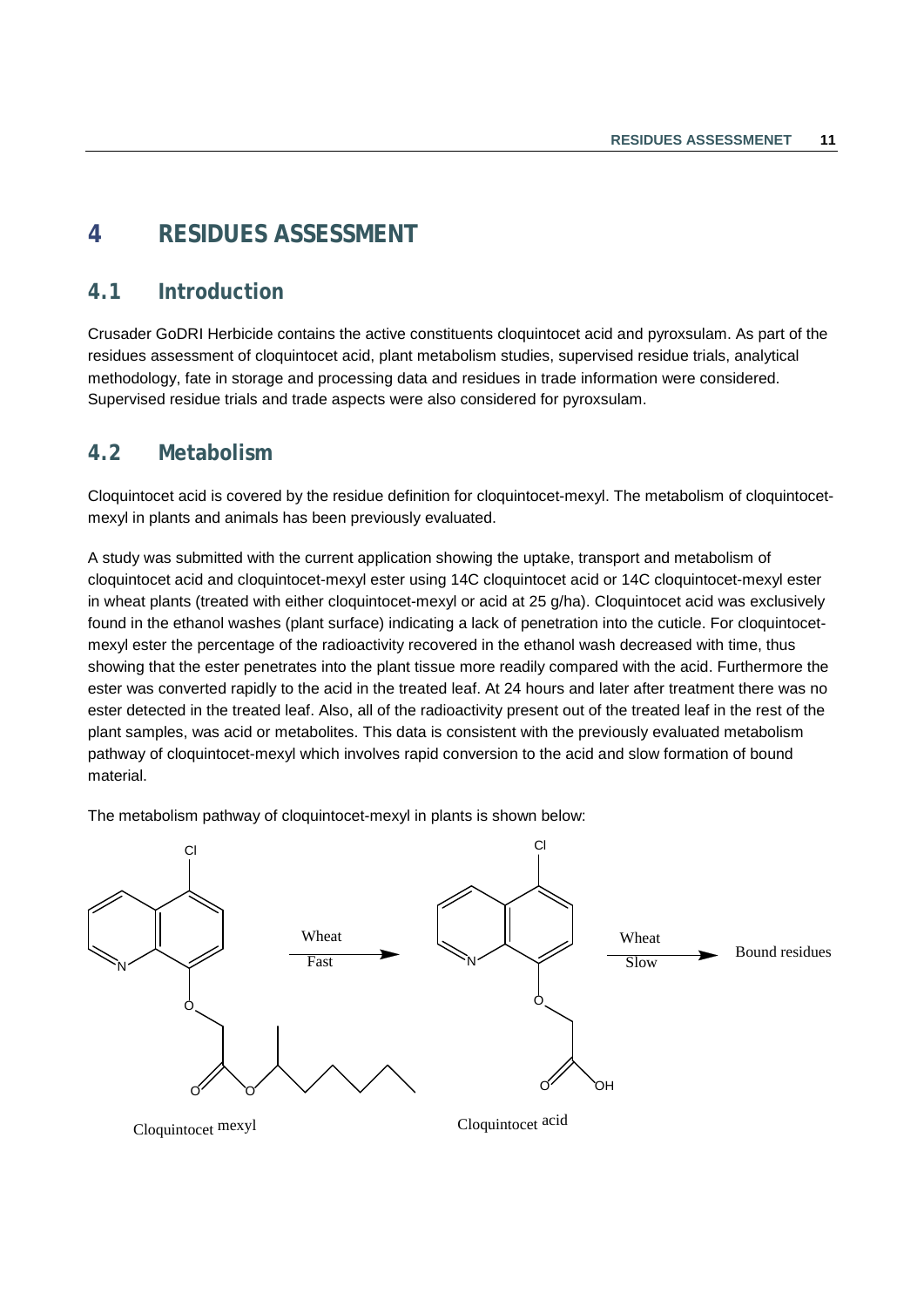# <span id="page-19-0"></span>**4.3 Analytical methods**

The method for determination of cloquintocet acid and cloquintocet-mexyl in plant matrices involved extraction of samples with acetone/citrate buffer, with clean-up by solid phase extraction followed by HPLC with positive ion electro-spray tandem mass spectrometry. The limit of quantitation was 0.01 mg/kg for each analyte.

# <span id="page-19-1"></span>**4.4 Stability of the pesticides in stored analytical samples**

Residues of cloquintocet acid and cloquintocet-mexyl were stable for at least 24 months of frozen storage in a range of plant matrices (lettuce, wheat grain, rapeseed, and whole orange), covering high-water content, dry, high-fat content, and high-acid content.

# <span id="page-19-2"></span>**4.5 Residue definition**

Cloquintocet acid is included in the residue definition of cloquintocet-mexyl which is 'Sum of cloquintocetmexyl and 5-chloro-8-quinolinoxyacetic acid, expressed as cloquintocet-mexyl.'

There are no proposed changes to the residue definitions of cloquintocet-mexyl and pyroxsulam.

# <span id="page-19-3"></span>**4.6 Residue trials**

The proposed GAP for pyroxsulam and cloquintocet acid in Crusader GoDRI Herbicide on triticale and wheat (excluding durum varieties) is a single application at 15 g ai/ha pyroxsulam and 32 g ai/ha cloquintocet acid between the 3 leaf up to 1st node of the crop, in conjunction with a harvest WHP of 'not required when used as directed' and a grazing WHP of 4 weeks.

Residue trials in wheat (n=6) and triticale (n=2) were conducted in Australia in 2014 addressing the proposed use pattern.

### *Cloquintocet mexyl*

Residues of cloquintocet acid and cloquintocet-mexyl were determined for all of the samples. Residues were expressed as cloquintocet-mexyl after converting the acid to mexyl equivalents.

Residues of cloquintocet-mexyl in wheat and triticale grain following one application at a nominal rate of 32 g cloquintocet acid/ha (1 $\times$  GAP) were < Limit of Detection (LOD) (8) (LOD = 0.003 mg/kg) at commercial maturity [69–114 days after application (DAA) at GAP]. The current cloquintocet-mexyl MRLs of \*0.1 mg/kg each for wheat and triticale are considered appropriate to cover residues arising from the proposed use pattern.

Cloquintocet-mexyl residues of < 0.014 mg/kg (6) on a fresh weight basis were observed in wheat and triticale forage at 28/29 DAA at GAP. The current cloquintocet-mexyl MRL of \*0.1 mg/kg for cereal forage (fresh weight) is considered appropriate to cover residues arising from the proposed use pattern.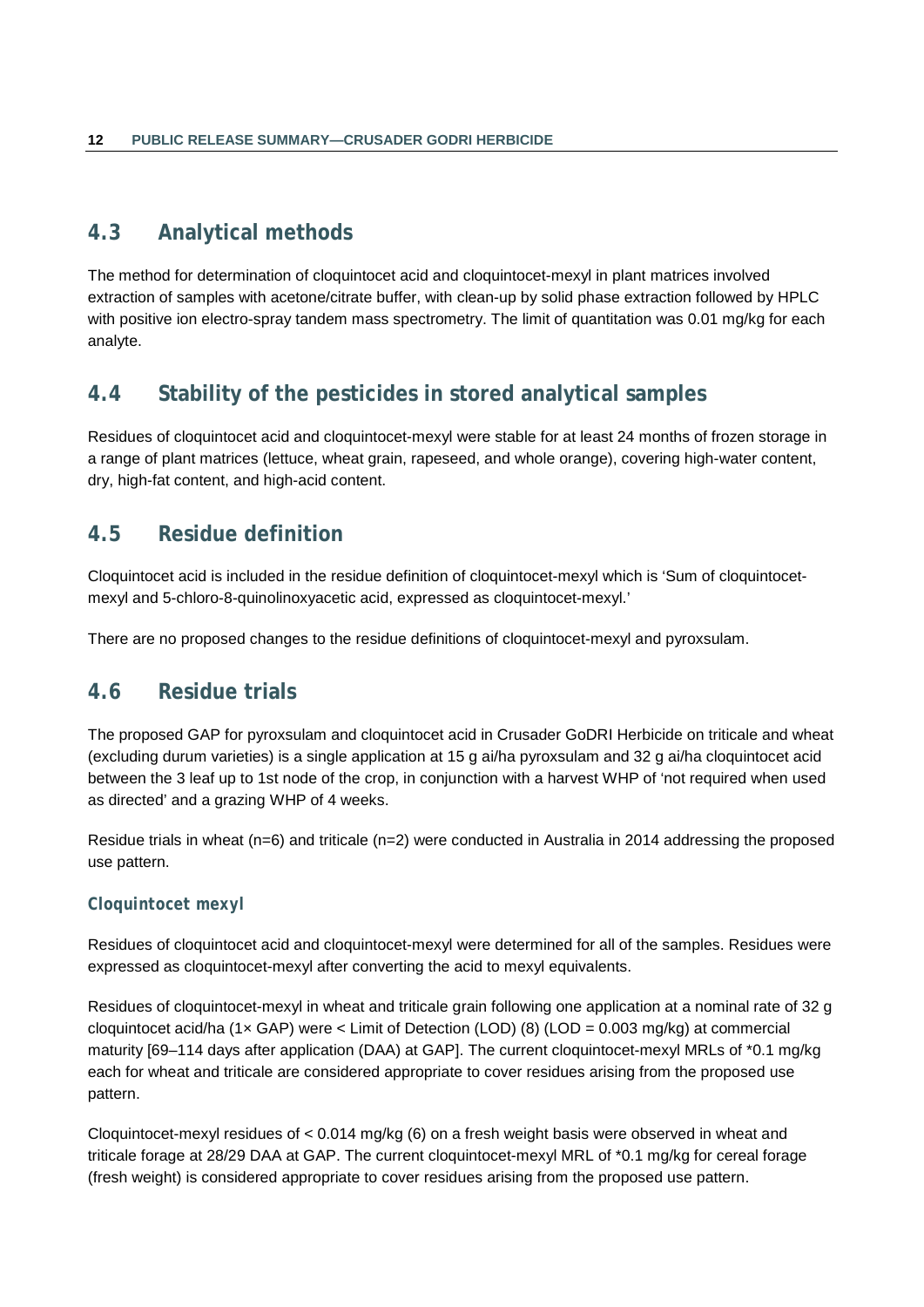Cloquintocet-mexyl residues of  $\lt$  LOD (8) (LOD = 0.003 mg/kg) on a dry weight basis were observed in wheat and triticale straw at commercial maturity (69–114 DAA at GAP). The current cloquintocet-mexyl MRL of \*0.1 mg/kg for straw and fodder (dry) of cereal grains [except rice] is considered appropriate to cover residues arising from the proposed use pattern.

### *Pyroxsulam*

Residues of pyroxsulam in wheat and triticale grain following one application at a nominal rate of 15 g ai/ha  $(1 \times \text{GAP})$  were  $\lt$  LOD (8) (LOD = 0.003 mg/kg) at commercial maturity (69–114 DAA at GAP). The current pyroxsulam MRLs of \*0.01 mg/kg each for wheat and triticale are considered appropriate to cover residues arising from the proposed use pattern.

Pyroxsulam residues of  $\lt$  LOD (3) (LOD = 0.003 mg/kg on a fresh weight basis), 0.02, 0.03 and 0.035 mg/kg on a dry weight basis were observed in wheat and triticale forage at 28/29 DAA at GAP. The current pyroxsulam MRLs of 0.5 mg/kg each for wheat forage (green) and triticale forage (green) are considered appropriate to cover residues arising from the proposed use pattern.

Pyroxsulam residues of < LOD (8) (LOD = 0.003 mg/kg) on a dry weight basis were observed in wheat and triticale straw at commercial maturity (69-114 DAA at GAP). The current pyroxsulam MRLs of 0.1 mg/kg each for wheat straw and fodder, dry and triticale straw and fodder, dry are considered appropriate to cover residues arising from the proposed use pattern.

# <span id="page-20-0"></span>**4.7 Rotational crops**

Pyroxsulam is registered on wheat and triticale at rates similar to the proposed rates. The proposed rate for cloquintocet acid (32 g ai/ha) is the same as the registered rate for cloquintocet-mexyl on wheat and triticale (45 g ai/ha), when converted to cloquintocet-mexyl equivalents using a molecular weight conversion factor of 1.4. Therefore consideration of potential residues in rotational crops from the proposed use pattern of cloquintocet acid was considered equivalent to that already established for cloquintocet mexyl where residues in rotational crops are not expected to occur.

# <span id="page-20-1"></span>**4.8 Animal commodity MRLs**

Pyroxsulam is registered on wheat and triticale at rates similar to the proposed rates. The proposed rate for cloquintocet acid (32 g ai/ha) is the same as registered for cloquintocet-mexyl on wheat and triticale (45 g ai/ha), when converted to cloquintocet-mexyl equivalents. The residues in wheat and triticale fodder and forage as a result of the proposed use are within the established MRLs of cloquintocet-mexyl and pyroxsulam for relevant animal feed commodities. Therefore, residues in animal commodities are not expected to exceed the levels resulting from registered use patterns for these actives in cereal crops and existing animal commodity MRLs for these actives remain adequate.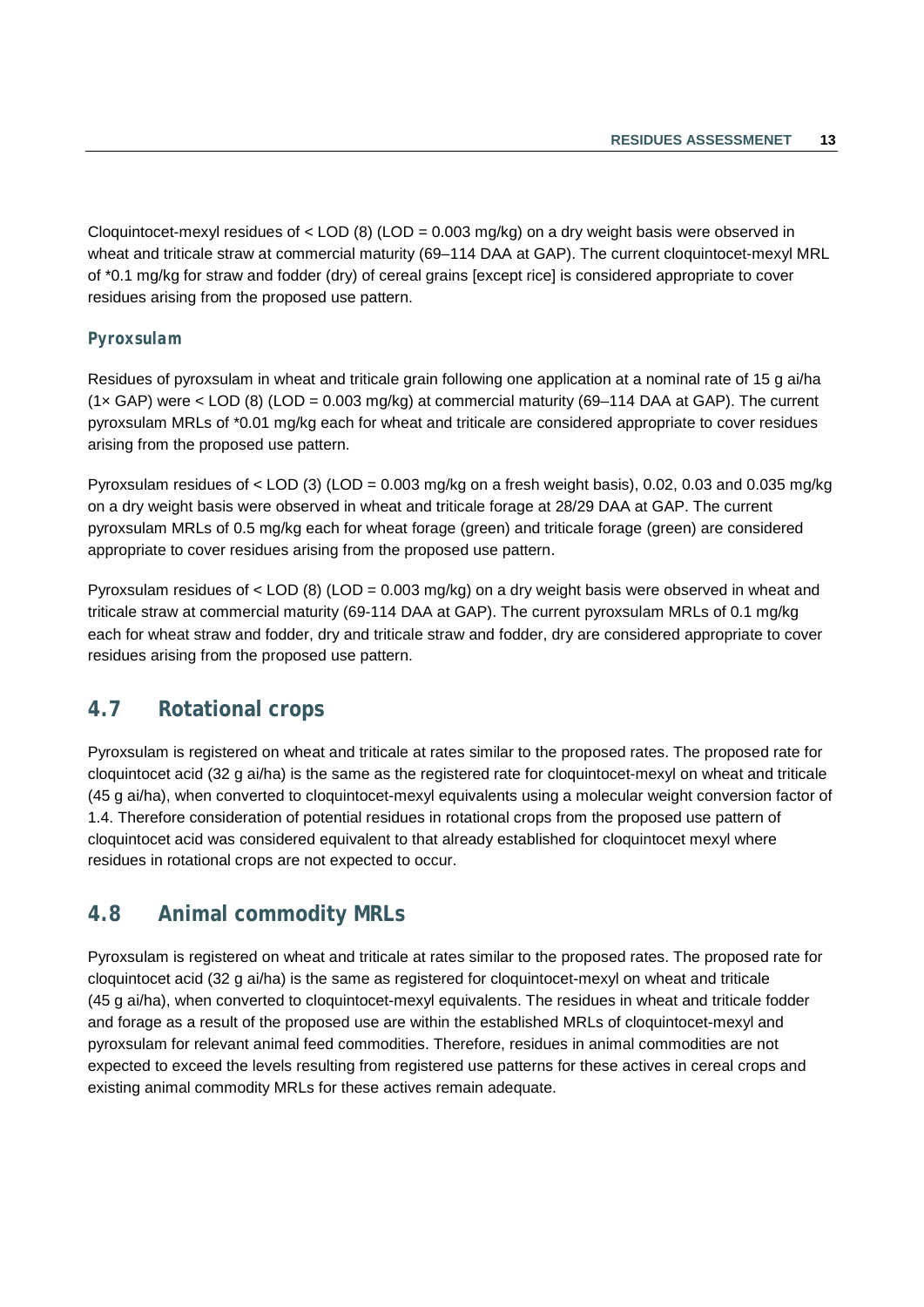# <span id="page-21-0"></span>**4.9 Estimated dietary intake**

### *Chronic dietary exposure assessment*

Cloquintocet acid is covered by the residue definition of cloquintocet-mexyl. The chronic dietary exposure to cloquintocet-mexyl and pyroxsulam is estimated by the National Estimated Daily Intake (NEDI) calculation encompassing all registered/temporary uses of the chemical and the mean daily dietary consumption data derived primarily from the 1995 National Nutrition Survey of Australia. The NEDI calculation is made in accordance with WHO Guidelines<sup>1</sup> and is a conservative estimate of dietary exposure to chemical residues in food. The NEDI for cloquintocet-mexyl is equivalent to < 5% of the Acceptable Daily Intake (for humans) (ADI). The NEDI for pyroxsulam is equivalent to < 1% of the ADI.

It is concluded that the chronic dietary exposure is acceptable.

### *Acute dietary exposure assessment*

The acute dietary exposure is estimated by the National Estimated Short Term Intake (NESTI) calculation. The NESTI calculations are made in accordance with the deterministic method used by the JMPR with 97.5th percentile food consumption data derived primarily from the 1995 National Nutrition Survey of Australia. NESTI calculations are conservative estimates of short-term exposure (24 hour period) to chemical residues in food.

Acute Reference Dose (ARfDs) for cloquintocet-mexyl and pyroxsulam have not been established in Australia or the JMPR, therefore NESTI calculations are not possible.

# <span id="page-21-1"></span>**4.10 Bioaccumulation potential**

The Log of the octanol-water partition coefficient (KOW)(Log<sub>10</sub>K<sub>ow</sub>) value at 20°C for cloquintocet acid is -0.7 indicating that it is unlikely to partition preferentially into fat.

The Log<sub>10</sub>K<sub>ow</sub> values at 20<sup>o</sup>C for pyroxsulam at pH's 4, 7 and 9 are 1.08, -1.01 and -1.60, respectively, which indicates it is hydrophilic and is unlikely to partition preferentially into fat.

# <span id="page-21-2"></span>**4.11 Spray drift**

Pyroxsulam is registered on wheat and triticale at rates similar to the proposed rates. The proposed rate for cloquintocet acid (32 g ai/ha) is the same as registered for cloquintocet-mexyl on wheat and triticale (45 g ai/ha), when converted to cloquintocet-mexyl equivalents. Therefore residues arising from spray drift of cloquintocet acid and pyroxsulam was considered equivalent to that already likely from current registrations of pyroxsulam and cloquintocet mexyl, where no spray drift restraints have been considered necessary.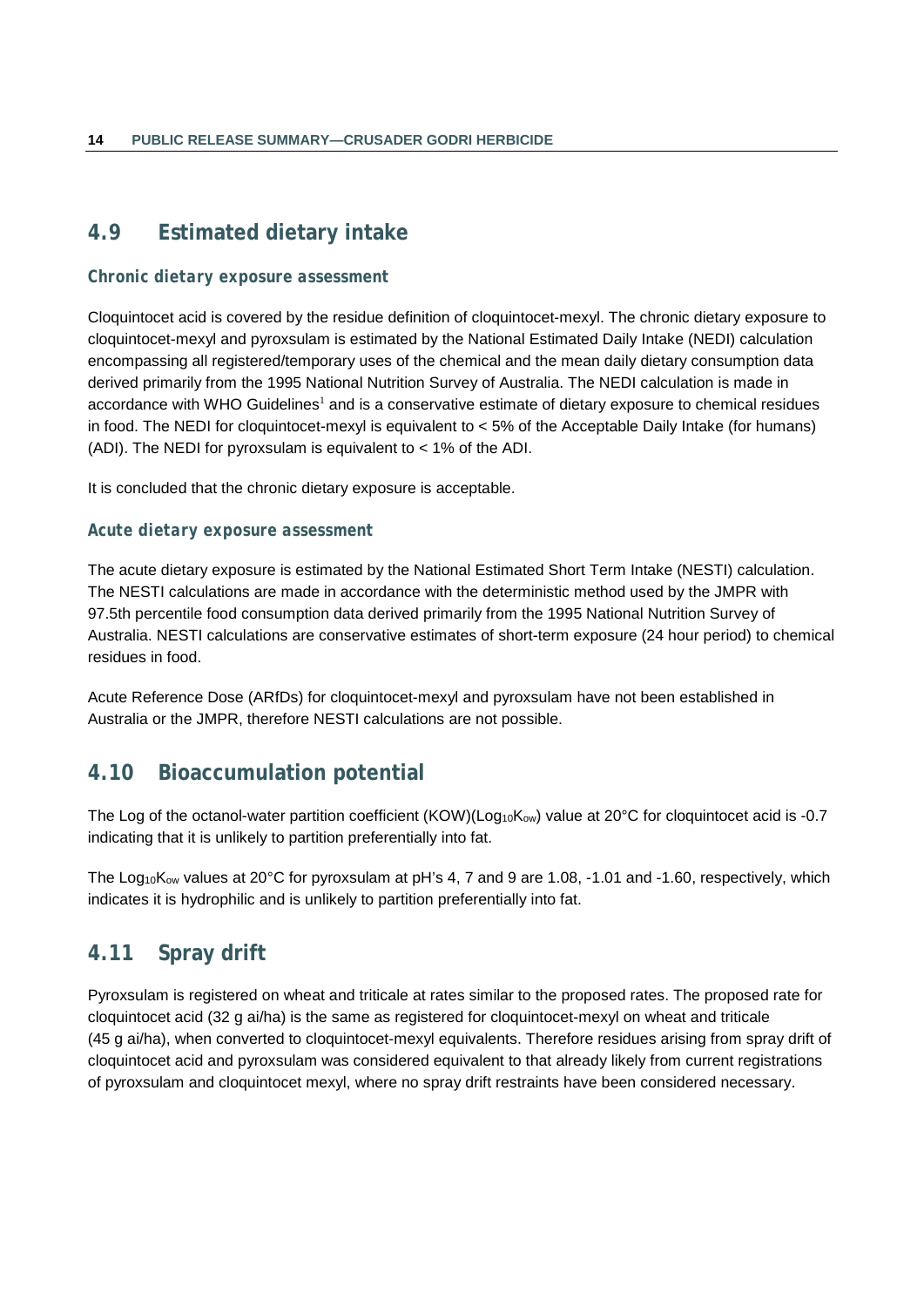# <span id="page-22-0"></span>**4.12 Recommendations**

The following amendments to the APVMA MRL Standard are required for the current application:

| Table 1                                  |                                                                                |             |
|------------------------------------------|--------------------------------------------------------------------------------|-------------|
| COMPOUND                                 | <b>FOOD</b>                                                                    | MRL (mg/kg) |
| Cloquintocet acid                        |                                                                                |             |
| ADD:                                     |                                                                                |             |
| Cloquintocet acid see Cloquintocet mexyl |                                                                                |             |
| Table 3                                  |                                                                                |             |
| <b>COMPOUND</b>                          | <b>RESIDUE</b>                                                                 |             |
| ADD:                                     |                                                                                |             |
| Cloquintocet acid see Cloquintocet mexyl | Residues arising from the use of cloquintocet acid are covered by the MRLs for |             |
|                                          |                                                                                |             |
|                                          | cloquintocet mexyl.                                                            |             |
|                                          |                                                                                |             |
| <b>COMPOUND</b>                          | <b>ANIMAL FEED COMMODITY</b>                                                   | MRL (mg/kg) |
| Cloquintocet acid                        |                                                                                |             |
| Table 4<br>ADD:                          |                                                                                |             |

MRL amendments recommended for Tables 1 and 3 above will be considered for inclusion in Schedule 20 of the Australia New Zealand Food Standards Code.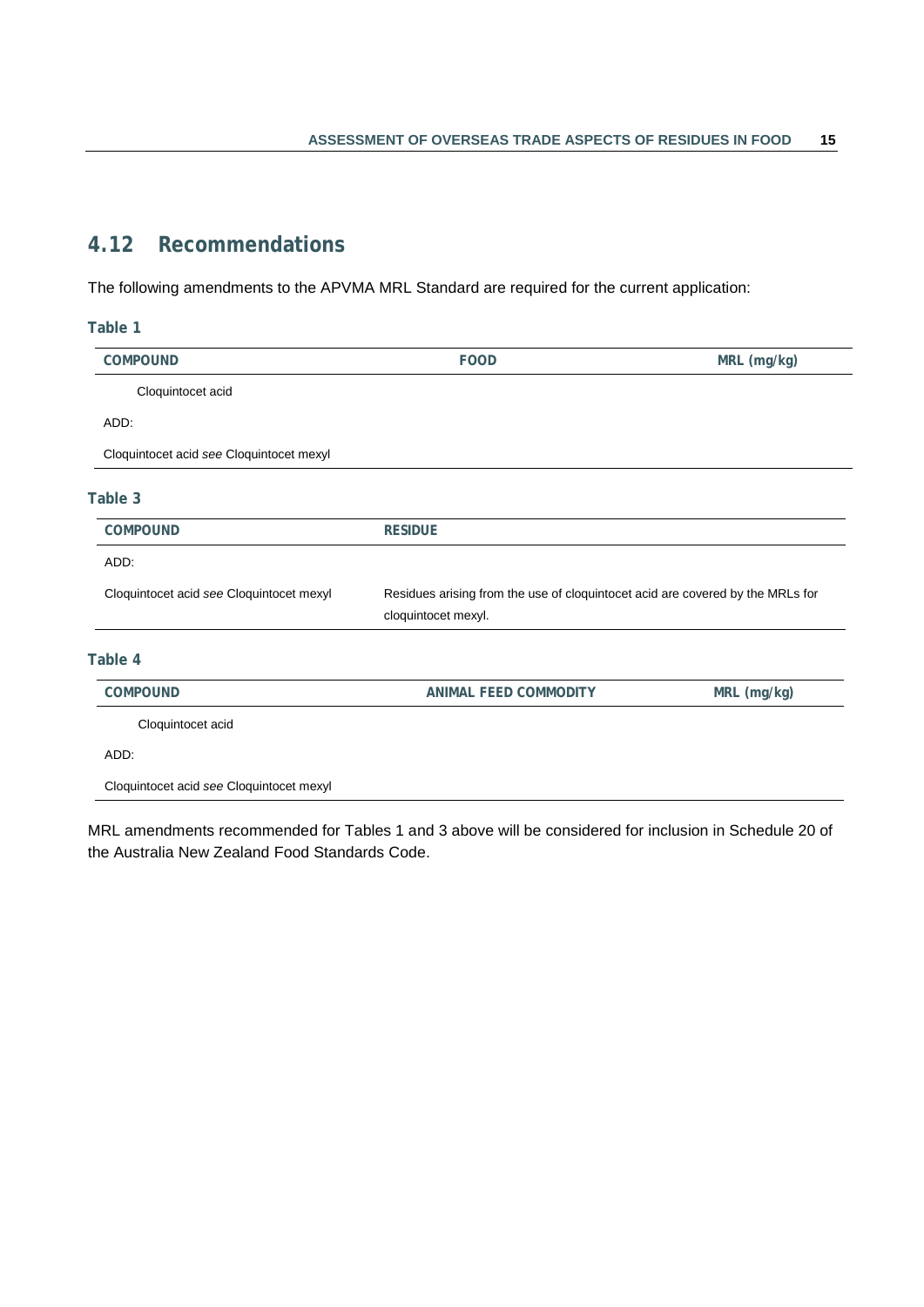# <span id="page-23-0"></span>**5 ASSESSMENT OF OVERSEAS TRADE ASPECTS OF RESIDUES IN FOOD**

# <span id="page-23-1"></span>**5.1 Commodities exported**

Wheat and triticale are exported, as are commodities of animal origin, such as meat, offal and dairy products, which may be derived from livestock fed feeds produced from treated wheat and triticale. Residues in these commodities resulting from the use of Crusader GoDRI Herbicide may have the potential to unduly prejudice trade.

# <span id="page-23-2"></span>**5.2 Destination of exports**

The total exports of Australian wheat (including wheat flour) were 15,777 kt in 2015/16 valued at \$5.12 billion[2](#page-23-5).

Major export markets for Australian wheat are presented below.

| <b>CROP</b> | <b>MAJOR DESTINATIONS</b>                                                                                                   |
|-------------|-----------------------------------------------------------------------------------------------------------------------------|
| Wheat       | Indonesia, China, Vietnam, Rep. of Korea, Yemen, Japan, Malaysia, Philippines,<br>New Zealand, Nigeria, Thailand and Kuwait |

Export figures for triticale are not readily available.

-

The significant export markets for Australian beef, sheep, pig meat and offals are listed in the APVMA Regulatory Guidelines—Data Guidelines: Agricultural—Overseas trade (Part 5B).

# <span id="page-23-3"></span>**5.3 Proposed Australian use-pattern**

The proposed use pattern is as a foliar spray to post-emergent wheat (excluding durum varieties) and triticale, at the 3 leaf up to 1st node stage, to control various grass and broadleaf weeds. Refer to the draft label for details.

# <span id="page-23-4"></span>**5.4 Overseas registration and approved label instructions**

An equivalent product is registered in Canada as Simplicity Go DRI Herbicide and the US as TeamMate for control of grass and broadleaf weeds in spring wheat, durum wheat and winter wheat.

<span id="page-23-5"></span><sup>2</sup> Agricultural Commodity Statistics 2016, Department of Agriculture and Water Resources, December 2016; http://data.daff.gov.au/data/warehouse/agcstd9abcc002/agcstd9abcc0022016\_Sn9Dg/ACS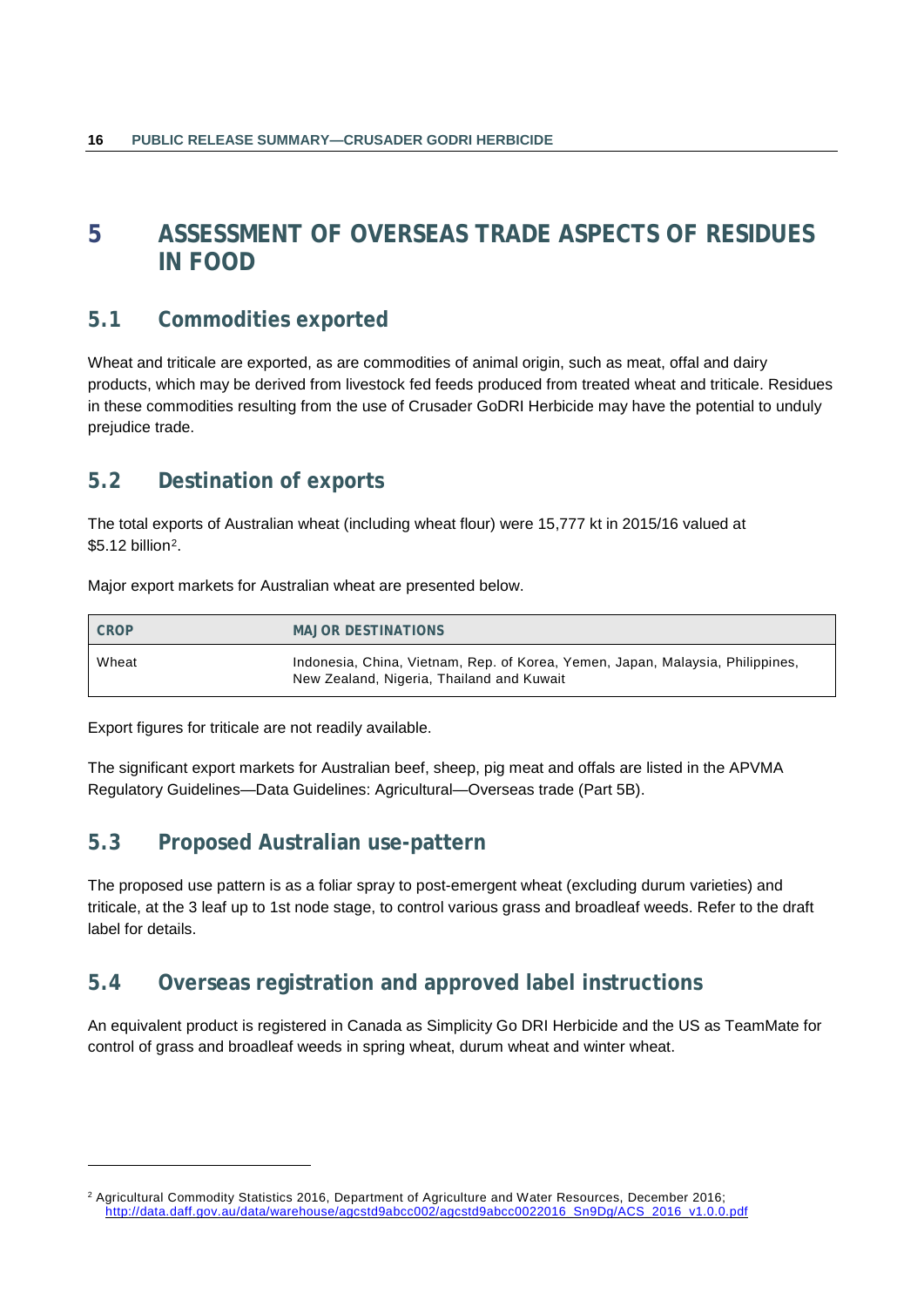# <span id="page-24-0"></span>**5.5 Comparison of Australian MRLs with Codex and International MRLs**

The Codex Alimentarius Commission (Codex) is responsible for establishing Codex Maximum Residue Limits (CXLs) for pesticides. Codex CXLs are primarily intended to facilitate international trade, and accommodate differences in Good Agricultural Practice (GAP) employed by various countries. Some countries may accept Codex CXLs when importing foods. Cloquintocet acid, cloquintocet-mexyl and pyroxsulam have not been considered by Codex.

Cloquintocet acid is covered by the residue definition of cloquintocet-mexyl. No changes to the established MRLs for cloquintocet-mexyl are proposed in connection with this application.

| <b>COMMODITY</b>             | MRLS FOR CLOQUINTOCET-MEXYL (mg/kg)                                                                            |                                                                                                                                     |                                                          |                                                                                                                                                                                                                            |
|------------------------------|----------------------------------------------------------------------------------------------------------------|-------------------------------------------------------------------------------------------------------------------------------------|----------------------------------------------------------|----------------------------------------------------------------------------------------------------------------------------------------------------------------------------------------------------------------------------|
|                              | <b>AUSTRALIA</b>                                                                                               | CANADA3                                                                                                                             | JAPAN4                                                   | USA <sub>5</sub>                                                                                                                                                                                                           |
| Residue<br><b>Definition</b> | Sum of cloquintocet-<br>mexyl and 5-chloro-8-<br>quinolinoxyacetic acid,<br>expressed as<br>cloquintocet mexyl | 1-methylhexyl[(5-chloro-8-<br>quinolinyl) oxy ] acetate,<br>including the metabolite [(5-<br>chloro-8-quinolinyl)oxy]acetic<br>acid |                                                          | Combined residues of<br>cloquintocet-mexyl, (acetic acid<br>[(5-chloro-8-quinolinyl)oxy]-, 1-<br>methylhexyl ester) and its acid<br>metabolite (5-chloro-8-<br>quinolinoxyacetic acid), expressed<br>as cloquintocet-mexyl |
| Barley                       | $*0.1$                                                                                                         | 0.01                                                                                                                                | 0.1                                                      | 0.1                                                                                                                                                                                                                        |
| Rye                          | $*0.1$                                                                                                         |                                                                                                                                     |                                                          |                                                                                                                                                                                                                            |
| Triticale                    | $*0.1$                                                                                                         |                                                                                                                                     |                                                          |                                                                                                                                                                                                                            |
| Wheat                        | $*0.1$                                                                                                         | 0.01                                                                                                                                | 0.1                                                      | 0.1                                                                                                                                                                                                                        |
| Edible offal<br>(Mammalian)  | $*0.1$                                                                                                         |                                                                                                                                     | 0.1 (cattle, pig<br>and other<br>terrestrial<br>mammals) |                                                                                                                                                                                                                            |
| Eggs                         | $*0.1$                                                                                                         |                                                                                                                                     | 0.1 (chicken<br>and other<br>poultry)                    |                                                                                                                                                                                                                            |

### **Current Australian and overseas MRLs/tolerances for cloquintocet-mexyl**

<span id="page-24-3"></span><sup>5</sup> [http://www.ecfr.gov](http://www.ecfr.gov/)

-

<span id="page-24-1"></span><sup>3</sup> <http://www.hc-sc.gc.ca/cps-spc/pest/part/protect-proteger/food-nourriture/mrl-lmr-eng.php>

<span id="page-24-2"></span><sup>4</sup> <http://www.m5.ws001.squarestart.ne.jp/foundation/search.html>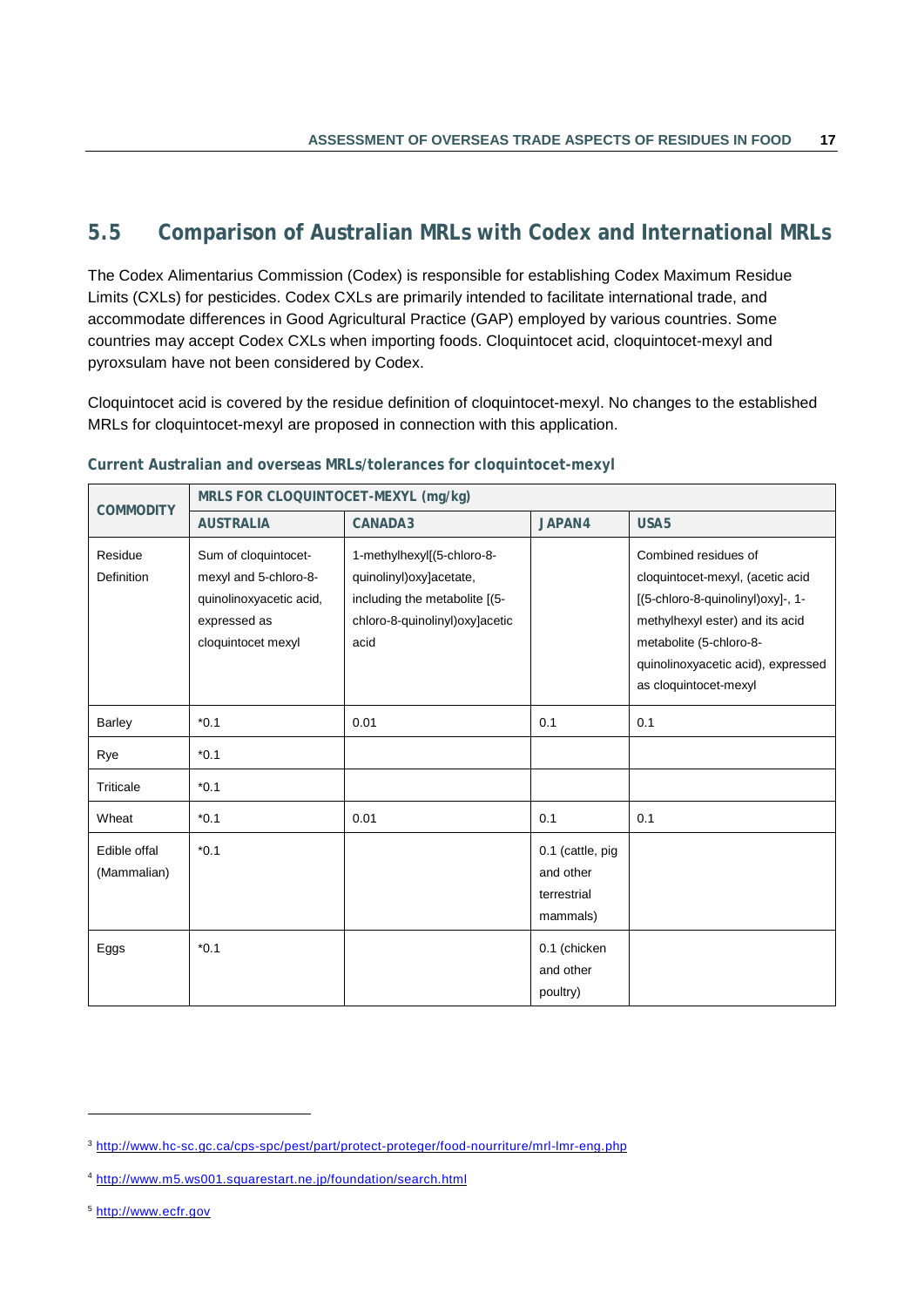| <b>COMMODITY</b>            | MRLS FOR CLOQUINTOCET-MEXYL (mg/kg) |         |                                                                     |                  |
|-----------------------------|-------------------------------------|---------|---------------------------------------------------------------------|------------------|
|                             | <b>AUSTRALIA</b>                    | CANADA3 | JAPAN4                                                              | USA <sub>5</sub> |
| Meat<br>[mammalian]         | $*0.1$                              |         | 0.1 (cattle, pig<br>and other<br>terrestrial<br>mammals,<br>muscle) |                  |
| <b>Milks</b>                | $*0.1$                              |         | 0.1                                                                 |                  |
| Poultry, Edible<br>offal of | $*0.1$                              |         | 0.1 (chicken<br>and other<br>poultry)                               |                  |
| Poultry meat                | $*0.1$                              |         | 0.1 (chicken<br>and other<br>poultry,<br>muscle)                    |                  |

# <span id="page-25-0"></span>**5.6 Potential risk to trade**

Export of treated produce containing finite (measurable) residues of cloquintocet-mexyl and pyroxsulam may pose a risk to Australian trade in situations where (i) no residue tolerance (import tolerance) is established in the importing country or (ii) where residues in Australian produce are likely to exceed a residue tolerance (import tolerance) established in the importing country.

No changes are proposed to the MRLs for cloquintocet-mexyl and pyroxsulam. The MRLs for cloquintocetmexyl in triticale, wheat and animal commodities are set at the LOQ.

Residues of cloquintocet-mexyl and pyroxsulam, in wheat, triticale and edible animal commodities, resulting from the proposed use are not expected to exceed the levels resulting from registered use patterns for these actives in cereal crops. The overall risk to export trade in cereals and edible animal commodities is considered to be low.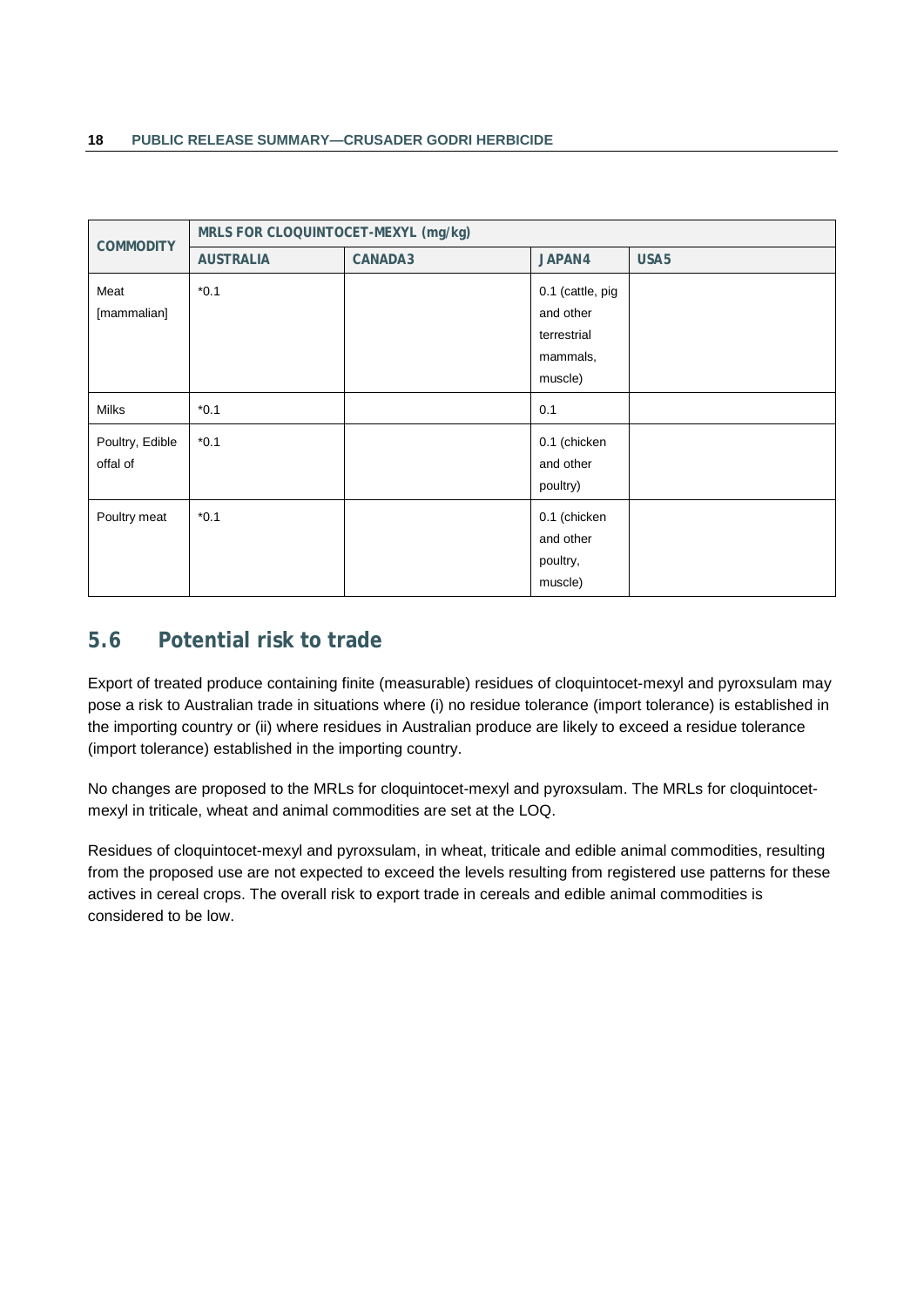# <span id="page-26-0"></span>**6 WORK HEALTH AND SAFETY ASSESSMENT**

# <span id="page-26-1"></span>**6.1 Formulation, packaging, transport, storage and retailing**

The active constituent cloquintocet acid and the formulated product Crusader GoDRI Herbicide will be manufactured overseas. Crusader GoDRI Herbicide will be available in 1.4 and 2.8 kg HDPE containers.

# <span id="page-26-2"></span>**6.2 Use pattern**

The draft label indicates that the product is intended to be diluted in water and applied using conventional boom sprayer, at a maximum use rate of 70 g/ha for grass weed control or suppression and broadleaf weed control. Application work rates of up to 240 ha/day are expected.

# <span id="page-26-3"></span>**6.3 Exposure during use**

The product, Crusader GoDRI Herbicide, will be used in commercial situations, by farmers, their employees, and contract sprayers. Workers may be exposed to the product when opening containers, using the product, cleaning up spills, maintaining equipment and entering treated areas. The main routes of exposure to the product/spray will be dermal and inhalation, although ocular exposure is also possible.

An exposure assessment was conducted, and in conjunction with the hazard profile, used to determine whether the proposed use of the product would be an undue health hazard to humans. In the absence of exposure data for the proposed mode of application, the US Environmental Protection Agency (US EPA) Pesticide Handler Exposure Database (PHED) Surrogate Exposure Guide (1998) was used to estimate exposure.

The toxic endpoint of concern and identified NOEL (NOAEL) for risk assessment was derived from a repeat dose study in animals, and in this instance a margin of exposure (MOE) of 100 or above was considered acceptable. The MOE takes into account both potential inter-species extrapolation and intra-species variability. Based on the risk assessment, the proposed use of the product for grass weed control or suppression and broadleaf weed control was considered acceptable when used with appropriate PPE (cotton overalls and chemical resistant gloves).

Application of Crusader GoDRI Herbicide by groundboom may lead to unintended bystander exposure via chemical spray drift. This may be in the form of a single random exposure or repeat exposures of residents who reside adjacent to areas being treated with the product. Adherence to good agricultural practices will minimise the potential risks associated with chemical spray drift.

As the general public are unlikely to be exposed to the product under normal conditions of use, the risk to the public was considered negligible.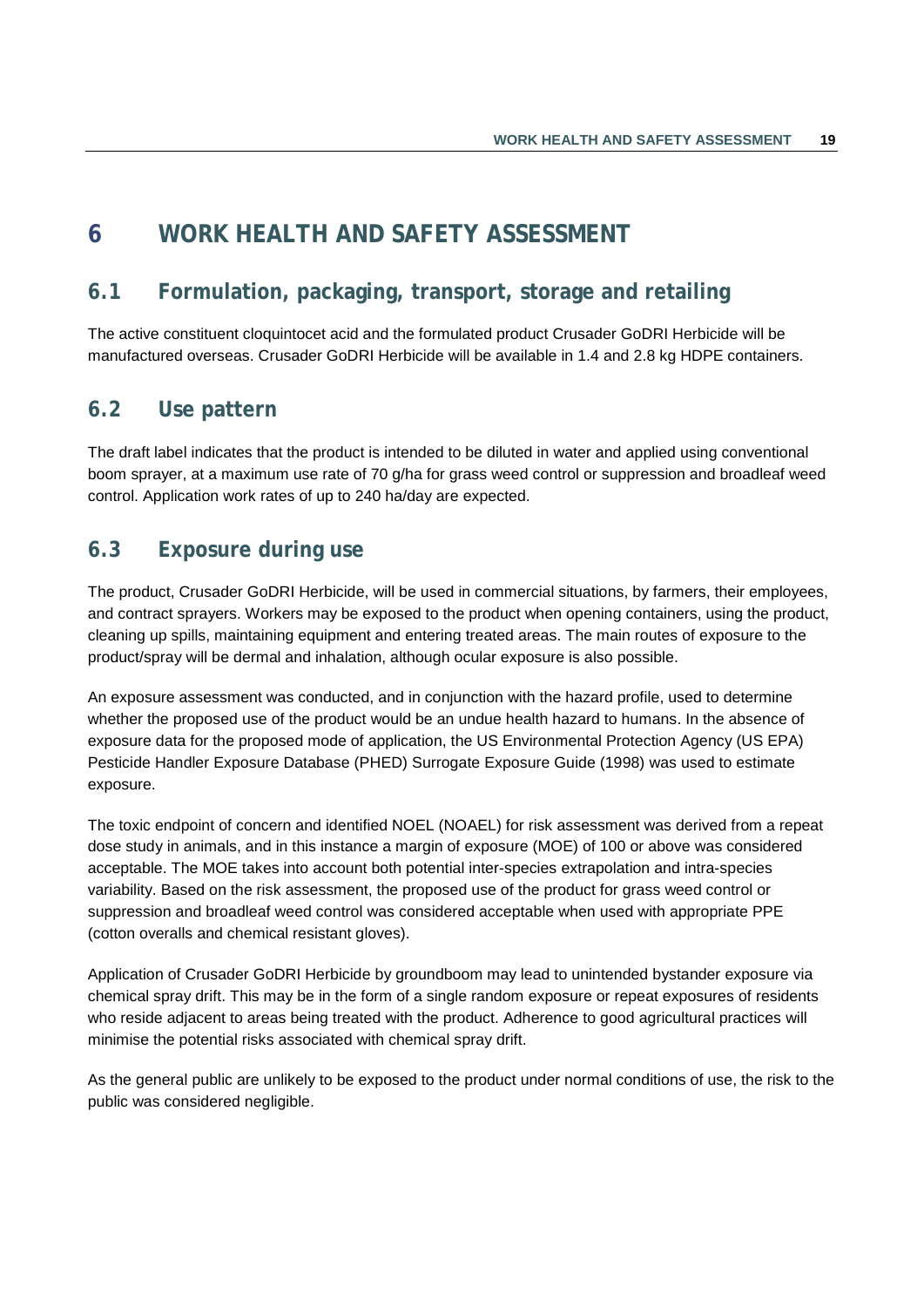# <span id="page-27-0"></span>**6.4 Exposure during re-entry**

Risks associated with re-entering treated areas are expected to be limited to exposure via the dermal route. The MOEs determined for re-entry activities associated with use of Crusader GoDRI Herbicide were considered acceptable on day zero after application once the spray had dried.

# <span id="page-27-1"></span>**6.5 Recommendations for safe use**

Based on the human health risk assessment, Crusader GoDRI Herbicide is supported for professional use, and users should follow the First Aid Instructions and Safety Directions on the product label. No warning statements or general safety precautions are indicated.

# <span id="page-27-2"></span>**6.6 Conclusion**

The registration of Crusader GoDRI Herbicide, containing cloquintocet acid (451.5 g/kg) and pyroxsulam (215 g/kg) in a water-dispersible granule formulation for grass weed control or suppression and broadleaf weed control, is supported.

Crusader GoDRI Herbicide can be used safely if handled in accordance with the instructions on the product label.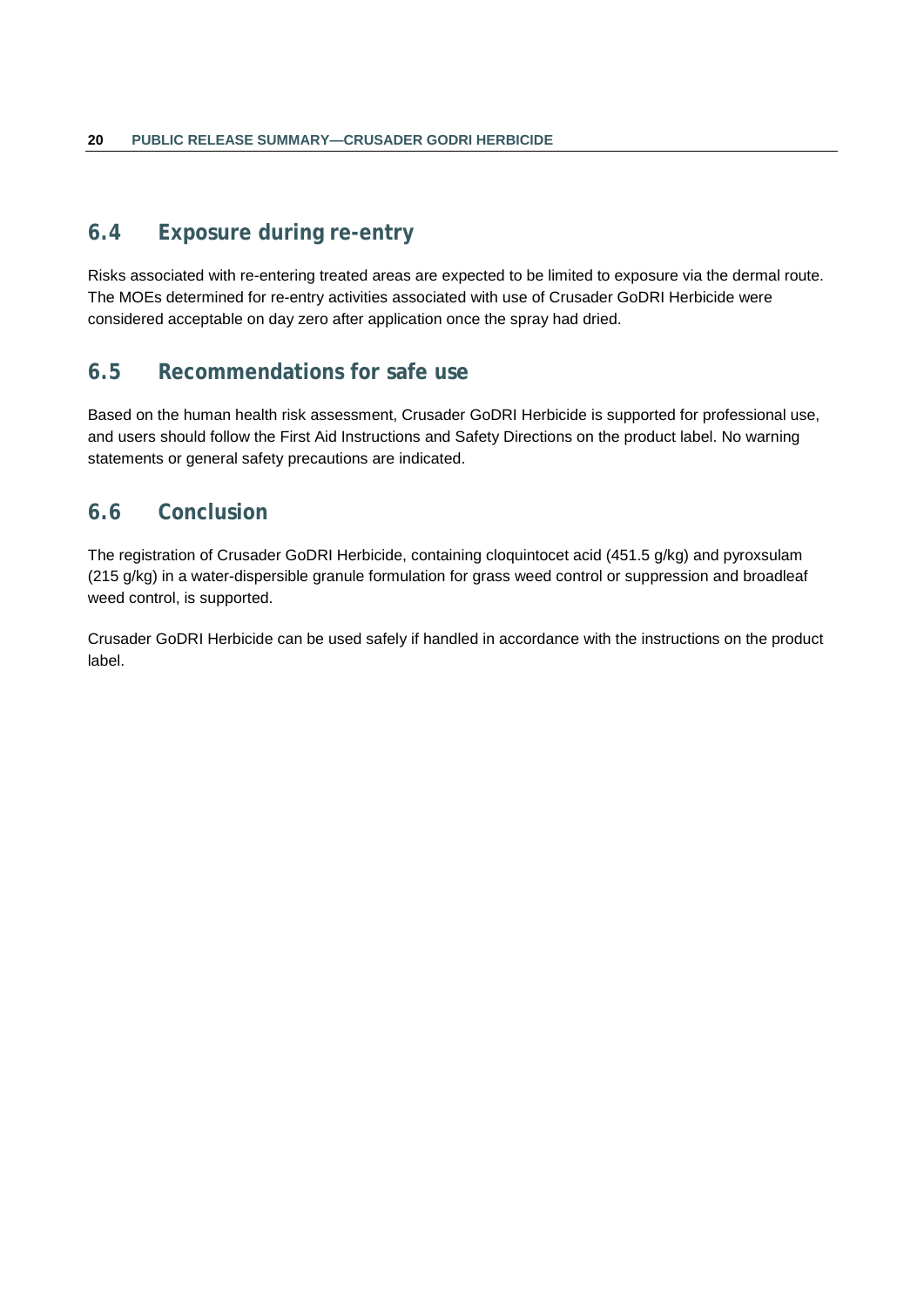# <span id="page-28-0"></span>**7 ENVIRONMENTAL ASSESSMENT**

# <span id="page-28-1"></span>**7.1 Introduction**

It is proposed to register Crusader GoDRI Herbicide for the control of grass and broadleaf weeds in triticale and wheat (excluding durum varieties). The product incorporates a new crop safener, cloquintocet acid.

# <span id="page-28-2"></span>**7.2 Environmental fate and behaviour**

# **Hydrolysis**

At 50°C, cloquintocet acid was hydrolytically stable at pH 4, 7 and 9 after incubation for 5 days with >95% of applied radioactivity recovered as unchanged acid. There were minor degradation products detected at each pH (maximum 4%).

### **Fate and behaviour in soil**

A kinetics degradation study was provided where degradation kinetics of cloquintocet acid as the main metabolite of cloquintocet-mexyl were modelled. The APVMA calculated cloquintocet acid degradation rates from the time of peak formation of this metabolite in the three different soils. Kinetics were determined based on either Double First Order in Parallel (DFOP) or Single-Phase First Order (SFO) modelling with overall DT50 values ranging from 1.3 days to 103 days. The overall DT90 values ranged from 59.1 days to 329 days.

### **Fate and behaviour in water**

A kinetics degradation study was included considering degradation of cloquintocet acid as the major metabolite in two water/sediment systems following application of cloquintocet-mexyl. Whole system DT50s for cloquintocet acid ranged from 29.8 days to 86.7 days.

### **Mobility**

The adsorption and desorption characteristics of cloquintocet acid were determined in seven soils using a standard batch equilibrium method, in the dark at 20°C. Sorption was dependent on concentration, with it decreasing as the concentration increases. For six soils where organic carbon was <5%, Kf (adsorption) values ranged from 18.4 L/kg to 52.5 L/kg and Kf (desorption) values ranged from 29.6 L/kg to 74.5 L/kg. The Kf is expected to underestimate sorption in the field as the application rate of cloquintocet acid is relatively low. The APVMA determined a regression Kd for all soils with organic carbon <5% based on a soil concentration of 1 mg/kg and Kd values ranged from 44.5 L/kg to 132 L/kg. There was no correlation between organic carbon and Kd, suggesting that adsorption to soil is via mechanisms other than binding to organic carbon. Cloquintocet acid is expected to have low mobility in soil.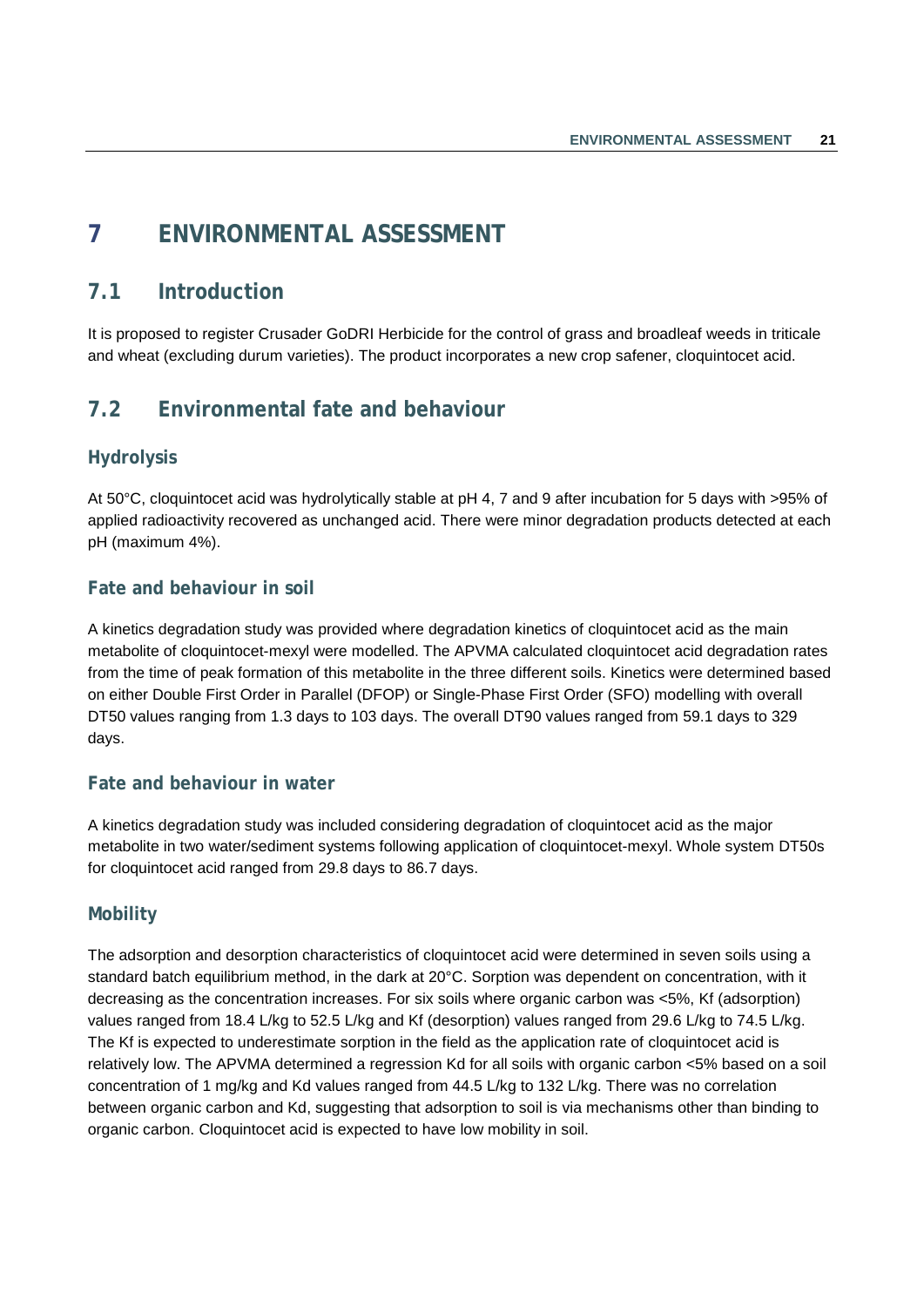# **Bioaccumulation**

Cloquintocet acid has a modelled LogKow = 2.12 L/kg and is not expected to bioconcentrate.

# <span id="page-29-0"></span>**7.3 Environmental effects**

A suite of environmental toxicity data were provided for the assessment of cloquintocet acid to environmental organisms.

### <span id="page-29-1"></span>**Table 1: Toxicity of active constituent cloquintocet acid and the product Crusader GoDRI Herbicide for various organisms**

| <b>ORGANISM</b>            |                                             | <b>MEASURE OF TOXICITY OR</b><br><b>EFFECT</b> | <b>PARAMETER</b><br>(TEST<br>PERIOD) | <b>TOXICITY (UNIT)</b>       |
|----------------------------|---------------------------------------------|------------------------------------------------|--------------------------------------|------------------------------|
| <b>Terrestrial species</b> |                                             |                                                |                                      |                              |
| <b>Bird</b>                | Bobwhite quail                              | Acute toxicity (oral)                          | $LD_{50}$                            | >2250 mg ac/kg bw            |
| Honeybee (Apis mellifera)  |                                             | Acute oral toxicity<br>Acute contact toxicity  | $LD_{50}$                            | >105.6 µg/bee<br>>200 µg/bee |
| Non-target arthropods      |                                             | No data                                        |                                      |                              |
| Earthworms                 |                                             | No data                                        |                                      |                              |
|                            | Terrestrial Plants - most sensitive results | Seedling emergence, ryegrass                   | 21 d ER50                            | 27.1 g product/ha            |
|                            |                                             | Vegetative vigour, carrot                      | 21 d ER50                            | 1.5 g product/ha             |
| Aquatic species            |                                             |                                                |                                      |                              |
| Fish                       | <b>Bluegill sunfish</b>                     | Acute toxicity                                 | $LD_{50}$ (96 h)                     | 82.6 mg ac/L                 |
|                            | Fathead minnow                              | Early life stage toxicity                      | NOEC (28 d)                          | 0.284 mg ac/L                |
| Aquatic<br>invertebrate    | Daphnia magna                               | Acute toxicity                                 | $EC_{50}$ (48 h)                     | $>9.7$ mg ac/L               |
|                            | Daphnia magna                               | Reproduction                                   | NOEC (21 d)                          | $>100$ mg ac/L               |
|                            | Mysid shrimp                                | Acute toxicity                                 | $LC_{50}$ (96 h)                     | >120 mg/L                    |
|                            | Eastern oyster                              | Acute toxicity                                 | $EC_{50}$ (96 h)                     | $>101$ mg/L                  |
| Aquatic<br>plants          | Lemna gibba                                 | Growth inhibition                              | $EC_{50}$ (14 d)                     | >11 mg ac/L                  |
| Algae                      | Pseudokirchneriella subcapitata             | Growth inhibition                              | $ErC50$ (72 h)                       | 66.5 mg/L                    |
|                            | Navicula pelliculosa                        |                                                | (96 h)                               | >9.04 mg/L                   |
|                            | Anabaena flos-aquae                         |                                                | (72 h)                               | 23.7 mg/L                    |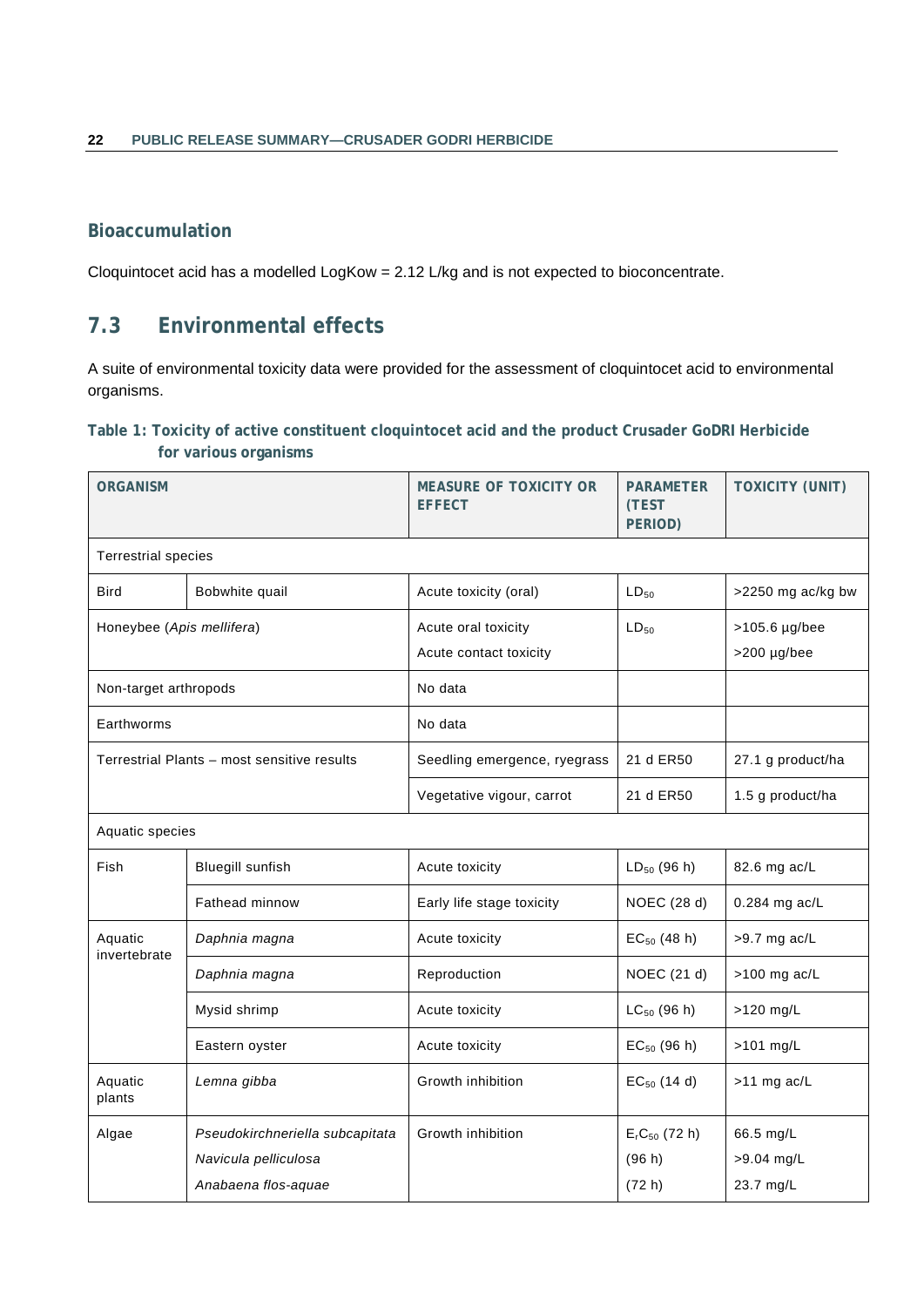| <b>ORGANISM</b> |                                          | MEASURE OF TOXICITY OR<br><b>EFFECT</b> | <b>PARAMETER</b><br>(TEST<br>PERIOD) | <b>TOXICITY (UNIT)</b> |
|-----------------|------------------------------------------|-----------------------------------------|--------------------------------------|------------------------|
|                 | Skeletonema costatum (marine<br>species) |                                         | (96 h)                               | $12.5 \text{ ma/L}$    |

# <span id="page-30-0"></span>**7.4 Risk assessment**

The APVMA has previously assessed the product Crusader Herbicide (APVMA No. 61277) which contains pyroxsulam and the crop safener cloquintocet-mexyl. In the proposed product, Crusader GoDRI Herbicide, cloquintocet acid replaces cloquintocet-mexyl as the crop safener and there is no change in the concentration of pyroxsulam, application rates, use patterns and potential tank mixes. It was demonstrated that toxicity of the end use product to algae and aquatic plants (the most sensitive aquatic organisms to pyroxsulam) was a function of the pyroxsulam component of the formulation, which was also the driver for the aquatic risk assessment for the existing APVMA registration 61277, containing the same active and the crop safener cloquintocet-mexyl that is approved for equivalent uses. A regulatory acceptable level (RAL) of 1.5 µg product/L was determined based on the product toxicity to aquatic plants (Lemna). The change from the soluble liquid (SL) formulation to the WG formulation is not expected to result in any enhanced ecotoxicity. The risk to the aquatic environment could be managed with appropriate downwind no-spray zones.

Cloquintocet acid is practically non-toxic to birds and bees and it is at most moderately toxic to aquatic organisms. A comparison of ecotoxicity between cloquintocet-mexyl and cloquintocet acid demonstrated little difference, where data were available. As cloquintocet acid is the degradation product of cloquintocet-mexyl, the risk of cloquintocet acid has already been partially, intrinsically determined from the assessment of cloquintocet-mexyl. The risk to birds, bees and macroscopic aquatic species is acceptable, based on their lack of sensitivity to cloquintocet acid. Other non-target arthropods were found to have an acceptable risk based on being exposed to cloquintocet acid as a degradation product of cloquintocet-mexyl and the acceptable risk of cloquintocet-mexyl in the existing APVMA registration 61277, containing the same active and the crop safener cloquintocet-mexyl that is approved for equivalent uses. As cloquintocet acid is no more toxic than cloquintocet-mexyl its inclusion in mandatory tank mixes is unlikely to result in any higher toxicity, than the existing APVMA registration 61277,containing the same active and the crop safener cloquintocet-mexyl that is approved for equivalent uses. It was therefore concluded that the mandatory tank mixes as supported by the registration of the existing APVMA registration 61277, containing the same active and the crop safener cloquintocet-mexyl that is approved for equivalent uses required no further assessment as combination toxicity assessments would not result in any higher toxicity.

A screening level runoff assessment of cloquintocet acid demonstrated an acceptable risk.

The end use product, Crusader GoDRI Herbicide, is toxic to terrestrial plants and a regulatory acceptable level of 1.5 g product/ha was determined applying a deterministic method. The risk to non-target terrestrial plants could be managed with appropriate downwind no-spray zones.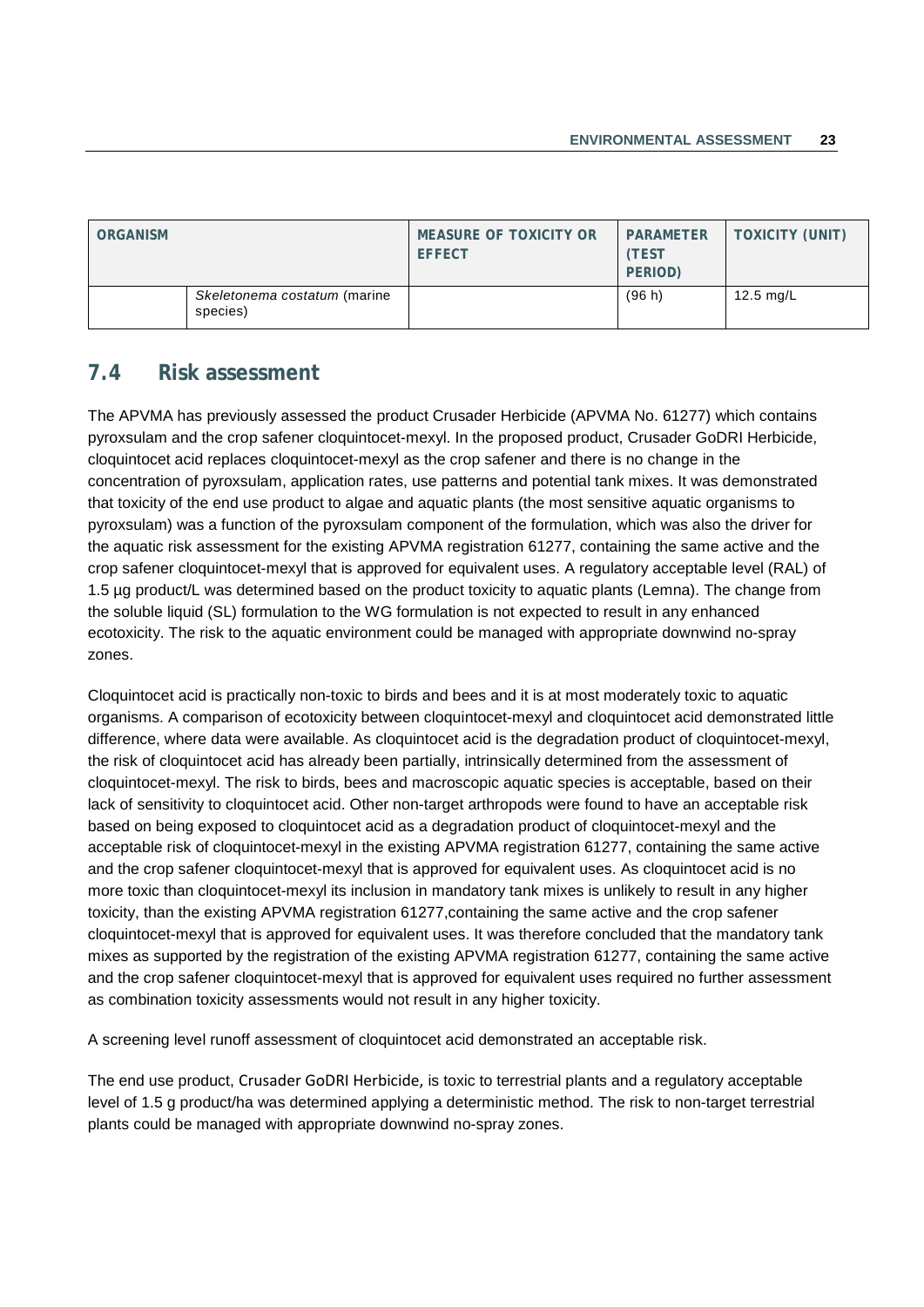# <span id="page-31-0"></span>**7.5 Conclusions**

The risk of cloquintocet acid present as a crop safener at 451.5 g/L in the product Crusader GoDRI Herbicide was found to be acceptable provided label restraints for spray-drift for the protection of the aquatic environment and non-target plants are mandated. For ground application downwind no-spray zones of 5 m and 40 m are required, respectively.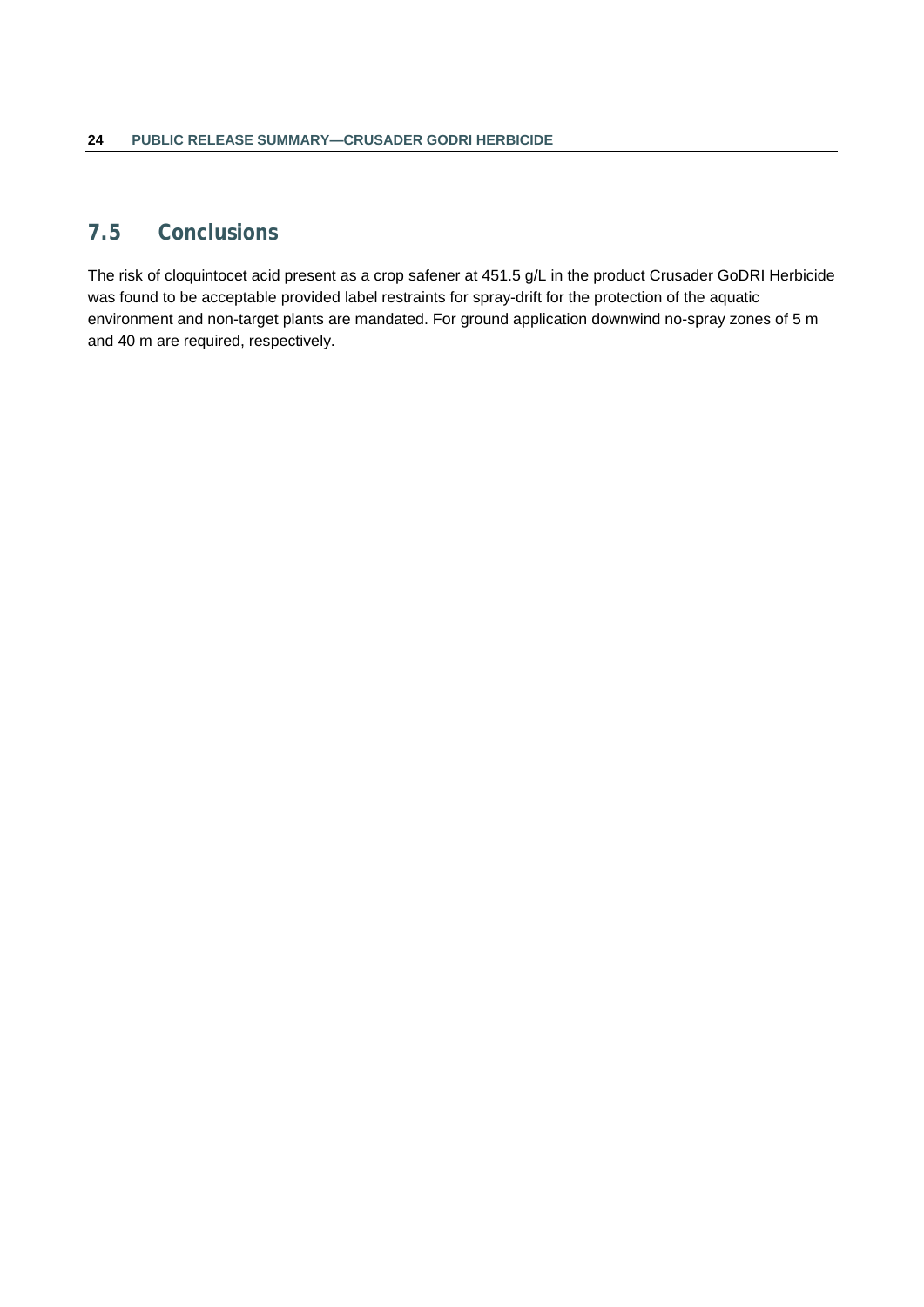# <span id="page-32-0"></span>**8 EFFICACY AND SAFETY ASSESSMENT**

# <span id="page-32-1"></span>**8.1 Proposed product use pattern**

The proposed product is for use as a foliar spray to post-emergent wheat (excluding durum varieties) and triticale, at the 3 leaf up to 1st node stage, to control various grass and broadleaf weeds. The product is to be applied by ground boom, only once per annum at a concentration of 70 g product per hectare which equates to 15 g pyroxsulam/ha and 31.6g cloquintocet acid/ha.

# <span id="page-32-2"></span>**8.2 Assessment of study/trial data**

Eight efficacy trials were undertaken across three states to assess efficacy in wheat and nine field trials were undertaken across four states to assess crop safety in wheat and a further six field trials were undertaken in three states to assess efficacy and crop safety and compatibility with tank mix herbicides. Trials were conducted in the main cereal growing regions of Western Australia, South Australia, Victoria and New South Wales during the 2014 and 2015 seasons. All of the trials were conducted under field conditions. In this respect, the soil types, seasonal and treatment application conditions reflected commercial conditions.

### **Efficacy**

Eight replicated field trials were undertaken in three States to assess the efficacy of Crusader GroDRI Herbicide for the control of grass weeds in wheat crops. The grass weeds included oats (wild oats or oats, 6 trials), brome grass (5) and annual ryegrass (2). Weed control was assessed from 28 DAA (days after application) until final weed control was reached at 56–70 DAA. On each occasion, the plots were assessed in terms of weed brownout  $(0-100$  scale where  $0 =$  no control and  $100 =$  complete weed death). Crusader GoDRI was compared to the registered product Crusader Herbicide (61277).

The efficacy trials demonstrated that Crusader GroDRI Herbicide was equivalent to Crusader Herbicide for control of a range of grass and broadleaf weeds.

# **Crop safety**

Nine replicated field trials were undertaken in four States to determine the safety/tolerance of wheat crops to Crusader GoDRI Herbicide.

Crusader GoDRI Herbicide was applied at the proposed label rate of 1x at 70 g/ha and 2x label rate at 140 g/ha and compared to the registered product Crusader Herbicide (61277) also applied at 1x and 2x label rate.

Some trials also applied Crusader GoDRI Herbicide alone and in combination with MCPA.

Crop injury was assessed from 7–30 DAA and compared with untreated plots. On each occasion, the plots were assessed in terms of crop injury (0–100 scale where  $0 =$  no control and  $100 =$  complete crop death).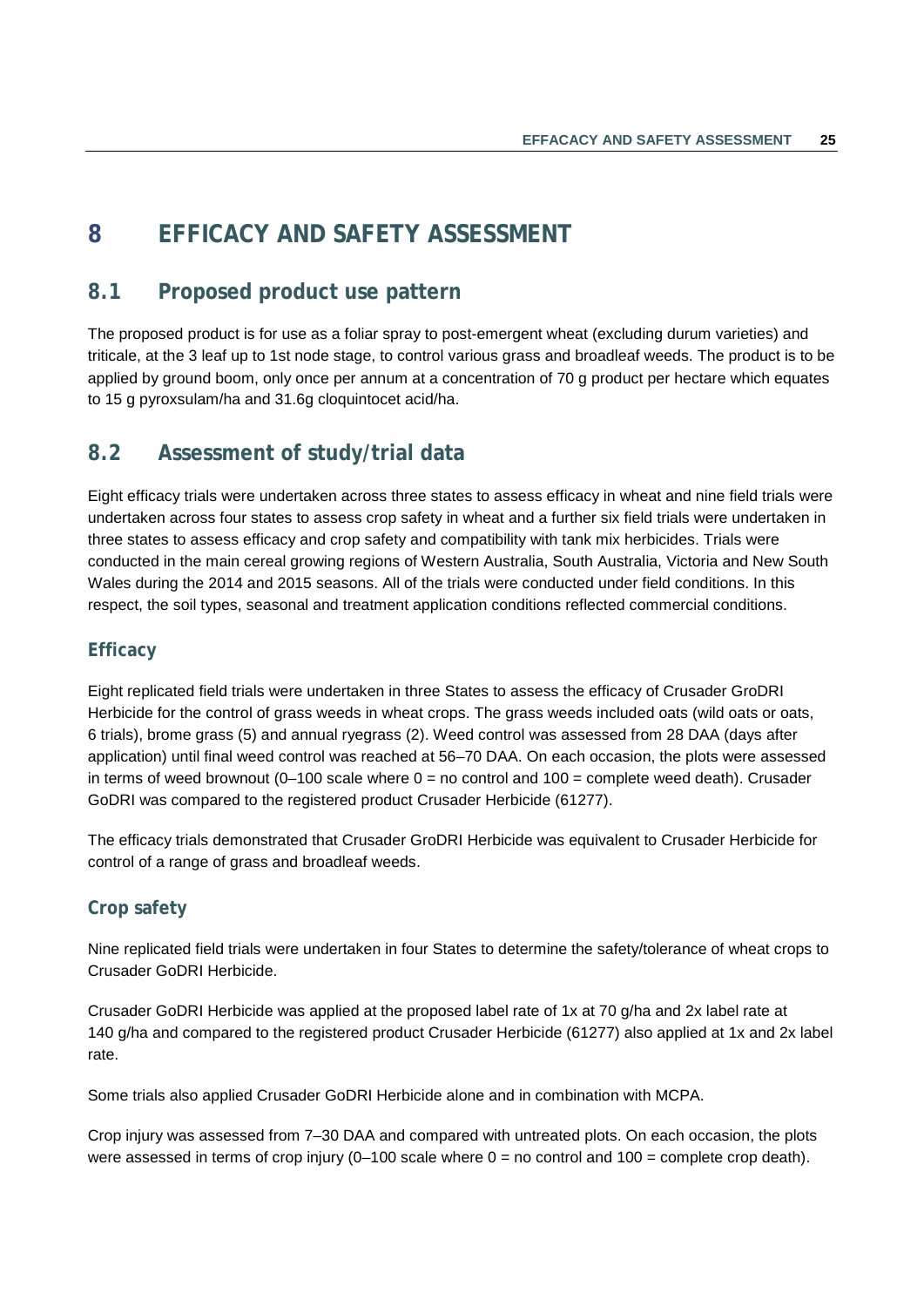It was observed that pyroxsulam herbicides (both Crusader Herbicide and the proposed product) generally caused moderate temporary symptoms of crop injury (up to 35% on the scale applied). However there was no significant difference in the crop injury resulting from the application of the registered Crusader Herbicide, and the proposed product and no significant difference between application at 1x and 2x the label rate. Crop yield was similar for both pyroxsulam herbicides and as such the conclusion can be drawn that the crop safener cloquintocet acid is equivalent in action to cloquintocet-mexyl.

### **Tank mixes**

Six replicated field trials were undertaken in three States to assess the efficacy and crop safety of Crusader GoDRI Herbicide when applied with tank mix partners targeting broadleaf weeds and for the control of grass weeds in wheat crops. The weeds included wild oats/crop oats (5 trials), brome grass (4 trials) and canola (1 trial). The trials demonstrated Crusader GroDRI Herbicide was effective when mixed with all proposed tank-mix partners and that crop safety was equivalent to that observed when the product was used alone.

### **Resistance management**

The active constituent pyroxsulam is a sulfonamide herbicide (group B) that provides broad spectrum postemergent annual grass and broadleaf weeds control in cereals. Cloquintocet acid is a crop safener, which accelerates the detoxification of herbicides in cereals and is not subject to a resistance management strategy. Crusader GoDRI Herbicide is designated as a group B herbicide for resistance management purposes.

# <span id="page-33-0"></span>**8.3 Conclusions**

The crop safener, cloquintocet acid, is equivalent to the crop safener cloquintocet-mexyl.

The proposed product, Crusader GoDRI Herbicide, acts as a selective herbicide and can be used in specific crop situations without causing undue damage to the crop while providing acceptable control and suppression of a range of annual grass and broadleaf weeds.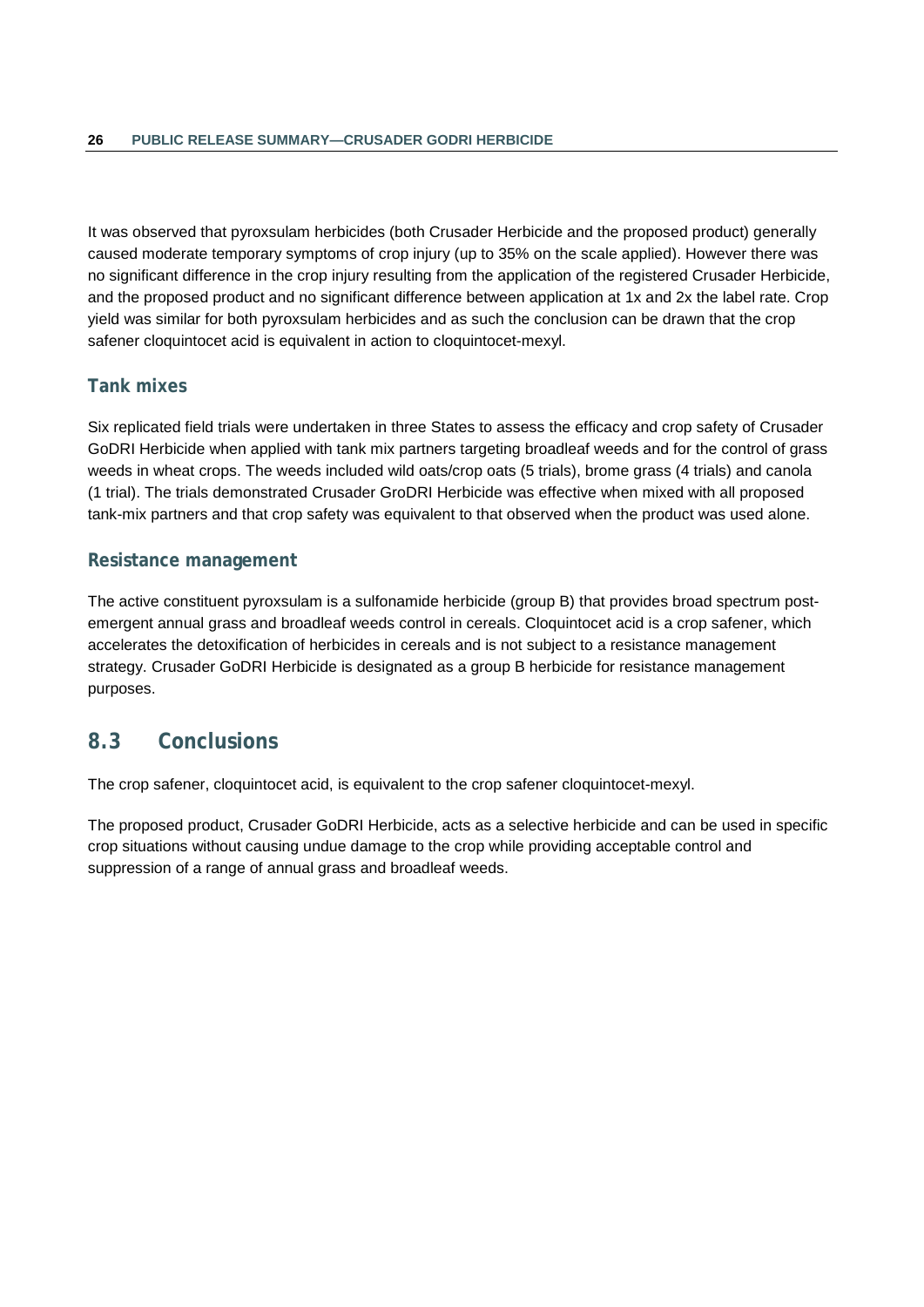# <span id="page-34-0"></span>**9 LABELLING REQUIREMENTS**

# **POISON**

**KEEP OUT OF REACH OF CHILDREN READ SAFETY DIRECTIONS BEFORE OPENING OR USING**



**Dow AgroSciences** 

# **Crusader™ GoDRI Herbicide**

**ACTIVE CONSTITUENT: 215 g/kg PYROXSULAM**

**CROP SAFENER: 451.5 g/kg CLOQUINTOCET**



**A water dispersible granule formulation for post-emergent control of grass and broadleaf weeds in triticale and wheat, excluding durum varieties, as specified in the Directions for Use.**

**IMPORTANT: READ THE ATTACHED BOOKLET BEFORE USE.**

**Dow AgroSciences Australia Limited** ABN 24 003 771 659 20 Rodborough Road FRENCHS FOREST NSW 2086 www.dowagrosciences.com.au **CUSTOMER SERVICE TOLL FREE: 1-800 700 096**

®™ Trademark of The Dow Chemical Company ("Dow") or an affiliated company of Dow

**Contents: 1.4kg, 2.8kg**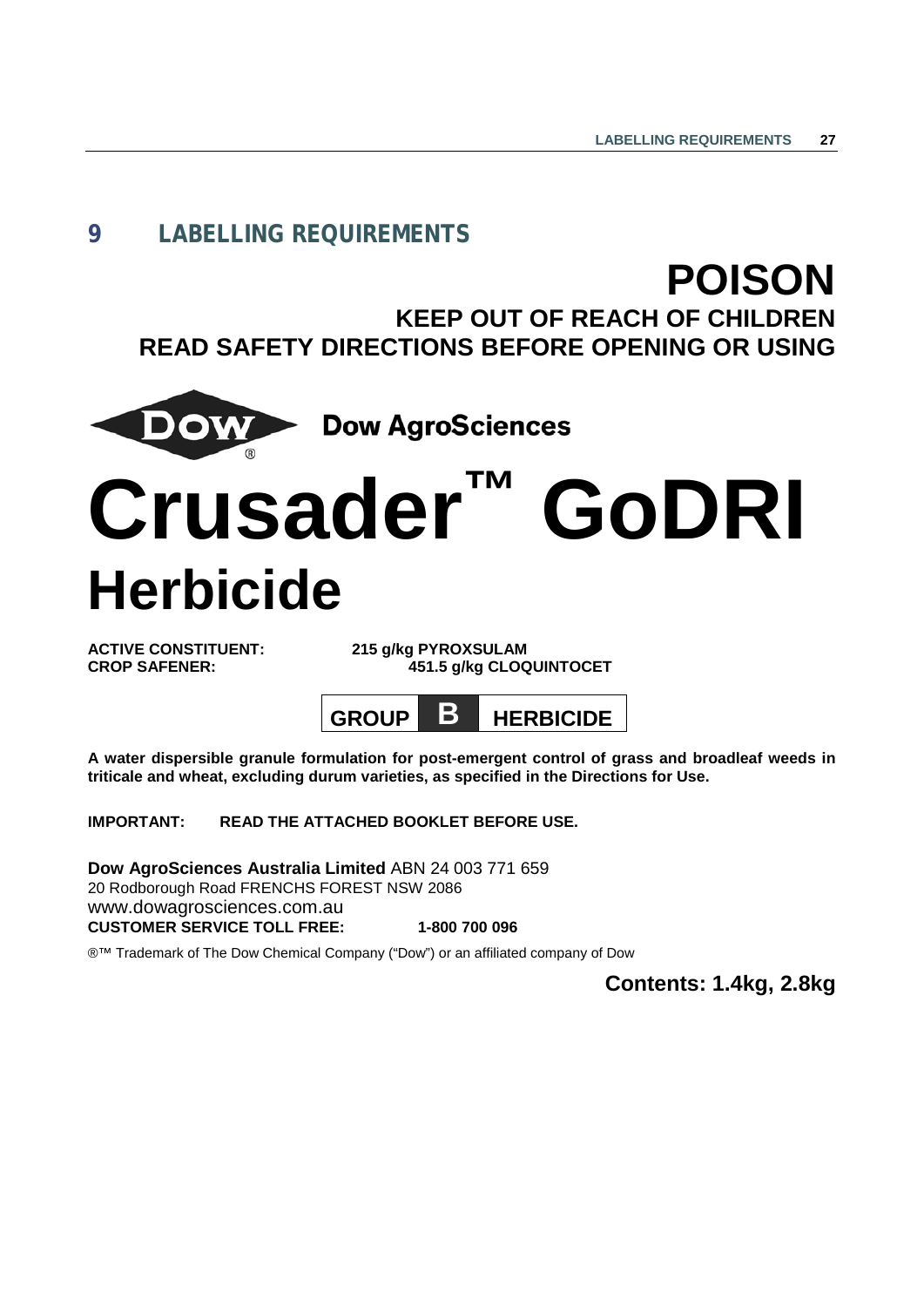### **DIRECTIONS FOR USE:**

### **RESTRAINTS**

**DO NOT** apply to crops or weeds which may be stressed due to prolonged periods of extreme cold, moisture stress (water-logging or drought) or previous herbicide treatment, as crop damage or reduced levels of control may result (see crop safety warning below).

**DO NOT** spray if rain is likely to occur within 6 hours.

**DO NOT** apply later than the 1<sup>st</sup> node (Z31) stage of the crops.

**DO NOT** apply by air.

**DO NOT** use a higher spray system pressure than the maximum the manufacturer specifies for the selected nozzle to deliver the droplet size category required in the label Spray Drift.

**DO NOT** apply to durum varieties of wheat.

**DO NOT** double overlap or double spray crop.

**DO NOT** apply to paddocks where there is a high risk of weeds resistant to Group B herbicides.

### **SPRAY DRIFT RESTRAINTS**

**DO NOT** apply with spray droplets smaller than a **COARSE** spray droplet size category according to 'APVMA Compliance Instructions for Mandatory COARSE or Larger Droplet Size Categories' located under this title in the **GENERAL INSTRUCTIONS** section of this label.

**DO NOT** apply when wind speed is less than 3 or more than 20 kilometres per hour as measured at the application site.

**DO NOT** apply during surface temperature inversion conditions at the application site.

**Users of this produce MUST make an accurate written record of the details of each spray application within 24 hours following application, and must KEEP this record for at least 2 years. The spray application details that must be recorded are:**

**1. date with start and finish times of application 2. location and address and paddock(s) sprayed** 

**3. full name of this product 4. amount of product used per hectare and number of hectares applied to 5. crop or situation and weed or pest 6. wind speed and direction during application 7. air** 

**temperature and relative humidity during application 8. nozzle brand, type, spray angle, nozzle capacity and spray system pressure measured during application 9. name and address of person applying this product. (Additional records details may be required by the state or territory where this product is used.)**

### **DOWNWIND MANDATORY NO-SPRAY ZONES**

**DO NOT apply if there are aquatic or wetland areas including aquacultural ponds, surface streams and rivers downwind from the application area and within the mandatory no-spray zones shown in the table below:**

| Table 1: No-Spray Zones for Protection of the Aquatic Environment |  |  |
|-------------------------------------------------------------------|--|--|
| <b>FOR GROUND APPLICATION</b>                                     |  |  |
| From 3 to 20 kilometres per hour<br>5 metres                      |  |  |

**DO NOT apply if there are sensitive crops, gardens, landscaping vegetation, protected native vegetation or protected animal habitat downwind from the application area and within the mandatory no-spray zones shown in the table below:**

| Table 1: No-Spray Zones for Protection of the Terrestrial Environment |  |  |
|-----------------------------------------------------------------------|--|--|
| <b>FOR GROUND APPLICATION</b>                                         |  |  |
| From 3 to 20 kilometres per hour<br>40 metres                         |  |  |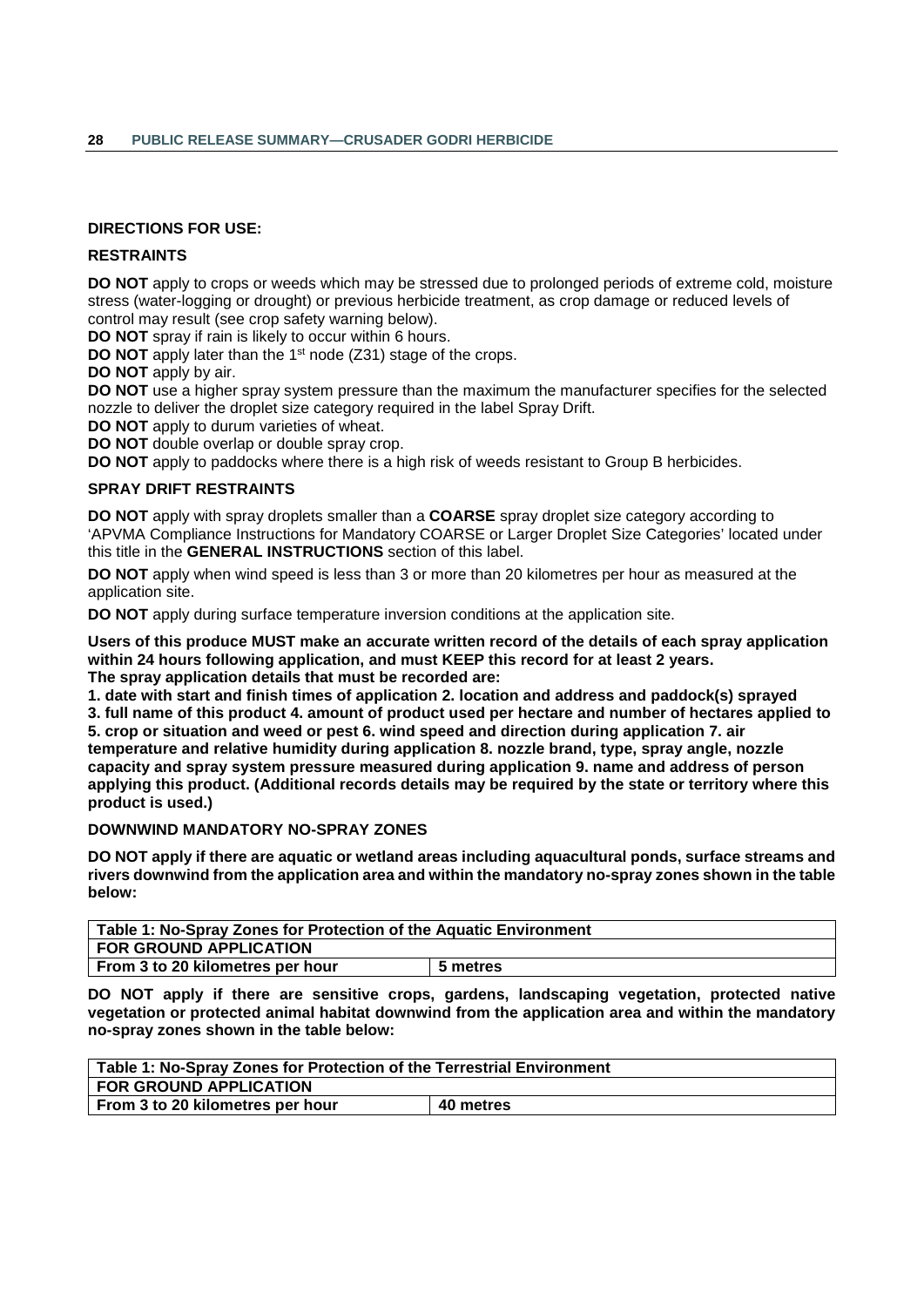### **Table 1. Grass weed control or suppression**

| For application to wheat and triticale (excluding durum varieties) only from 3 leaf up to 1 <sup>st</sup> node of |                   |           |                                                   |
|-------------------------------------------------------------------------------------------------------------------|-------------------|-----------|---------------------------------------------------|
| the crop.                                                                                                         |                   |           |                                                   |
| <b>WEEDS</b>                                                                                                      | <b>WEED STAGE</b> | RATE g/ha | <b>CRITICAL COMMENTS</b>                          |
| Control                                                                                                           |                   |           |                                                   |
| Brome grass                                                                                                       | $1 - 3$ leaf      | 70        | Always use BS1000 or Chemwet 1000 at              |
| (Bromus diandrus),                                                                                                | (pre-tillering)   |           | 250 mL/100 L.                                     |
| Phalaris spp.,                                                                                                    |                   |           |                                                   |
| Wild oats                                                                                                         |                   |           | Weed suppression: Weeds may only be               |
| (Avena spp.)                                                                                                      |                   |           | suppressed where densities of > 150               |
|                                                                                                                   |                   |           | plants/m <sup>2</sup> are treated and may survive |
| <b>Suppression</b>                                                                                                |                   |           | treatment, but will usually show reduced          |
| Annual ryegrass                                                                                                   |                   |           | growth and seed set. Always use together          |
| (Lolium rigidum)                                                                                                  |                   |           | with other methods of control to stop weed        |
| Barley grass                                                                                                      |                   |           | seed set.                                         |
| (Hordeum leporinum)                                                                                               |                   |           |                                                   |
| Silver grass                                                                                                      |                   |           |                                                   |
| (Vulpia spp.)                                                                                                     |                   |           |                                                   |

### **Table 2. Broadleaf weed control**

| For application to wheat and triticale (excluding durum varieties) only from 3 leaf up to 1 <sup>st</sup> node of the |                                      |                                                                                                                                                                            |                                                                                                                                                               |
|-----------------------------------------------------------------------------------------------------------------------|--------------------------------------|----------------------------------------------------------------------------------------------------------------------------------------------------------------------------|---------------------------------------------------------------------------------------------------------------------------------------------------------------|
| crop.<br><b>WEED</b>                                                                                                  | <b>WEED STAGE AND</b><br><b>SIZE</b> | RATE g/ha                                                                                                                                                                  | <b>CRITICAL</b><br><b>COMMENTS</b>                                                                                                                            |
| <b>Bedstraw</b><br>(Galium tricornutum)                                                                               | Cotyledon-6 whorl<br>Up to 10cm      | 70                                                                                                                                                                         | <b>Always use BS</b><br>1000 or Chemwet                                                                                                                       |
| <b>Volunteer Canola</b><br>(Brassica napus)                                                                           | Cotyledon-4 leaf<br>Up to 10 cm      |                                                                                                                                                                            | 1000 at 250<br>mL/100 L.                                                                                                                                      |
| Capeweed<br>(Arctotheca calendula)                                                                                    | Cotyledon-6 leaf<br>Up to 12 cm      | 70<br>+40-60 g of Lontrel 750 SG +<br>300mL LVE 600 MCPA<br>or<br>+500 mL Bromoxynil/MCPA<br>$(200 + 200$ g/L)<br>or<br>+500 mL Bromoxynil / MCPA<br>+ 40 g Lontrel 750 SG | <b>High weed</b><br>density: For high<br>densities $(> 50/m2)$ ,<br>use tank-mixes and<br>highest rate of<br>partner herbicide<br>where a range is<br>stated. |
| Chickpea<br>(Cicer arietinum)                                                                                         | Cotyledon-6 leaf<br>Up to 15 cm      | 70                                                                                                                                                                         | Crop stage for<br>tankmixes: treat<br>crop at the labelled                                                                                                    |
| Climbing buckwheat (Black<br>bindweed)<br>(Fallopia convolvulus)                                                      | Cotyledon-4 leaf<br>Up to 10 cm      | 70<br>+375-500 mL Hotshot<br>Herbicide                                                                                                                                     | growth stage for the<br>partner herbicide.                                                                                                                    |
| Deadnettle<br>(Lamium amplexicaule)                                                                                   | Cotyledon - 4 leaf<br>Up to 5cm      | 70                                                                                                                                                                         | <b>MCPA tankmixes:</b><br>LVE 600 MCPA at                                                                                                                     |
| Doublegee or spiny emex<br>(Emex australis)                                                                           | Cotyledon-4 leaf<br>Up to 10 cm      | 70<br>+5g Metsulfuron (600g/kg)                                                                                                                                            | 400 mL/ha must be<br>applied from 5 leaf<br>stage onwards in                                                                                                  |
| Faba bean<br>Vicia faba)                                                                                              | Cotyledon-4 leaf<br>Up to 10 cm      | 70                                                                                                                                                                         | NNSW and Qld.                                                                                                                                                 |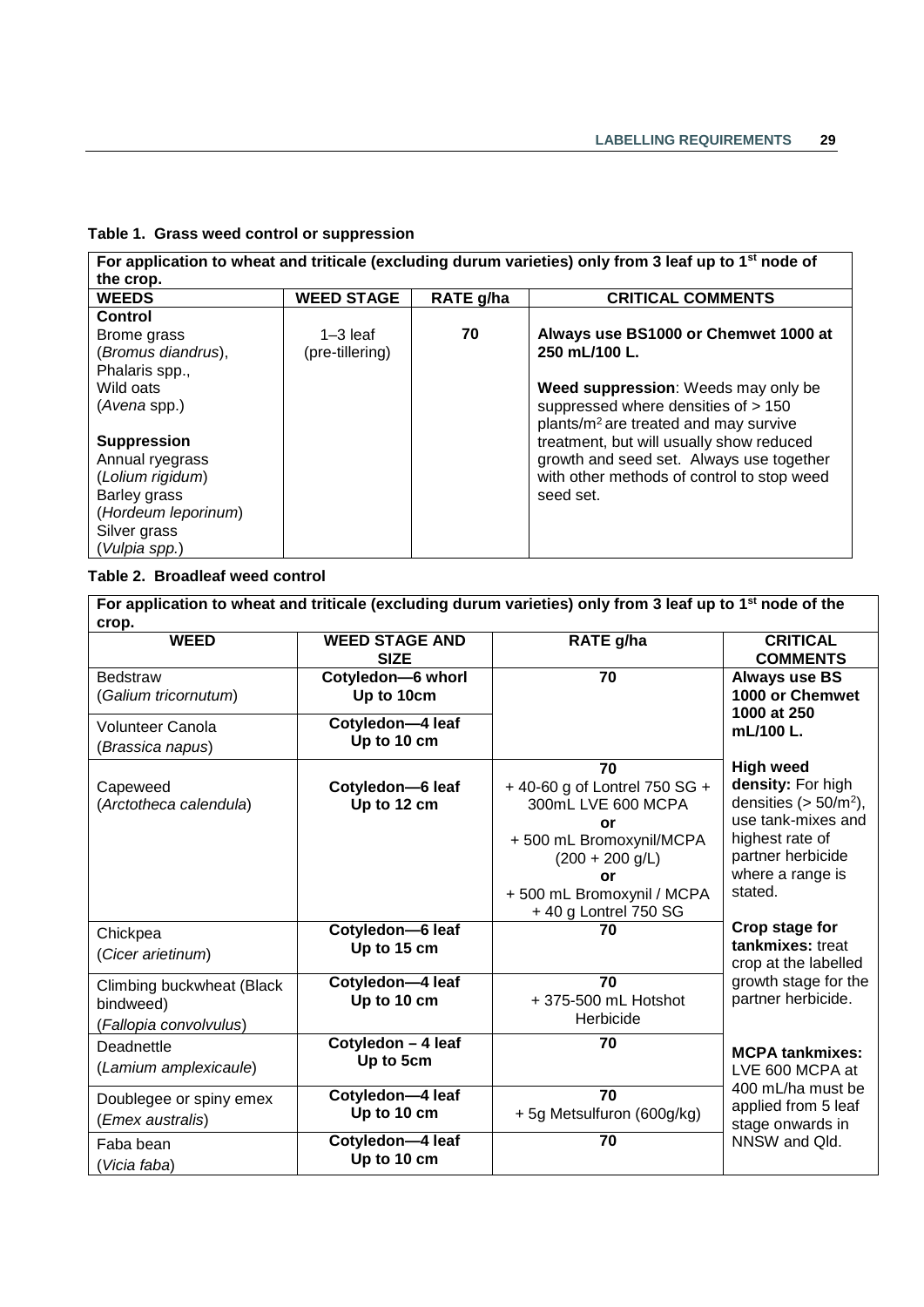| Field pea<br>(Pisum sativum)                                | Cotyledon-6 node<br>Up to 12 cm                                  |                                                                                         |                                                                                                |
|-------------------------------------------------------------|------------------------------------------------------------------|-----------------------------------------------------------------------------------------|------------------------------------------------------------------------------------------------|
| Indian hedge mustard<br>(Sisymbrium orientale)              | Cotyledon-6 leaf<br>Up to 10 cm                                  | 70<br>$\ddot{}$<br>300 - 400 mL LVE 600 MCPA                                            |                                                                                                |
| Lentil<br>(Lens esculentum)                                 | Cotyledon-6 leaf<br>Up to 8 cm                                   | 70                                                                                      |                                                                                                |
| Lupins-suppression<br>(Lupinus albus)<br>Medic spp.         | Cotyledon-4 leaf<br>Up to 6 cm<br>Cotyledon-4 leaf<br>Up to 8 cm | $\overline{70}$                                                                         |                                                                                                |
| Medic spp.                                                  | Cotyledon-4 leaf<br>Up to 8 cm                                   |                                                                                         |                                                                                                |
| Prickly lettuce<br>(Lactuca serriola)                       | Cotyledon-6 leaf<br>Up to 10 cm                                  | 70<br>$\ddot{}$<br>400 mL LVE 600 MCPA                                                  |                                                                                                |
| Small flowered mallow-<br>suppression<br>(Malva parviflora) | Cotyledon-4 leaf<br>Up to 10 cm                                  | 70<br>+400 mL LVE 600 MCPA<br>or<br>+300 mL LVE 600 MCPA +<br>5 g Metsulfuron (600g/kg) | <b>Mallow</b><br>suppression-<br>ensure excellent<br>crop competition for<br>best suppression. |
| Sowthistle<br>(Sonchus oleraceus)                           | Cotyledon-4 leaf<br>Up to 10 cm                                  | $\overline{70}$<br>+500 mL Hotshot<br>+400 mL LVE 600 MCPA                              |                                                                                                |
| Subclover<br>(Trifolium subterraneum)                       | Cotyledon-4 leaf<br>Up to 5 cm                                   | 70                                                                                      |                                                                                                |
| Turnip weed<br>(Rapistrum rugosum)                          | Cotyledon-4 leaf<br>Up to 10 cm                                  |                                                                                         |                                                                                                |
| Vetch - suppression<br>(Vicia sativa)                       | Cotyledon-4 leaf<br>Up to 10 cm                                  |                                                                                         |                                                                                                |
| Wild radish<br>(Raphanus raphanistrum)                      | Cotyledon-4 leaf<br>Up to 15 cm                                  | 70<br>+300-400 mL LVE 600 MCPA                                                          |                                                                                                |
| Wireweed<br>(Polygonum aviculare)                           | Cotyledon-4 leaf<br>Up to 8 cm                                   | 70                                                                                      |                                                                                                |

NB – only volunteer triazine tolerant and conventional canola will be controlled.

### **NOT TO BE USED FOR ANY PURPOSE OR IN ANY MANNER CONTRARY TO THIS LABEL UNLESS AUTHORISED UNDER APPROPRIATE LEGISLATION**

### **WITHHOLDING PERIODS**

When using Crusader GoDRI in a tank mix with another product, observe whichever Harvest or Grazing/Stockfood Withholding Period that is the longer.

### **Harvest: NOT REQUIRED WHEN USED AS DIRECTED**.

**Grazing/Stockfood: DO NOT GRAZE OR CUT TREATED CROPS FOR STOCK FEED FOR 4 WEEKS AFTER APPLICATION.**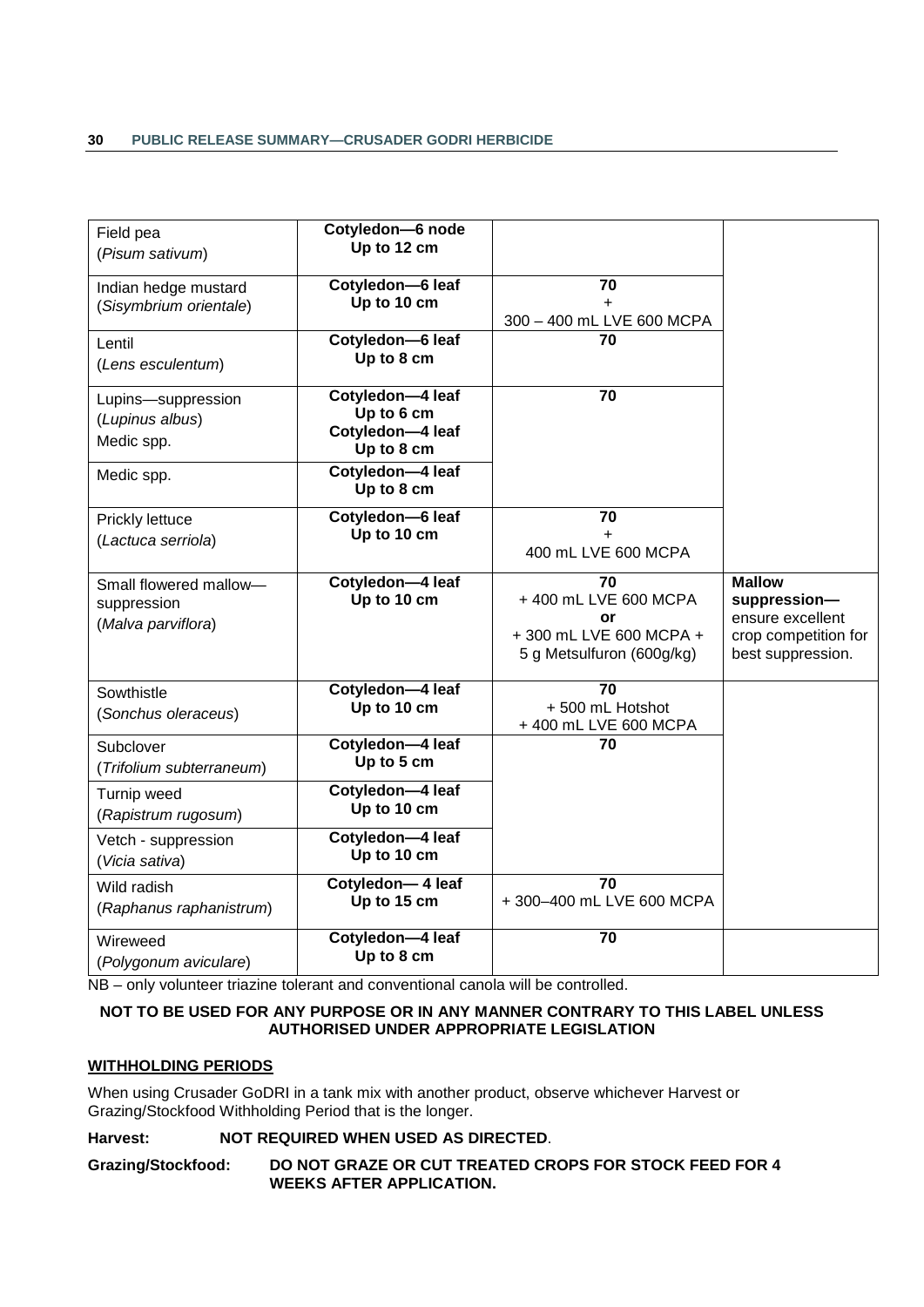**Rinse water should be discharged onto a designated disposal area or, if this is unavailable, onto unused land away from desirable plants and their roots and watercourses.**

### **GENERAL INSTRUCTIONS**

Crusader GoDRI is a selective triazolopyrimidine sulfonanilide herbicide. It is a foliar herbicide for postemergence use in wheat. It will not reliably control weeds that emerge after treatment. Best results are achieved under good growing conditions. Treatment of crop or weeds that are stressed must be avoided.

**Adjuvant:** Always use BS1000 or Chemwet 1000 at 250 mL/100 L spray volume.

### **Crop Safety**

Yield is normally unaffected by treatment with Crusader GoDRI Herbicide or tank mixes. However, transient stem shortening and crop yellowing may occur. Symptoms may be worse where the crop is stressed, heavy rain/irrigation follows application, crops are grown in alkaline soil conditions, crop has poor root growth, double overlap of spray has occurred or a combination of any or all the above. Where crop stress occurs, a longer period may be required for recovery, especially if the crop is stressed by root or foliar disease, poor nutrition, water logging, drought or cold stress. In severe cases and seasons where a hot, dry spring occurs, flowering may be delayed and yield may be reduced. Crusader GoDRI Herbicide has been tested over major commercially grown crop varieties, but not all of those that may be grown. For information on crop variety selectivity consult your local reseller or Dow AgroSciences.

**Note:** Application of another Group B herbicide to the same crop before or after Crusader GoDRI's use may result in more injury than described above. Consult Dow AgroSciences for advice.

### **Crop Rotation Recommendations**

Safe recropping periods apply for all crops following Crusader GoDRI application. Planting crops 'dry' without the minimum rainfall (as stated in the table below) increases the risk of injury to susceptible crops. Susceptible crops include, but are not limited to, those listed in the table below.

#### **Plant-back Periods**

| Crop to be sown                                                                                                                                                                                                                                                | <b>Application rate</b><br>(g product/ha) | <b>Minimum time from</b><br>application to planting | <b>Minimum rainfall</b><br>requirement from<br>application to planting |
|----------------------------------------------------------------------------------------------------------------------------------------------------------------------------------------------------------------------------------------------------------------|-------------------------------------------|-----------------------------------------------------|------------------------------------------------------------------------|
| Barley, oats, wheat,<br>canola, chickpeas, faba<br>beans, field peas,<br>lupins, lucerne, medics,<br>ryegrass, subclover,<br>vetches, white clover.<br>Note: For all other<br>crops, consult your<br>reseller or local Dow<br>AgroSciences'<br>representative. | 70                                        | 9 months                                            | 25 mm rain or more                                                     |
| Nth NSW and QLD<br>(Summer dominant<br>rainfall areas) Vertosol<br>soils                                                                                                                                                                                       | 70                                        | 6 months                                            | 50 mm or more rain or<br>irrigation                                    |
| For all situations, sufficient rainfall to enable soil wetting for at least one week is essential to enable<br>residue breakdown before planting following crops other than wheat                                                                              |                                           |                                                     |                                                                        |

*residue breakdown before planting following crops other than wheat.*

\*on shallow, duplex or low organic matter soils and/or where rain or irrigation in one fall or over subsequent days is insufficient to thoroughly wet soil to 10 cm for one week or more in the summer to autumn period, extended plant-back times will apply and susceptible crops should not be planted for at least 12 months after application of Crusader GoDRI Herbicide. Contact Dow AgroSciences, your farm chemical supplier, consultant or local Department of Agriculture for advice.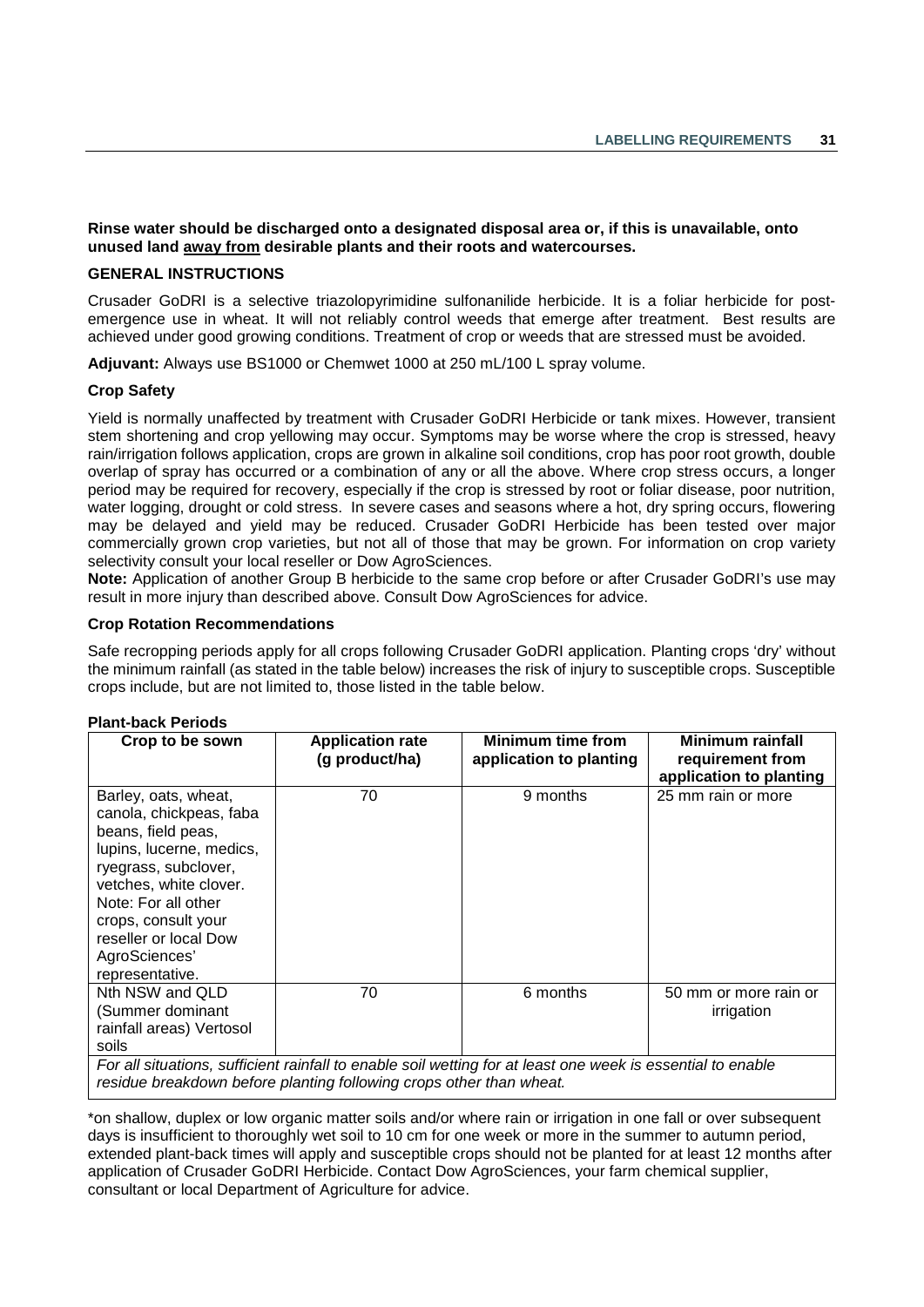### **Resistant Weeds Warning**

Crusader GoDRI Herbicide contains a member of the triazolopyrimidine sulfonanilide group of herbicides. The product has the acetolactate synthase (ALS) inhibitor mode of action. For weed resistance management, the product is a Group B herbicide. Some naturally occurring weed biotypes resistant to the product and other Group B herbicides may exist through normal genetic variability in any weed population. The resistant individuals can eventually dominate the weed population if these herbicides are used repeatedly. These resistant weeds will not be controlled by this product or other Group B herbicides. Since the occurrence of resistant weeds is difficult to detect prior to use, Dow AgroSciences accepts no liability for any losses that may result from the failure of the product to control resistant weeds.

Do not rely solely on Crusader GoDRI or other Group B herbicides for weed control. Always use an Integrated Weed Management program with herbicides that have other modes-of-action, together with non-chemical methods of control. CropLife Australia resistance management strategies are available from local agricultural chemical suppliers or at www.croplifeaustralia.org.au. Use these strategies to limit the build up of resistant weeds on your farm.

### **Application**

Apply in 80–100L/ha water by ground boom.

#### **APVMA compliance instructions for mandatory COARSE or larger droplet size categories**

#### **Important information**

These instructions inform those using this chemical product how to lawfully comply with the requirement of a COARSE or larger spray droplet size category for spray application.

Spray droplet size categories are defined in the ASAE S572 Standard (newer name may also be shown as ASABE) or the BCPC guideline. Nozzle manufacturers may refer to one or both of these documents, to identify droplet size categories; however, for a nozzle to comply with this requirement, the manufacturer must refer to at least one.

**Complying with the label requirement to use a specific droplet size category means using the correct nozzle that will deliver that droplet size category under the spray operation conditions being used. The APVMA has approved only the following specific methods for choosing the correct nozzle. Use one of the methods specified in these instructions to select a correct nozzle to deliver a COARSE or larger droplet size category.**

**Instructions for ground application—for COARSE droplet size or larger categories**

### **Mandatory instructions for ground applications**

**USE ONLY** nozzles that the nozzles' manufacturer has rated to deliver a COARSE, a VERY COARSE or an EXTREMELY COARSE droplet size category, as referenced in ASAE S572 or BCPC. Choose a nozzle that is specified to provide the droplet size category required in the label **Spray Drift Restraints**.

**DO NOT** use a higher spray system pressure than the maximum the manufacturer specifies for the selected nozzle to deliver the droplet size category required in the label Spray Drift

#### **Mixing**

Measure the required amount of Crusader GoDRI granules by weighing on scales or using measuring device. Crusader GoDRI Herbicide should be added to the spray tank with simultaneous agitation to ensure adequate granule dispersion. If agitation is limited, premix the Crusader GoDRI Herbicide in a bucket or hopper before adding to the main tank. Once diluted correctly, Crusader GoDRI Herbicide remains in suspension. Ensure that agitation in the spray tank is maintained at all times during mixing and application.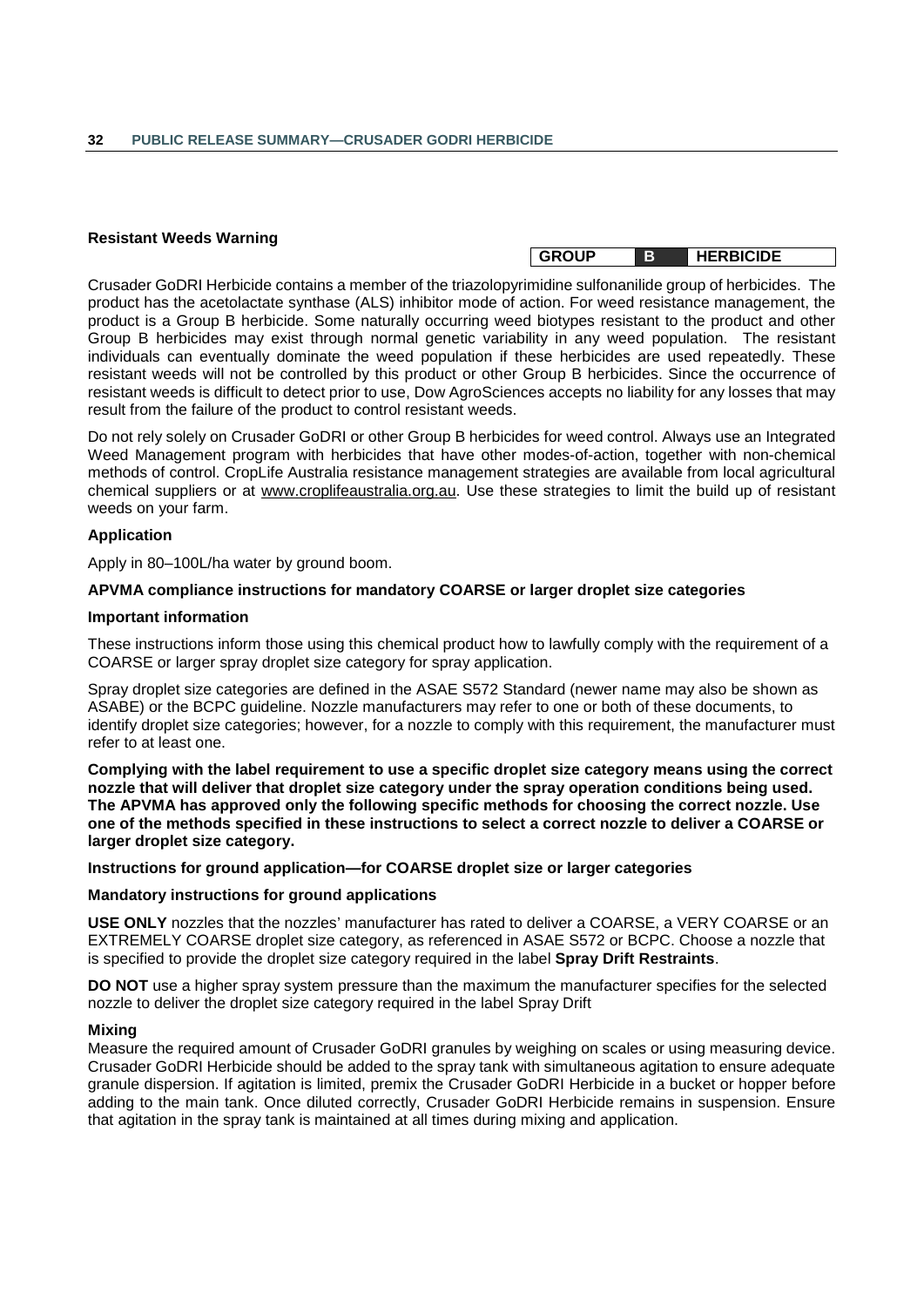### **Tankmixing**

If Crusader GoDRI is to be mixed with other products, use the following order making sure that each addition is fully mixed before adding the next one:

- 1. **Quarter** fill the spray tank, maintaining agitation,
- 2. Add Crusader GoDRI granules and ensure granule if fully dispersed, (as described above),
- 3. Add water to half fill the spray tank,
- 4. Add wettable powders, water dispersible granules or suspension concentrates,
- 5. Add emulsifiable concentrates,
- 6. Add non ionic surfactants or other adjuvants when spray tank is half-full,
- 7. Add water to bring to the final spray volume.

Crusader GoDRI Herbicide should be mixed and sprayed out within 8 hours.

### **Cleaning Spray Equipment**

After using Crusader GoDRI Herbicide, empty the tank completely and drain the whole system. Thoroughly wash inside the tank using a pressure hose, drain the tank and clean tank, pump, line and nozzle filters.

*Partial Cleaning—***Rinse only—**before using sprayer to treat triticale or wheat:

After cleaning the tank as above, quarter fill the tank with clean water and circulate through the pump, line, hoses and nozzles. Drain and repeat procedure twice.

*Complete Cleaning* - **Decontamination** - before using sprayer to treat crops that are susceptible to Crusader GoDRI Herbicide:

After cleaning the tank as above, quarter fill the tank with clean water and add a liquid alkali detergent at 500 mL/100 L water and circulate throughout the system for at least fifteen minutes. Drain the whole system. Then remove filters and nozzles and clean separately. Finally rinse inside the tank thoroughly using a pressure hose and flush system with clean water and allow to drain. Note: Chlorine-based cleaners are NOT recommended. These tank cleaning recommendations are for Crusader GoDRI only. Please consult tankmix partner labels to determine requirement for decontamination for other products.

### **Compatibility**

Crusader GoDRI Herbicide is compatible with the following:

**Broadleaf herbicides:** metsulfuron (*eg.* Ally[®](#page-40-0) Herbicide), bromoxynil, bromoxynil-MCPA, Paradigm™ Herbicide, Lontrel™ Advanced Herbicide , Lontrel 750 SG Herbicide, Dow AgroSciences LVE 600 MCPA, MCPA LVE, Starane™ Advanced Herbicide , Jaguar Herbicide, Tigrex herbicide, Precept herbicide **Adjuvants:** Always use either BS1000, Chemwet 1000 at 250 mL/100L spray volume or Uptake Spray oil at 500 mL/100L spray volume for best performance of Crusader GoDRI Herbicide.

If mixing with other herbicides refer to label for appropriate adjuvant. Not all adjuvants are of equal quality. Consult Dow AgroSciences before selecting any other alternatives.

### **PRECAUTION**

**Re-entry Period: DO NOT** re-enter treated areas until spray has dried, unless wearing cotton overalls buttoned to the neck and wrists and gauntlet length chemical resistant gloves.

### **PROTECTION OF CROPS, NATIVE AND OTHER NON-TARGET PLANTS**

**DO NOT** apply under weather conditions or from spraying equipment that may cause spray to drift onto nearby native and other non-target plants or susceptible plants/crops, cropping lands or pastures.

### **PROTECTION OF WILDLIFE, FISH, CRUSTACEANS AND ENVIRONMENT**

Crusader GoDRI is highly toxic to aquatic life. **DO NOT** contaminate streams, rivers or waterways with chemical or used containers.

**DO NOT** apply under meteorological conditions or from spraying equipment that could be expected to cause spray to drift onto wetlands, natural surface waters, neighbouring properties or other sensitive areas. For ground application, a buffer zone of 5 metres is required between the downwind edge of the boom and the closest edge of waterbodies.

-

<span id="page-40-0"></span><sup>®</sup> Registered Trademark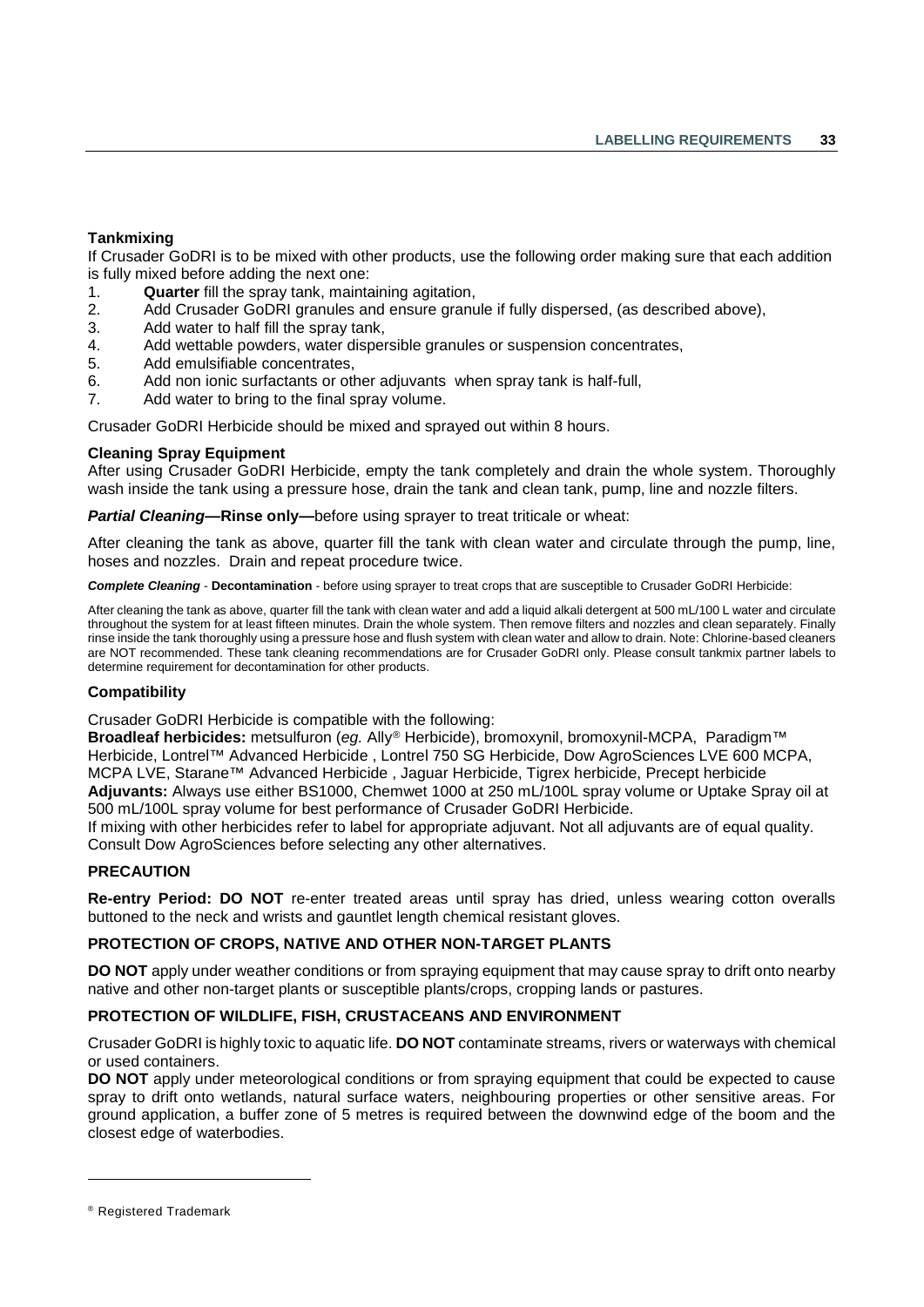### **STORAGE AND DISPOSAL**

- Store in the tightly closed original container in a securely locked place, out of direct sunlight.
- DO NOT store near food, feedstuffs, fertilisers or seed.

This container can be recycled if it is clean, dry, free of visible residues and has the *drumMUSTER* logo visible. Triple or pressure rinse container for disposal. Dispose of rinsate by adding to the spray tank. Do not dispose of undiluted chemicals on site. Wash outside of the container and the cap. Store cleaned container in a sheltered place with cap removed. It will then be acceptable for recycling at any *drumMUSTER*  collection or similar container management site. The cap should not be replaced but may be taken separately. If not recycling, break, crush or puncture and deliver empty packaging for appropriate disposal to an approved waste management facility. If an approved waste management facility is not available, bury the empty packaging 500 mm below the surface in a disposal pit specifically marked and set up for this purpose, clear of waterways, desirable vegetation and tree roots, in compliance with relevant Local, State or Territory government regulations. **DO NOT** burn empty containers or product.

#### **SMALL SPILL MANAGEMENT**

Sweep up material and contain in a refuse vessel for disposal in the same manner as for containers (see STORAGE AND DISPOSAL section).

### **SAFETY DIRECTIONS**

- May irritate the eyes.
- Avoid contact with the eyes.
- If product in eyes, wash out immediately with water.
- Avoid inhaling dust.
- When opening the container and preparing spray, wear cotton overalls buttoned to the neck and wrist, and elbow-length chemical resistant gloves.
- Wash hands after use.
- After each day's use wash gloves and contaminated clothing.

### **FIRST AID**

If poisoning occurs contact a doctor or Poisons Information Centre. Phone *Australia* 131126.

### **MATERIAL SAFETY DATA SHEET**

Additional information is listed in the Material Safety Data Sheet for **CRUSADER GoDRI HERBICIDE** which is available from Dow AgroSciences on request. Call Customer Service Toll Free on 1-800 700 096 or visit [www.dowagrosciences.com.au](http://www.dowagrosciences.com.au/) .



| IN A TRANSPORT EMERGENCY ONLY | \ Barcode              |
|-------------------------------|------------------------|
| DIAL000                       | for stock              |
| FOR POLICE OR FIRE BRIGADE    | <b>Jidentification</b> |

™ Trademark of The Dow Chemical Company ("Dow") or an affiliated company of Dow

Registered Trademark

APVMA Approval No. 61277/XXXXX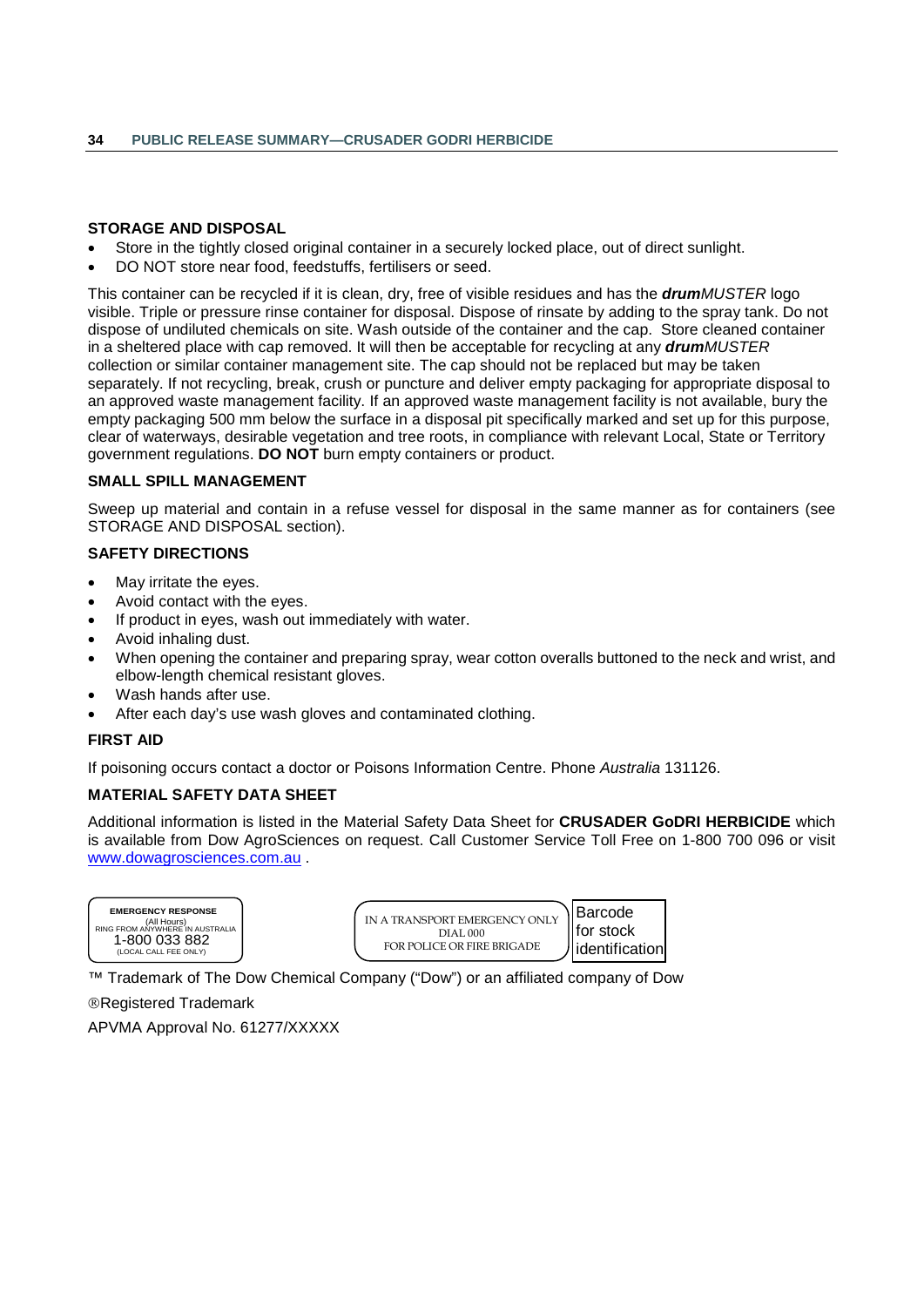# <span id="page-42-0"></span>**ABBREVIATIONS**

| ac                             | active constituent                                                                  |
|--------------------------------|-------------------------------------------------------------------------------------|
| <b>ACCS</b>                    | Advisory Committee on Chemicals Scheduling                                          |
| ADI                            | Acceptable Daily Intake (for humans)                                                |
| ai                             | active ingredient                                                                   |
| ARfD                           | <b>Acute Reference Dose</b>                                                         |
| bw                             | bodyweight                                                                          |
| $^{\mathrm{o}}\mathrm{C}$      | Degrees Celsius                                                                     |
| Codex                          | <b>Codex Alimentarius Commission</b>                                                |
| Codex CXLs                     | Codex Maximum Residue Limits                                                        |
| <b>COEX</b>                    | Co-extruded (packaging material)                                                    |
| <b>COEX E-VAL</b>              | COEX material using EVOH Ethylene vinyl alcohol) resin under trade name EVAL        |
| <b>COEX PA</b>                 | COEX material using polyamide                                                       |
| <b>DAA</b>                     | Days after Application                                                              |
|                                |                                                                                     |
| <b>DofE</b>                    | Department of Environment                                                           |
| ЕC                             | <b>Emulsifiable Concentrate</b>                                                     |
| EC                             | European Commission                                                                 |
| $EC_{50}$                      | concentration at which 50% of the test population are immobilised                   |
| EEC                            | <b>Estimated Environmental Concentration</b>                                        |
| E <sub>r</sub> C <sub>50</sub> | concentration at which the rate of growth of 50% of the test population is impacted |
| ΕL                             | Export Interval                                                                     |
| EGI                            | <b>Export Grazing Interval</b>                                                      |
| Eq                             | equivalent                                                                          |
| ESI                            | <b>Export Slaughter Interval</b>                                                    |
| <b>EUP</b>                     | <b>End Use Product</b>                                                              |
| Fo                             | original parent generation                                                          |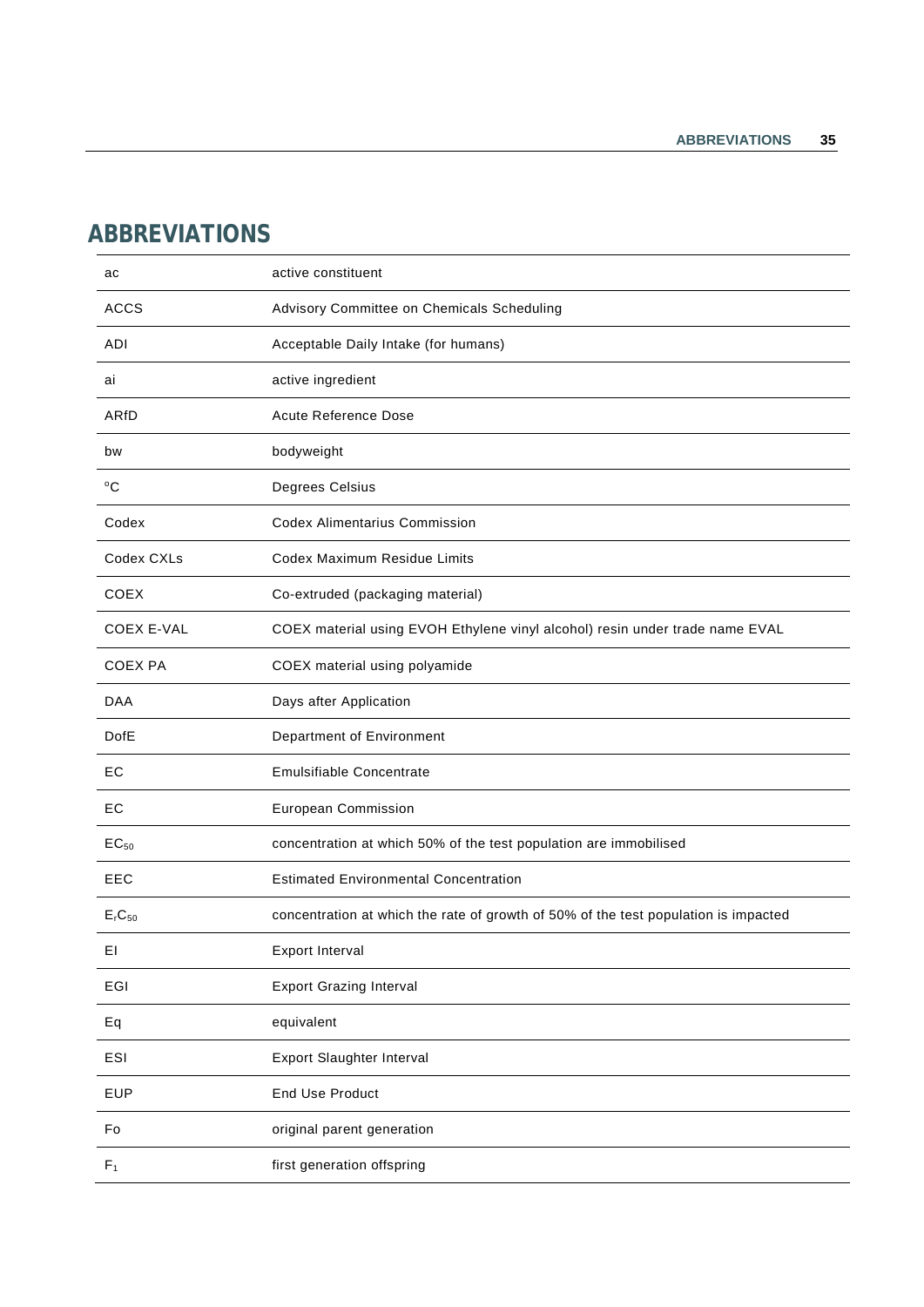| <b>FRAC</b>  | <b>Fungicide Resistance Action Committee</b>                                  |
|--------------|-------------------------------------------------------------------------------|
| <b>FSANZ</b> | Food Standards Australia and New Zealand                                      |
| g            | gram                                                                          |
| GAP          | Good Agricultural Practice                                                    |
| GCP          | <b>Good Clinical Practice</b>                                                 |
| <b>GJR</b>   | <b>Global Joint Review</b>                                                    |
| <b>GLP</b>   | Good Laboratory Practice                                                      |
| <b>GPMT</b>  | Guinea Pig Maximisation Test                                                  |
| GVP          | Good Veterinary Practice                                                      |
| h            | hour                                                                          |
| ha           | hectare                                                                       |
| Hb           | haemoglobin                                                                   |
| Hct          | Heamatocrit                                                                   |
| <b>HDPE</b>  | High Density Polyethylene                                                     |
| <b>HEEG</b>  | Human Exposure Expert Group                                                   |
| Hg           | Haemoglobin                                                                   |
| Hg           | Mercury                                                                       |
| <b>HPLC</b>  | High Pressure Liquid Chromatography or High Performance Liquid Chromatography |
| <b>HR</b>    | <b>Highest Residue</b>                                                        |
| <b>HSIS</b>  | Hazardous Substances Information System                                       |
| id           | intradermal                                                                   |
| Idf          | food ingestion rate (dry weight) in grams per day                             |
| $ID_{50}$    | dose that infects50% of the target population of organisms                    |
| im           | intramuscular                                                                 |
| ip           | intraperitoneal                                                               |
| <b>IPM</b>   | Integrated Pest Management                                                    |
| <b>IRM</b>   | Integrated Resistance Management                                              |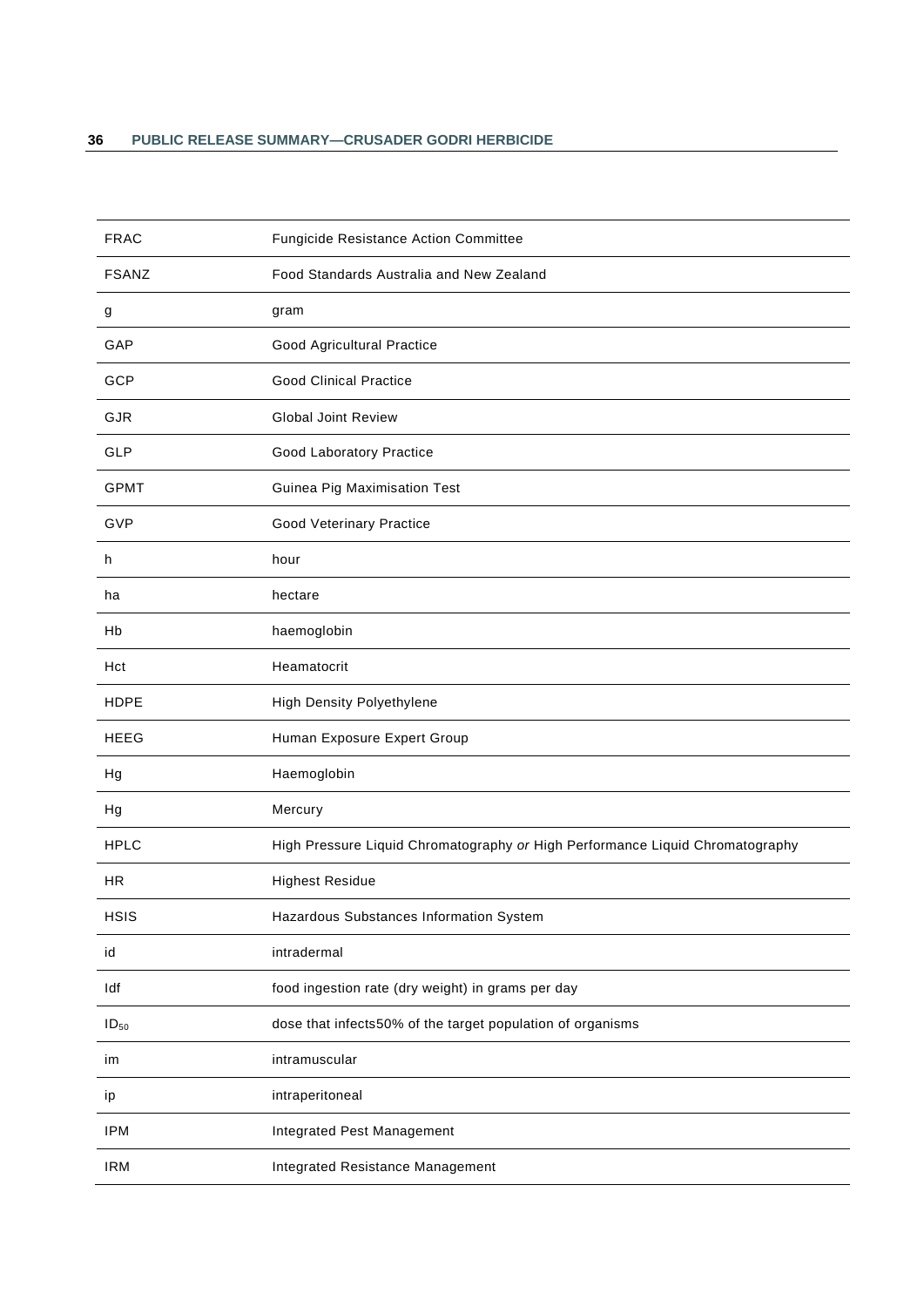| iv              | intravenous                                                           |
|-----------------|-----------------------------------------------------------------------|
| in vitro        | outside the living body and in an artificial environment              |
| in vivo         | inside the living body of a plant or animal                           |
| <b>JMPR</b>     | Joint Meetings on Pesticide Residues                                  |
| kg              | kilogram                                                              |
| $K_{oc}$        | Organic carbon partitioning coefficient                               |
| K <sub>ow</sub> | Octanol-water partition coefficient                                   |
| Kd              | Absorption                                                            |
| Kf              | Desorption                                                            |
| Κt              | kilotonne                                                             |
| L               | Litre                                                                 |
| $LC_{50}$       | concentration that kills 50% of the test population of organisms      |
| $LD_{50}$       | dosage of chemical that kills 50% of the test population of organisms |
| LOAEL           | Lowest Observable Adverse Effect Level                                |
| <b>LOD</b>      | Limit of Detection - level at which residues can be detected          |
| LOEL            | Lowest Observable Effect Level                                        |
| LOQ             | Limit of Quantitation - level at which residues can be quantified     |
| mg              | milligram                                                             |
| mL              | millilitre                                                            |
| mN              | milliNewton                                                           |
| MoA             | Mode of Action                                                        |
| <b>MOE</b>      | Margin of Exposure                                                    |
| mPa             | milliPascal                                                           |
| <b>MRL</b>      | Maximum Residue Limit                                                 |
| <b>ND</b>       | Not Detectable                                                        |
| <b>NDPSC</b>    | National Drugs and Poisons Schedule Committee                         |
| <b>NEDI</b>     | National Estimated Daily Intake                                       |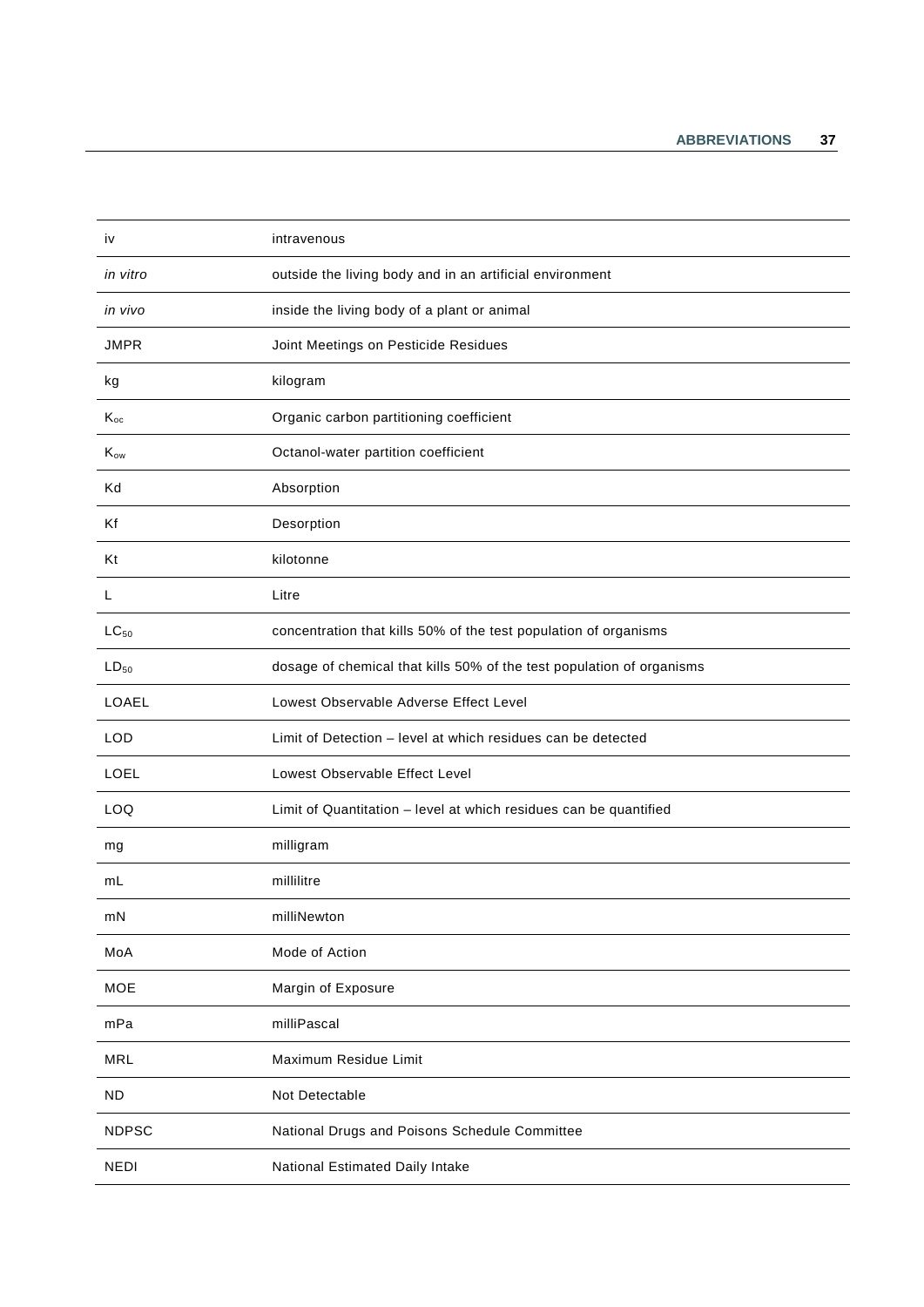| <b>NESTI</b> | National Estimated Short Term Intake                          |
|--------------|---------------------------------------------------------------|
| ng           | nanogram                                                      |
| <b>NHMRC</b> | National Health and Medical Research Council                  |
| Nm           | nanonmetre                                                    |
| <b>NOEC</b>  | No Observable Effect Concentration                            |
| NOEL/NOAEL   | No Observable Effect Level/No Observable Adverse Effect Level |
| <b>NOER</b>  | No Observable Effect Rate                                     |
| ОC           | Organic Carbon                                                |
| OD           | Oil Dispersion (oil-based suspension concentrate)             |
| OECD         | Organisation of Economic Cooperation and Development          |
| <b>OGTR</b>  | Office of the Gene Technology Regulator                       |
| <b>OM</b>    | Organic Matter                                                |
| Pa           | Pascals                                                       |
| <b>PCV</b>   | Pack Cell Volume                                              |
| <b>PE</b>    | PolyEthylene                                                  |
| PEC          | <b>Predicted Environmental Concentration</b>                  |
| PE/EVOH      | Polyethylene with ethylene vinyl alcohol                      |
| <b>PET</b>   | Polyethylene terephthalate                                    |
| <b>PHI</b>   | Post-Harvest Interval                                         |
| pKa          | Dissociation constant (acid)                                  |
| <b>PMRA</b>  | Pest Management regulatory Agency (Canada)                    |
| PNEC         | <b>Predicted No Effect Concentration</b>                      |
| po           | oral                                                          |
| PP           | PolyPropylene                                                 |
| ppb          | parts per billion                                             |
| PPE          | Personal Protective Equipment                                 |
| ppm          | parts per million                                             |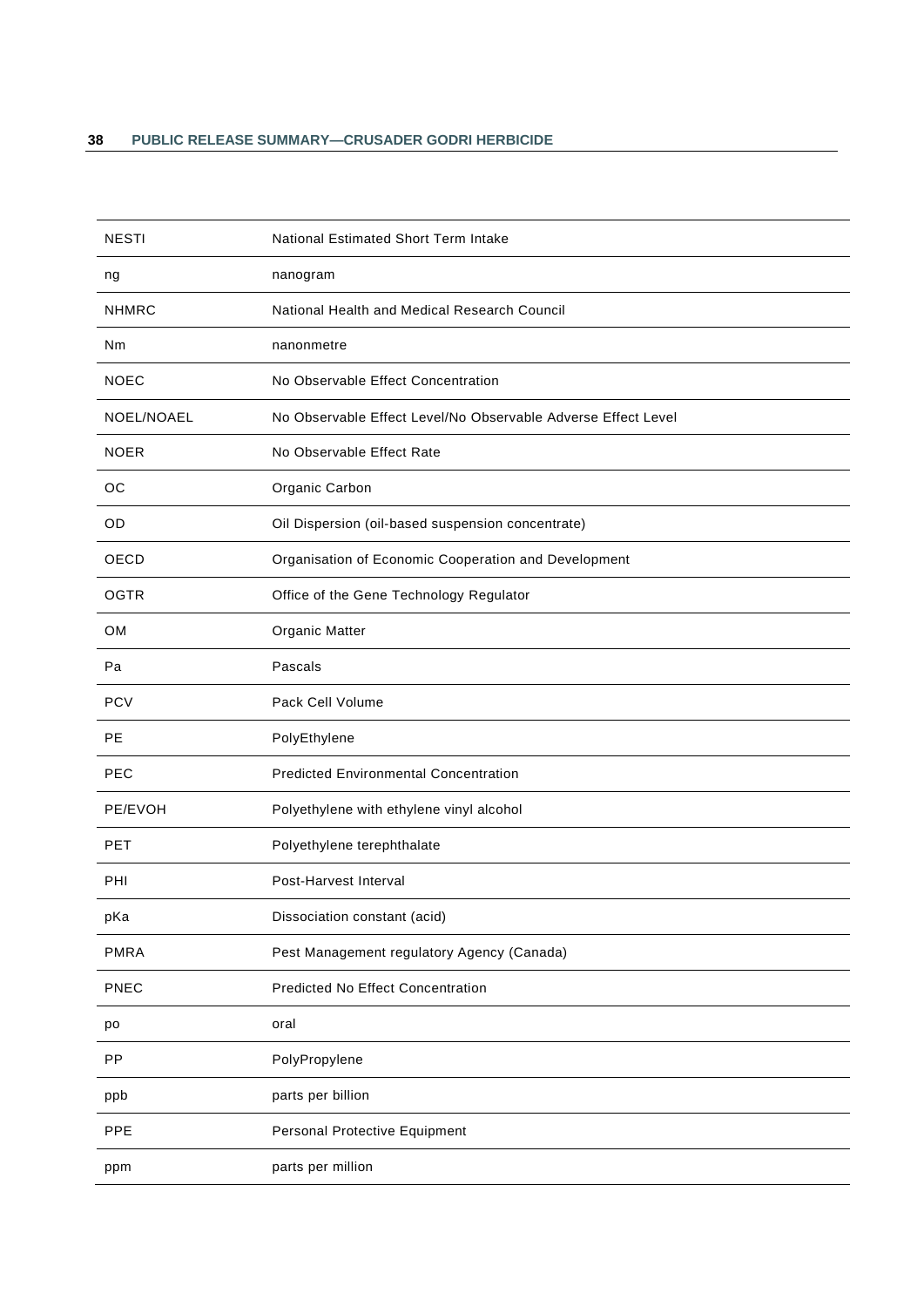| Q-value          | Quotient-value                                                                                                 |
|------------------|----------------------------------------------------------------------------------------------------------------|
| <b>RBC</b>       | Red Blood Cell Count                                                                                           |
| <b>RCP</b>       | <b>Restricted Chemical Product</b>                                                                             |
| <b>RNA</b>       | Ribonucleic acid                                                                                               |
| s                | second                                                                                                         |
| sc               | subcutaneous                                                                                                   |
| SC               | <b>Suspension Concentrate</b>                                                                                  |
| <b>SCBA</b>      | Self-Contained Breathing Apparatus                                                                             |
| <b>SDS</b>       | Safety Data Sheet                                                                                              |
| <b>SE</b>        | SuspoEmulsion                                                                                                  |
| <b>SL</b>        | Soluble liquid                                                                                                 |
| <b>STMR</b>      | <b>Supervised Trials Median Residue</b>                                                                        |
| STMR-P           | STMR corrected for processing                                                                                  |
| <b>SUSDP</b>     | Standard for the Uniform Scheduling of Drugs and Poisons                                                       |
| <b>SUSMP</b>     | Standard for the Uniform Scheduling of Medicines and Poisons                                                   |
| SWA              | Safe Work Australia                                                                                            |
| <b>TGA</b>       | Therapeutic Goods Administration                                                                               |
| <b>TGAC</b>      | Technical grade active constituent                                                                             |
| $T_{\text{max}}$ | Time to achieve maximum concentration                                                                          |
| T-Value          | A value used to determine the First Aid Instructions for chemical products that contain two<br>or more poisons |
| $T_{1/2}$        | Elimination half-life                                                                                          |
| μg               | microgram                                                                                                      |
| US EPA           | United States Environmental Protection Agency                                                                  |
| UV               | Ultra Violet light                                                                                             |
| vmd              | volume median diameter                                                                                         |
| <b>WBC</b>       | White Blood Count                                                                                              |
| WG               | Water Dispersible Granule                                                                                      |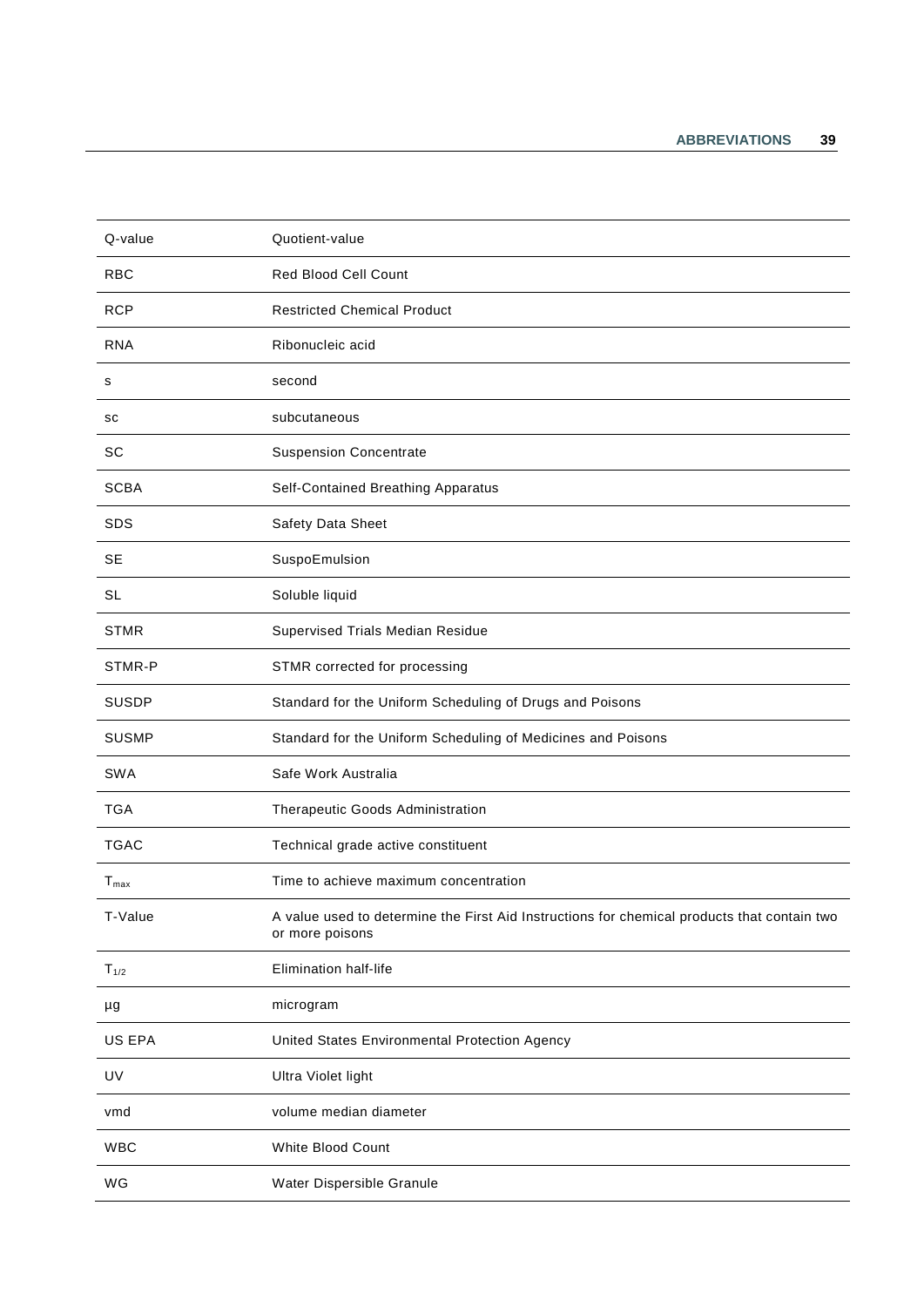### **40 PUBLIC RELEASE SUMMARY—CRUSADER GODRI HERBICIDE**

| <b>WHP</b> | Withholding Period |
|------------|--------------------|
| W/v        | Weight/volume      |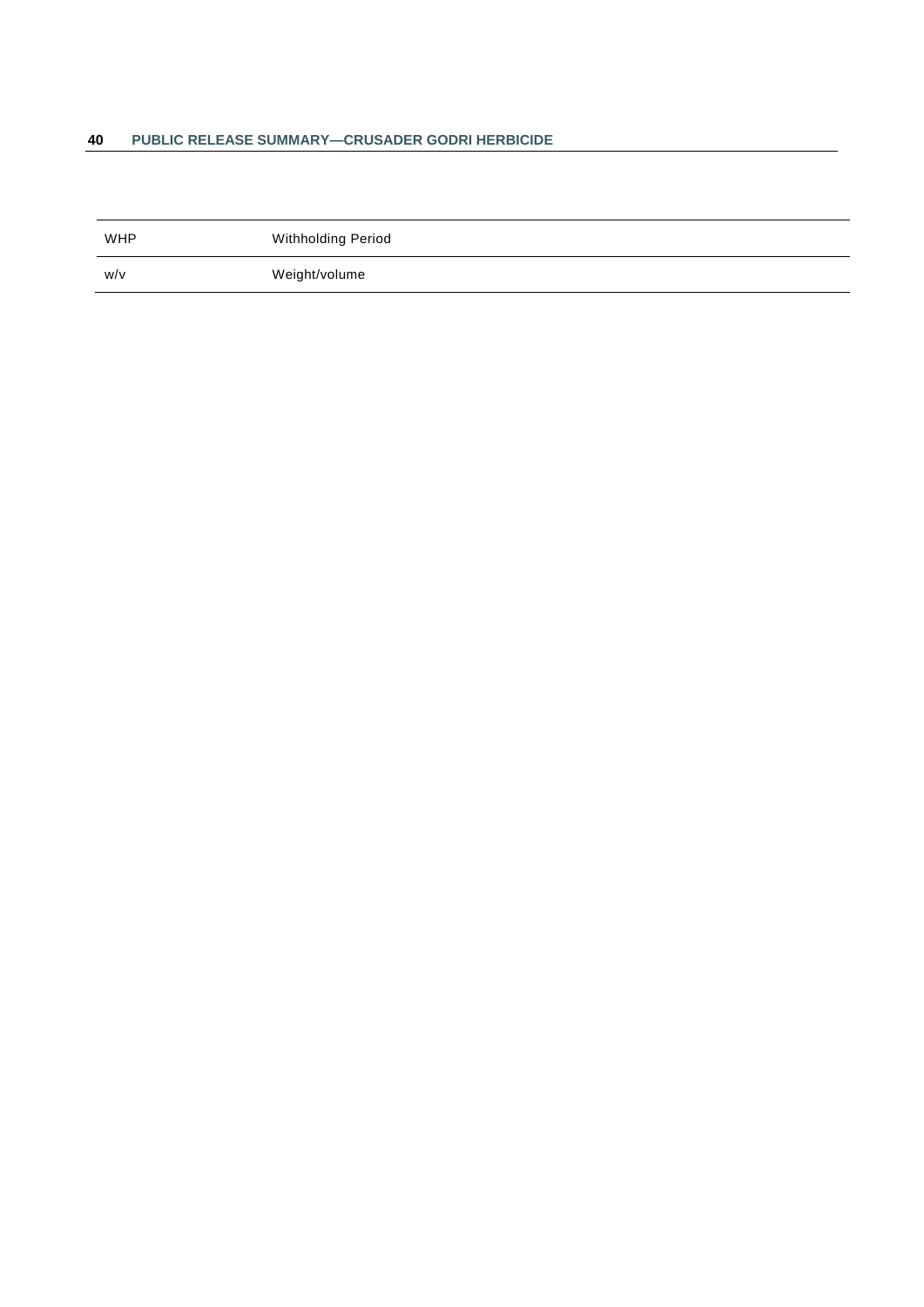# <span id="page-48-0"></span>**GLOSSARY**

| Active constituent                        | The substance that is primarily responsible for the effect produced by a chemical<br>product                       |
|-------------------------------------------|--------------------------------------------------------------------------------------------------------------------|
| Actinobacteria                            | A group of Gram-positive bacteria                                                                                  |
| Acute                                     | Having rapid onset and of short duration.                                                                          |
| Carcinogenicity                           | The ability to cause cancer                                                                                        |
| Chronic                                   | Of long duration                                                                                                   |
| Codex MRL                                 | Internationally published standard maximum residue limit                                                           |
| Desorption                                | Removal of a material from or through a surface                                                                    |
| Efficacy                                  | Production of the desired effect                                                                                   |
| Excretion                                 | The process of eliminating or expelling matter                                                                     |
| Formulation                               | A combination of both active and inactive constituents to form the end use product                                 |
| Gram-positive bacteria                    | Bacteria which have a very thick cell wall made of a protein called peptidoglycan.                                 |
| Genotoxicity                              | The ability to damage genetic material                                                                             |
|                                           |                                                                                                                    |
| Hydrophobic                               | repels water                                                                                                       |
| Leaching                                  | Removal of a compound by use of a solvent                                                                          |
| Log Pow                                   | Log to base 10 of octanol water partitioning co-efficient, synonym Kow                                             |
| Mycoparasitism                            | A parasitic fungus whose host is another fungus                                                                    |
| Metabolism                                | The chemical processes that maintain living organisms                                                              |
| Photodegradation                          | Breakdown of chemicals due to the action of light                                                                  |
| Photolysis                                | Breakdown of chemicals due to the action of light                                                                  |
| Siderophores                              | A molecule which binds and transports iron in microorganisms                                                       |
| Subcutaneous                              | Under the skin                                                                                                     |
| <b>Total Radioactive</b><br>Residue (TRR) | The total amount of <sup>14</sup> C-labelled active constituent and its metabolites detected in<br>residue studies |
| Toxicokinetics                            | The study of the movement of toxins through the body                                                               |